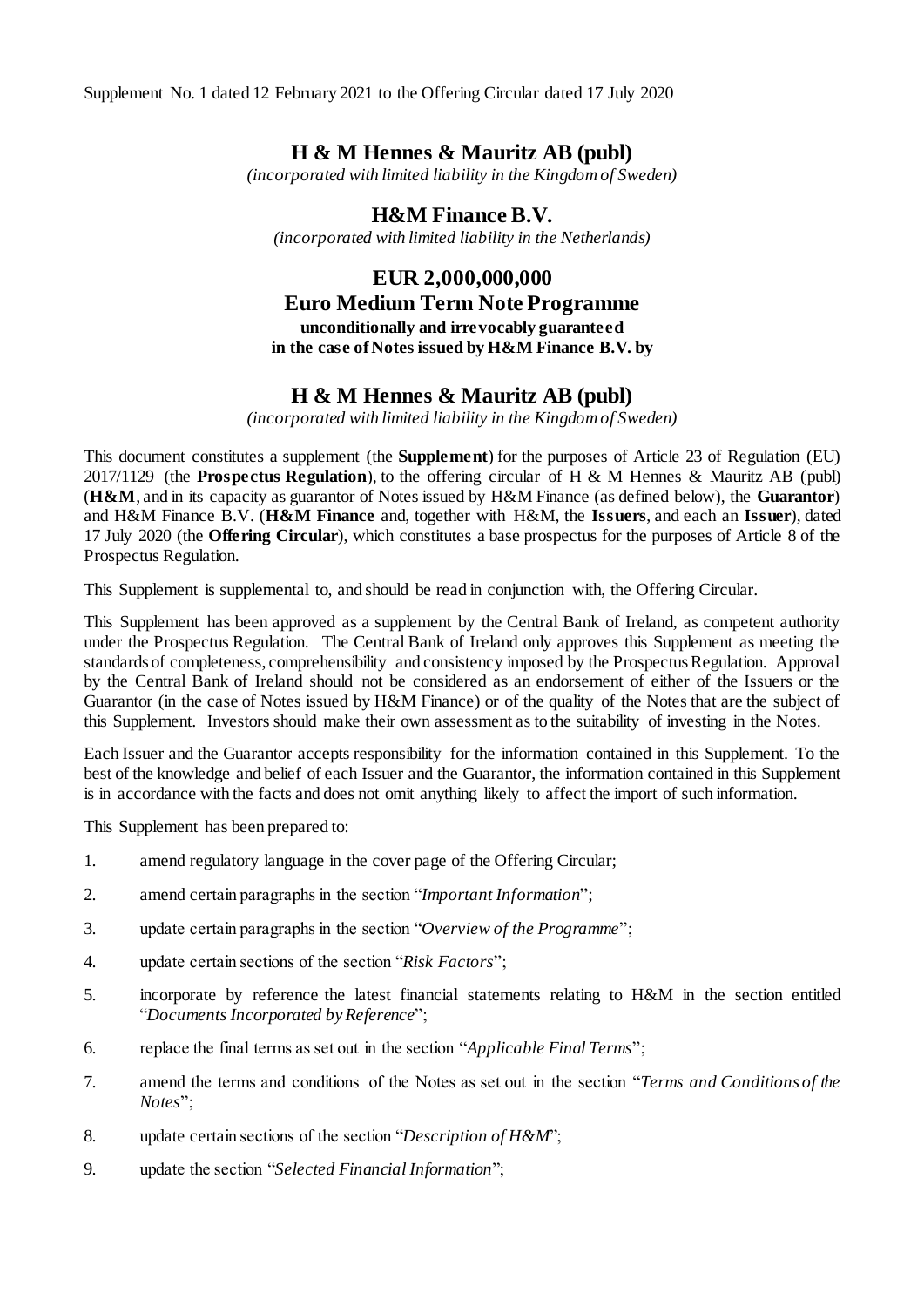- 10. make additions to the section "*Alternative Performance Measures*";
- 11. amend the section "*Subscription and Sale*"; and
- 12. update certain paragraphs in the section "*General Information*".

Unless the context otherwise requires, terms defined in the Offering Circular shall have the same meaning when used in this Supplement. To the extent that there is any inconsistency between (a) any statement in this Supplement, or any statement incorporated by reference into the Offering Circular by this Supplement and (b) any other statement in, or incorporated by reference into, the Offering Circular, the statements in (a) above will prevail.

Save as disclosed in this Supplement, there has been no other significant new factor, material mistake or material inaccuracy relating to information included in the Offering Circular since the publication of the Offering Circular.

Copies of this Supplement may be inspected in physical form free of charge on the website of H&M at www.hm.com.

The date of this Supplement is 12 February 2021.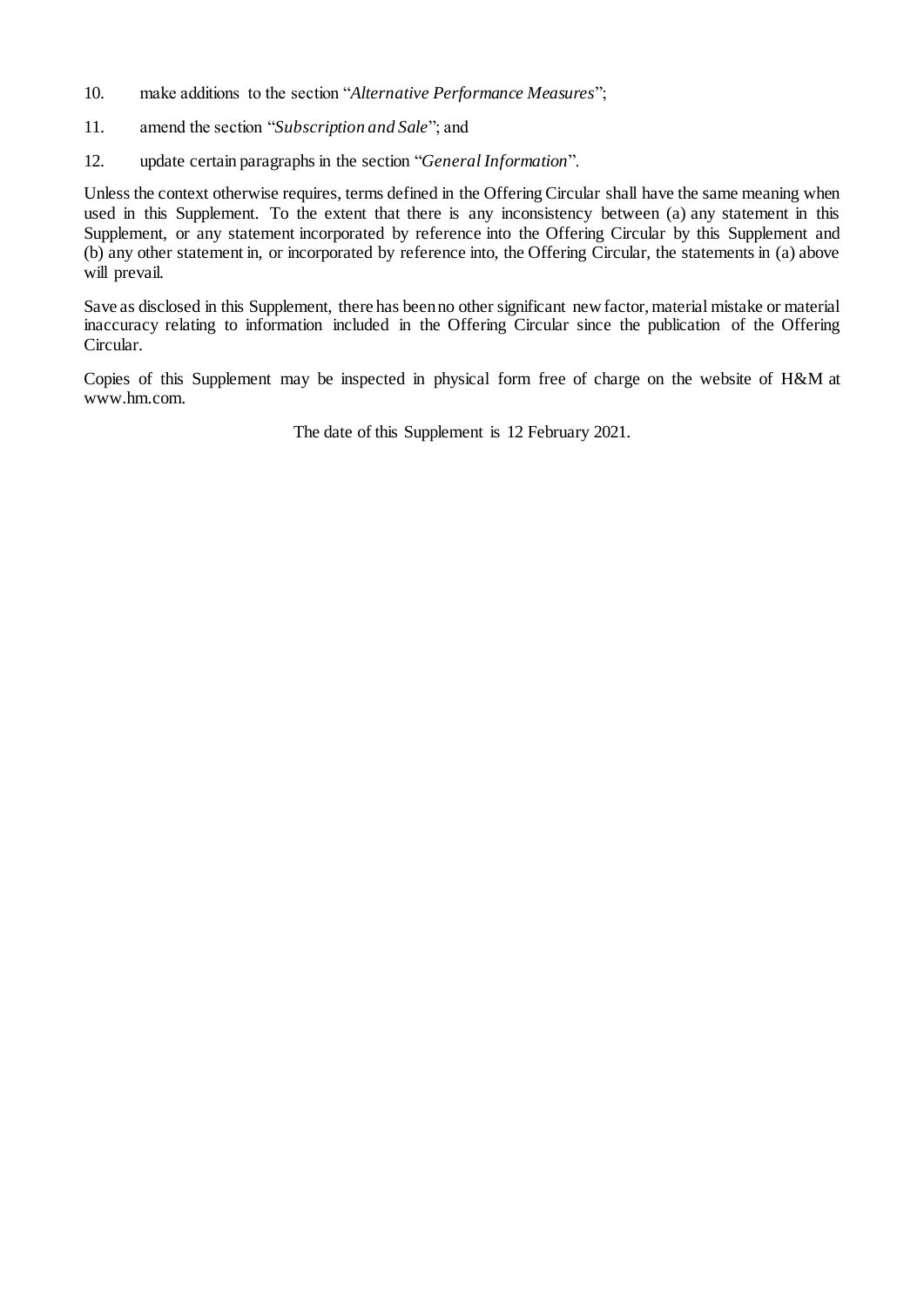## **TABLE OF CONTENTS**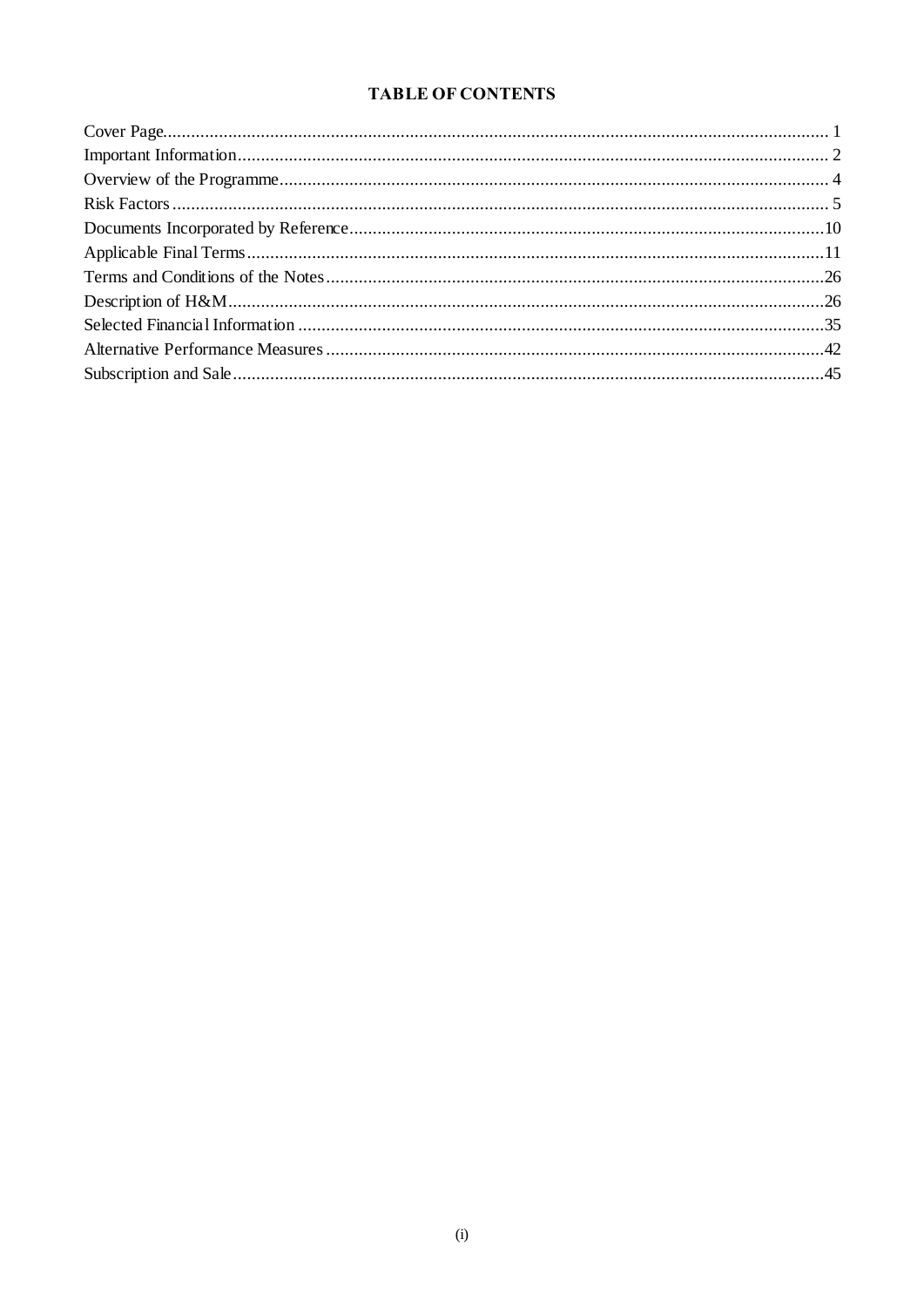#### **COVER PAGE**

In the final paragraph on the first page of the front cover of the Offering Circular, the wording "(which, for these purposes, includes the United Kingdom (the **UK**))" is deleted.

In the second paragraph on the second page of the front cover of the Offering Circular, the wording "or in the UK" is deleted.

In the third paragraph on the second page of the front cover of the Offering Circular, the wording "(and for these purposes, references to the EEA include the UK)" is deleted.

The penultimate paragraph on the second page of the front cover of the Offering Circular is deleted in its entirety and replaced with the following:

"H&M's long-term debt rating is currently "BBB" (stable outlook) by S&P Global Ratings Europe Limited (Niederlassung Deutschland) (**S&P**). S&P is established in the European Union and is registered under the Regulation (EC) No. 1060/2009 (as amended) (the **EU CRA Regulation**). As such, S&P is included in the list of credit rating agencies published by the European Securities and Markets Authority on its website (at http://www.esma.europa.eu/page/List-registered-and-certified-CRAs) in accordance with the EU CRA Regulation. Notes issued under the Programme may be rated by S&P or unrated. Where a Tranche of Notes is rated, such rating will be disclosed in the Final Terms and will not necessarily be the same as the rating assigned to H&M. Whether or not a rating in relation to any Tranche of Notes will be treated as having been issued by a credit rating agency established in the EU and registered under the EU CRA Regulation, or by a credit rating agency established in the United Kingdom (the **UK**) and registered under Regulation (EC) No 1060/2009 as it forms part of domestic law by virtue of the European Union (Withdrawal) Act 2018 (**EUWA**) (the **UK CRA Regulation** and, together with the EU CRA Regulation, the relevant **CRA Regulation**) will be disclosed in the relevant Final Terms. **A security rating is not a recommendation to buy, sell or hold securities and may be subject to suspension, reduction or withdrawal at any time by the assigning rating agency.**"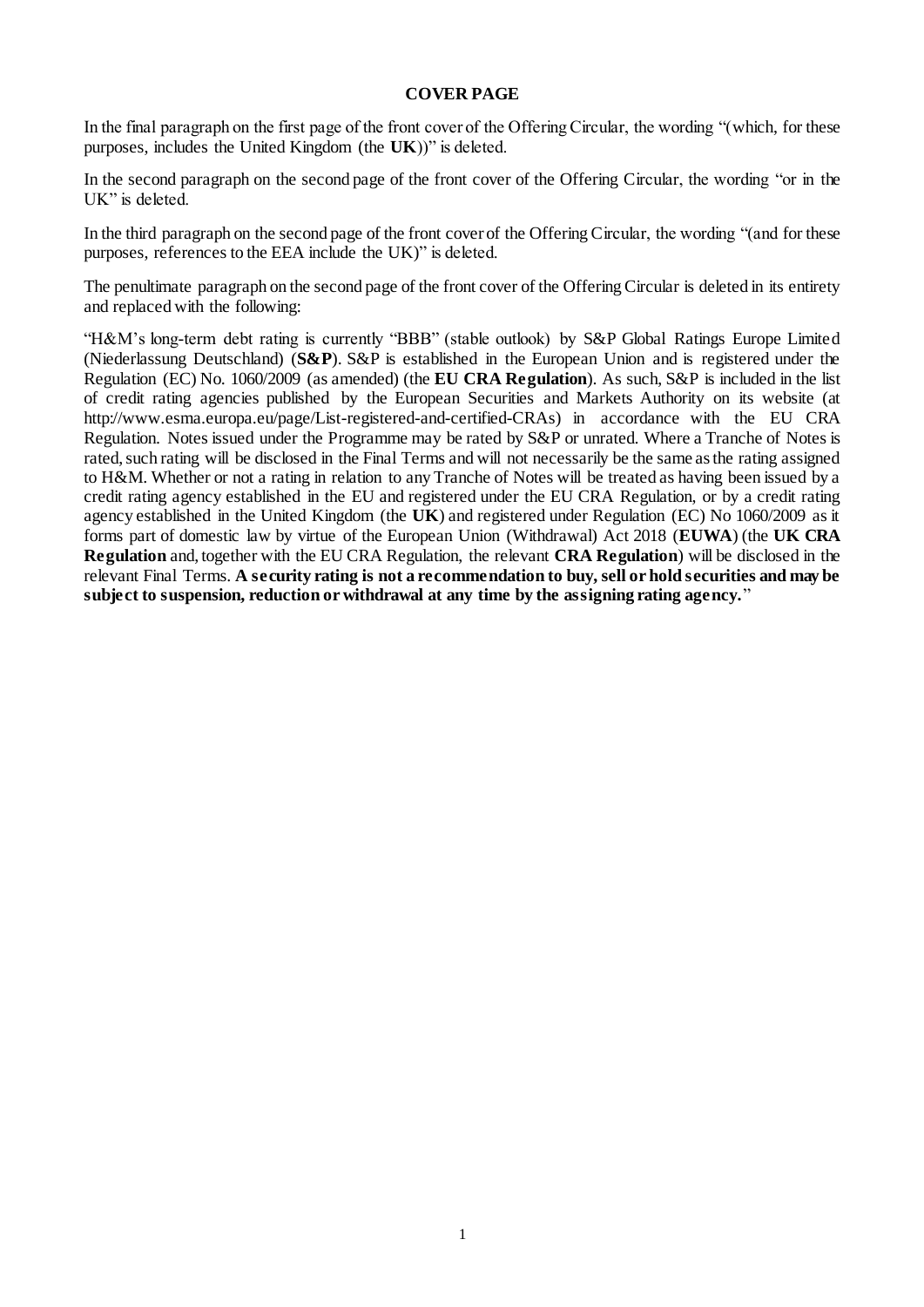#### **IMPORTANT INFORMATION**

The first, second and third full paragraphs on page (iv) are deleted in their entirety and replaced by the following:

**"IMPORTANT –EEA RETAIL INVESTORS –** If the Final Terms in respect of any Notes includes a legend entitled "Prohibition of Sales to EEA Retail Investors", the Notes are not intended to be offered, sold or otherwise made available to and should not be offered, sold or otherwise made available to any retail investor in the EEA. For these purposes, a retail investor means a person who is one (or more) of: (i) a retail client as defined in point  $(11)$  of Article  $4(1)$  of MiFID II; or (ii) a customer within the meaning of Directive (EU) 2016/97 (the **Insurance Distribution Directive**), where that customer would not qualify as a professional client as defined in point  $(10)$  of Article  $4(1)$  of MiFID II; or (iii) not a qualified investor as defined in the Prospectus Regulation. Consequently no key information document required by Regulation (EU) No 1286/2014 (as amended, the **PRIIPs Regulation**) for offering or selling the Notes or otherwise making them available to retail investors in the EEA has been prepared and therefore offering or selling the Notes or otherwise making them available to any retail investor in the EEA may be unlawful under the PRIIPs Regulation.

**IMPORTANT – UK RETAIL INVESTORS** – If the Final Terms in respect of any Notes includes a legend entitled "Prohibition of Sales to UK Retail Investors", the Notes are not intended to be offered, sold or otherwise made available to and should not be offered, sold or otherwise made available to any retail investor in the United Kingdom (**UK**). For these purposes, a retail investor means a person who is one (or more) of: (i) a retail client, as defined in point (8) of Article 2 of Regulation (EU) No 2017/565 as it forms part of domestic law by virtue of the EUWA; or (ii) a customer within the meaning of the provisions of the Financial Services and Markets Act 2000 (**FSMA**) and any rules or regulations made under the FSMA to implement Directive (EU) 2016/97, where that customer would not qualify as a professional client, as defined in point  $(8)$  of Article  $2(1)$  of Regulation (EU) No 600/2014 as it forms part of domestic law by virtue of the EUWA; or (iii) not a qualified investor as defined in Article 2 of Regulation (EU) 2017/1129 as it forms part of domestic law by virtue of the EUWA. Consequently no key information document required by Regulation (EU) No 1286/2014 as it forms part of domestic law by virtue of the EUWA (the **UK PRIIPs Regulation**) for offering or selling the Notes or otherwise making them available to retail investors in the UK has been prepared and therefore offering or selling the Notes or otherwise making them available to any retail investor in the UK may be unlawful under the UK PRIIPs Regulation.

**MiFID II product governance / target market** – The Final Terms in respect of any Notes may include a legend entitled "MiFID II product governance" which will outline the target market assessment in respect of the Notes and which channels for distribution of the Notes are appropriate. Any person subsequently offering, selling or recommending the Notes (a **distributor**) should take into consideration the target market assessment; however, a distributor subject to MiFID II is responsible for undertaking its own target market assessment in respect of the Notes (by either adopting or refining the target market assessment) and determining appropriate distribution channels.

A determination will be made in relation to each issue about whether, for the purpose of the Product Governance rules under EU Delegated Directive 2017/593 (the **MiFID Product Governance Rules**), any Dealer subscribing for any Notes is a manufacturer in respect of such Notes, but otherwise neither the Arranger nor the Dealers nor any of their respective affiliates will be a manufacturer for the purpose of the MIFID Product Governance Rules.

**UK MiFIR product governance / target market** – The Final Terms in respect of any Notes may include a legend entitled "UK MiFIR Product Governance" which will outline the target market assessment in respect of the Notes and which channels for distribution of the Notes are appropriate. Any person subsequently offering, selling or recommending the Notes (a **distributor**) should take into consideration the target market assessment; however, a distributor subject to the FCA Handbook Product Intervention and Product Governance Sourcebook (the **UK MiFIR Product Governance Rules**) is responsible for undertaking its own target market assessment in respect of the Notes (by either adopting or refining the target market assessment) and determining appropriate distribution channels.

A determination will be made in relation to each issue about whether, for the purpose of the UK MiFIR Product Governance Rules, any Dealer subscribing for any Notes is a manufacturer in respect of such Notes, but otherwise neither the Arranger nor the Dealers nor any of their respective affiliates will be a manufacturer for the purpose of the UK MIFIR Product Governance Rules."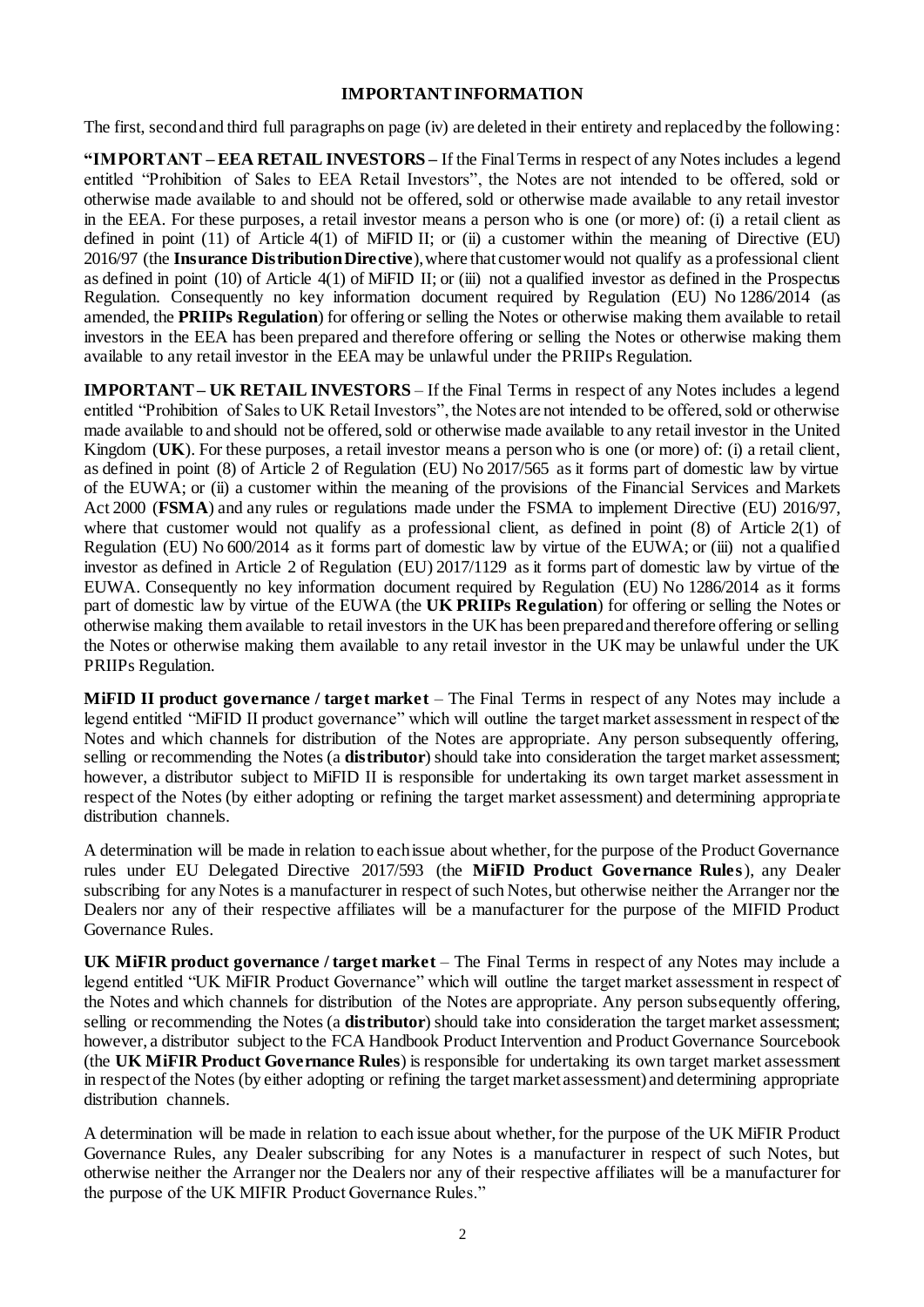The following section is inserted above the section entitled "*Presentation of Financial and Other Information*":

## "**SECOND PARTY OPINIONS AND EXTERNAL VERIFICATION**

In connection with the issue of Step Up Notes under the Programme, the relevant Issuer or the Guarantor has requested a provider of second party opinions, Sustainalytics, to issue a second party opinion (the **SecondParty Opinion**) in relation to H&M's sustainability-linked bond framework (the "**Sustainability-Linked Bond Framework**"). In addition, in connection with the issue of Step Up Notes under the Programme, the relevant Issuer or the Guarantor will engage one or more Assurance Providers to carry out the relevant assessments required for the purposes of providing an Assurance Report (each as defined in the "*Terms and Conditions of the Notes*") in relation to the Step Up Notes pursuant to Condition 14A (Available Information). The Second Party Opinion and any Assurance Reports will be accessible through H&M's website at: www.hm.com. However any information on, or accessible through, such website and the information in such Second Party Opinion or any past or future Assurance Reports do not form part of this Offering Circular and should not be relied upon in connection with making any investment decision with respect to any Notes to be issued under the Programme. **In addition, no assurance or representation is given by the Issuers, the Guarantor, any other member of the Group, the Dealers or any other member of their respective groups, second party opinion providers or any Assurance Provider as to the suitability or reliability for any purpose whatsoever of any opinion, report or certification of any third party in connection with the offering of any Step Up Notes under the Programme. Any such opinion, report or certification and any other document related thereto is not, nor shall it be deemed to be, incorporated in and/or form part of this Offering Circular.**"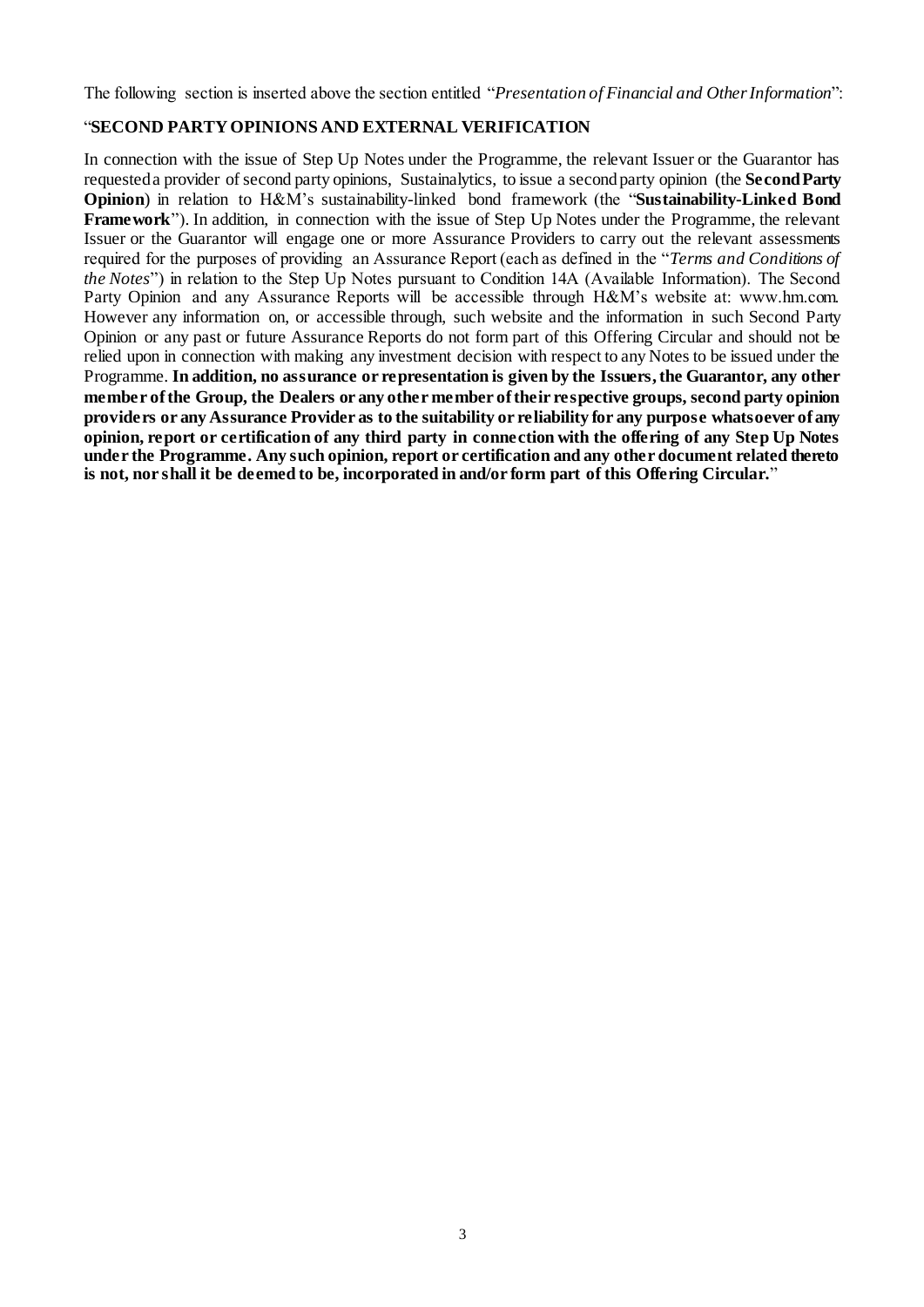#### **OVERVIEW OF THE PROGRAMME**

The following section will be added below the section headed "*Floating Rate Notes*" on page 3 of the Offering Circular:

"Step Up Notes: Fixed Rate Notes and Floating Rate Notes issued by the relevant Issuer may be subject to a Step Up Option if the applicable Final Terms indicates that the Step Up Option is applicable. The Rate of Interest for Step Up Notes will be the Initial Rate of Interest specified in the applicable Final Terms, provided that, for any Interest Period commencing on or after the Interest Payment Date immediately following a Step Up Event, if any, the Rate of Interest shall be increased by the Step Up Margin specified in the applicable Final Terms. The increase in the Rate of Interest will be triggered by the occurrence of a Step Up Event, linked to the failure of H&M to achieve certain sustainability performance targets in relation to three separate key performance indicators as further detailed in H&M's Sustainability-Linked Bond Framework, or the failure of H&M to report on such key performance indicators in the required time periods. The extent of the increase in the Rate of Interest will be dependent on the specific key performance indicators in relation to which H&M fails to meet the applicable sustainability performance target and/or the reporting requirement applicable to that sustainability performance target. For the avoidance of doubt, an increase in the Rate of Interest may occur no more than once in respect of the relevant Step Up Note."

The section headed "*Rating*" on page 4 of the Offering Circular is deleted in its entirety and replaced as follows:

"Rating: H&M has been rated "BBB" by S&P. Series of Notes issued under the Programme may be rated or unrated. Where a Series of Notes is rated, such rating will be disclosed in the applicable Final Terms and will not necessarily be the same as the rating assigned to H&M. A security rating is not a recommendation to buy, sell or hold securities and may be subject to suspension, reduction or withdrawal at any time by the assigning rating agency."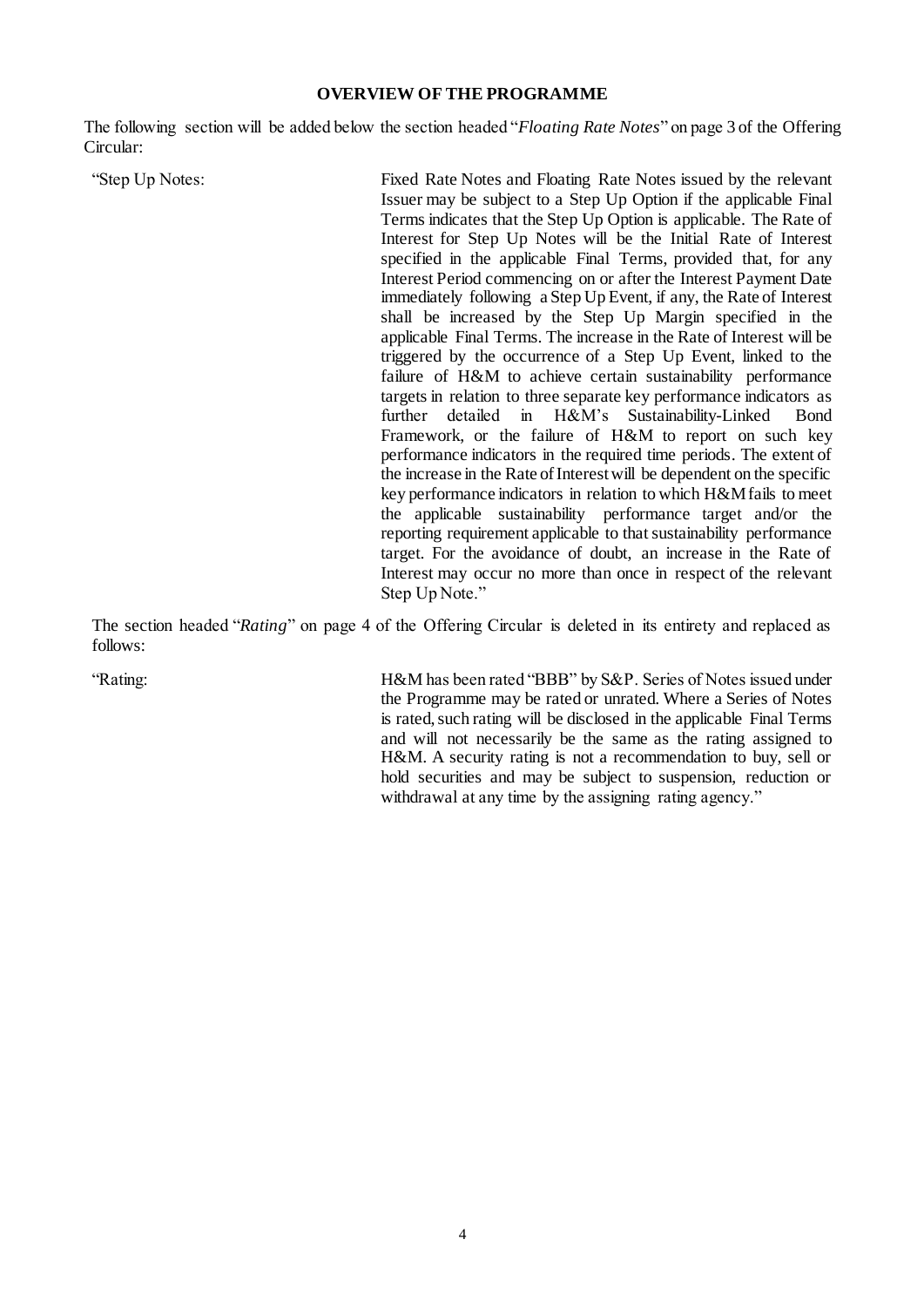#### **RISK FACTORS**

1. The third and fourth paragraphs of the Risk Factor headed "*The fashion retail industry is affected by global, regional and national economic conditions*" which start on page 6 of the Offering Circular, are deleted in their entirety and replaced as follows:

"In addition, the ongoing COVID-19 outbreak emanating from China at the beginning of 2020 has subsequently rapidly spread across the world. This outbreak (and any future outbreaks) of COVID-19 has led (and may continue to lead) to disruptions in the economies of almost all of the world's nations where COVID-19 has arisen and may in the future arise, and may result in adverse impacts on the global economy in general. The outbreak has been declared as a public health emergency of international concern by the World Health Organization, and the Health and Human Services Secretary has declared a public health emergency in the United States in response to the outbreak. These circumstances have led to volatility in the capital markets and may lead to volatility in or disruption of the credit markets at any time and may adversely affect the value of the Notes. As COVID-19 continues to spread, the potential impacts, including a global, regional or other economic recession, are increasingly uncertain and difficult to assess. A "second wave" is already happening in the Eurozone with many states enforcing a new batch of lockdown measures more focused at local level as well as an increasing preponderance of border closures between nations. The situation is getting worse in other developed countries such as the UK, the United States and also in the East Asian region. Furthermore, new more-contagious strains of the COVID-19 virus have been discovered in the UK and South Africa (amongst others) which have already spread across a large number of nations and are likely to increase pressure to close borders, thereby worsening the potential effect on the global economy and trade. If the spread of COVID-19 increases or persists more broadly for a significant period of time, this could have a materially negative impact on the global economy. Recent roll outs of COVID-19 vaccines being developed by Pfizer, Germany's BioNTech, Astra Zeneca and Moderna, amongst others have raised hopes that immunisation of the general population in developed economies by the end of 2021 may be feasible. However, there can be no assurance that production of such vaccines will be sufficient to achieve this goal and already delays in promised delivery schedules have been experienced by the EU, amongst others. There remains little certainty as to the prolonged effectiveness of such vaccines, particularly in the light of the mutation of the virus into new strains which existing vaccines may be less effective against, or potentially wholly ineffective. Investors should note the risk that the virus may therefore continue to affect the global economy for the foreseeable future and any current or future governmental or societal response to the virus may affect the business activities and financial results of the Issuers and the Group, and/or may impact the functioning of the financial system(s) needed to make regular and timely payments under the Notes, and therefore the ability of the Issuers to make payments on the Notes. For a further description of the impact of the spread of COVID-19 on the Issuers' financial position, "*Description of H&M – Recent Developments – COVID-19 impact*".

2. After the Risk Factor headed "*The fashion retail industry is affected by global, regional and national economic conditions*" which starts on page 6 of the Offering Circular the following new Risk Factor is added:

#### "*The UK's decision to withdraw from the EU may have a negative effect on global economic conditions, financial markets and Group's business*

On 24 December 2020, the EU and UK announced the reaching of an agreement on a trade and cooperation agreement (the **TCA**), to provide a structure for EU and UK cooperation in the future, which provisionally applies from 1 January 2021 pending formal ratification by the UK and the EU. Ratification by the EU will require the approval of the European Parliament and should such formal ratification have not occurred, the provisional application of the TCA shall cease on 28 February 2021, although a later date may be agreed. The absence of such formal ratification of the TCA (or absence of an agreement for the provisional application of the TCA to cease at a later date) may create significant political, social and macroeconomic uncertainty. Although the TCA provides a structure for EU and UK cooperation in the future, it may lead to further or reduced cooperation in different areas. As the details of the TCA begin to unfold and as a result of the ongoing political uncertainty as regards the structure of the future relationship between the UK and the EU, the precise impact on the business of the Group, including as a result of the TCA, is difficult to determine. As such, no assurance can be given that such matters would not adversely affect the ability of the relevant Issuer to satisfy its obligations under the Notes and/or the market value and/or the liquidity of the Notes in the secondary market.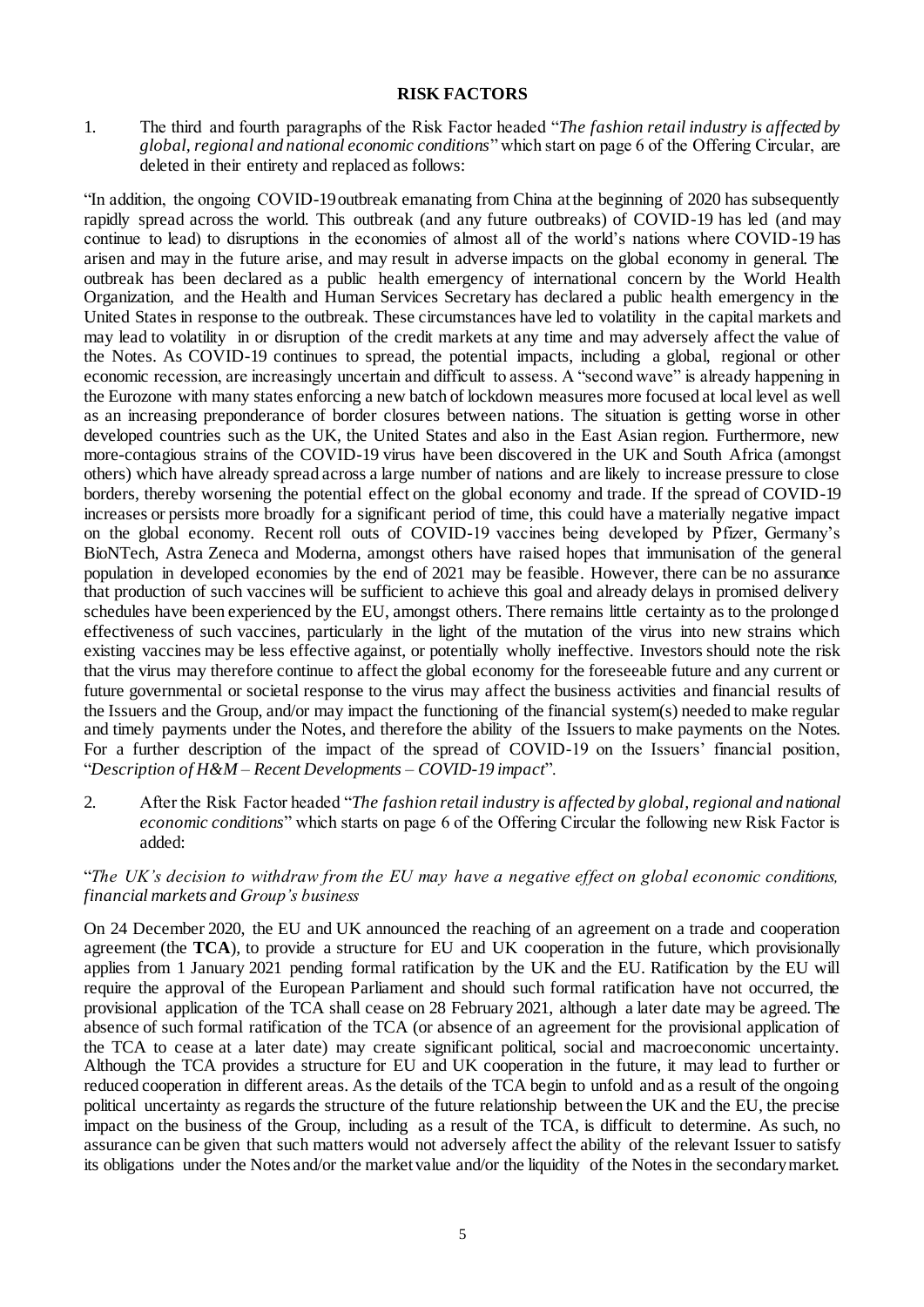In addition, the UK's decision to withdraw from the EU has also given rise to calls for the governments of other EU member states to consider withdrawal.

These developments, or the perception that any of them could occur, have had and may continue to have a material adverse effect on global economic conditions and the stability of global financial markets, and may significantly reduce global market liquidity and restrict the ability of key market participants to operate in certain financial markets, which could in turn depress economic activity and restrict H&M's access to capital. It is not possible to determine the impact that the UK's departure from the EU and/or any related matters may have on the stability of the Eurozone or the EU and, ultimately, on the business of the Group. As such, no assurance can be given that such matters would not adversely affect the Group, its business prospects, its financial condition, its results of operations, the ability of the Group to satisfy the relevant obligations under the Notes and/or the market value and/or the liquidity of the Notes in the secondary market."

3. The second paragraph of the Risk Factor headed "*The Group's business is subject to risks associated with global sourcing and manufacturing*" on page 8 of the Offering Circular is deleted in its entirety and replaced as follows:

"In addition, the emergence of COVID-19 has already had a significant impact on global economic growth through, *inter alia*, the disruption of supply chains, and is likely to continue to do so for as long as the pandemic continues. As at the date of this Offering Circular, the impact of the COVID-19 outbreak has had a material effect on the Group's business (see "*Description of H&M – Recent Developments – COVID-19 impact*"). During the spring of 2020, the Group adjusted its purchases and purchase plans in order to adapt to fact that around 80 per cent. of the Group's stores were closed from mid-March until the end of April 2020 when stores gradually were able to open. However, a powerful "second-wave" in the autumn and winter of 2020 has led to further store closures and impact on the purchasing plans of the Group, with up to approximately 36 per cent. of stores closing again and a large proportion of those remaining open subject to local opening restrictions and reduced foot fall. In the medium to long term, if the spread of COVID-19 is prolonged, or further diseases emerge that give rise to similar macroeconomic effects, the Group and/or the Group's suppliers may face disruption and/or increased costs as a result of supply shortages in raw materials."

4. The second paragraph of the Risk Factor headed "*The Group relies on information technology in its operations and is exposed to information and security risk* " on page 13 of the Offering Circular is deleted in its entirety and replaced as follows:

"Additionally, the rules and regulations regarding processing of personal data are becoming increasingly rigid. In a large number of European jurisdictions, the Group is affected by changes to the regulatory environment resulting from the new General Data Protection Regulation 2016/679 (**GDPR**), which entered into force on 25 May 2018, as the Group processes different types of personal data, such as information regarding contact persons at customers and suppliers as well as information regarding employees. Non-compliance with applicable data protection legislation could, for example, result in sanctions from the relevant authorities and damages having to be paid to affected persons. The level of fines for breach of data protection rules includes fines of up to the higher of four per cent. of a group's annual turnover and EUR 20,000,000, whichever is higher."

5. After the Risk Factor headed "*Risks applicable to all Notes – Notes which are issued at a substantial discount or premium may experience price volatility in response to changes in market interest rates*." on page 15 of the Offering Circular the following new Risk Factors are added:

#### "*Step Up Notes may not be a suitable investment for all investors seeking exposure to assets with sustainability characteristics*

Although the interest rate relating to the Step Up Notes is subject to upward adjustment in certain circumstances specified in the Terms and Conditions of the Notes, such Step Up Notes may not satisfy an investor's requirements or any future legal or quasi legal standards for investment in assets with sustainability characteristics and no representation is made by the relevant Issuer, the Guarantor or the relevant Dealers as to the suitability of the Step Up Notes to fulfil environmental or sustainability criteria required by prospective investors. The Step Up Notes will not be marketed as green bonds since the relevant Issuer expects to use the relevant net proceeds for general corporate purposes and therefore the relevant Issuer does not intend to allocate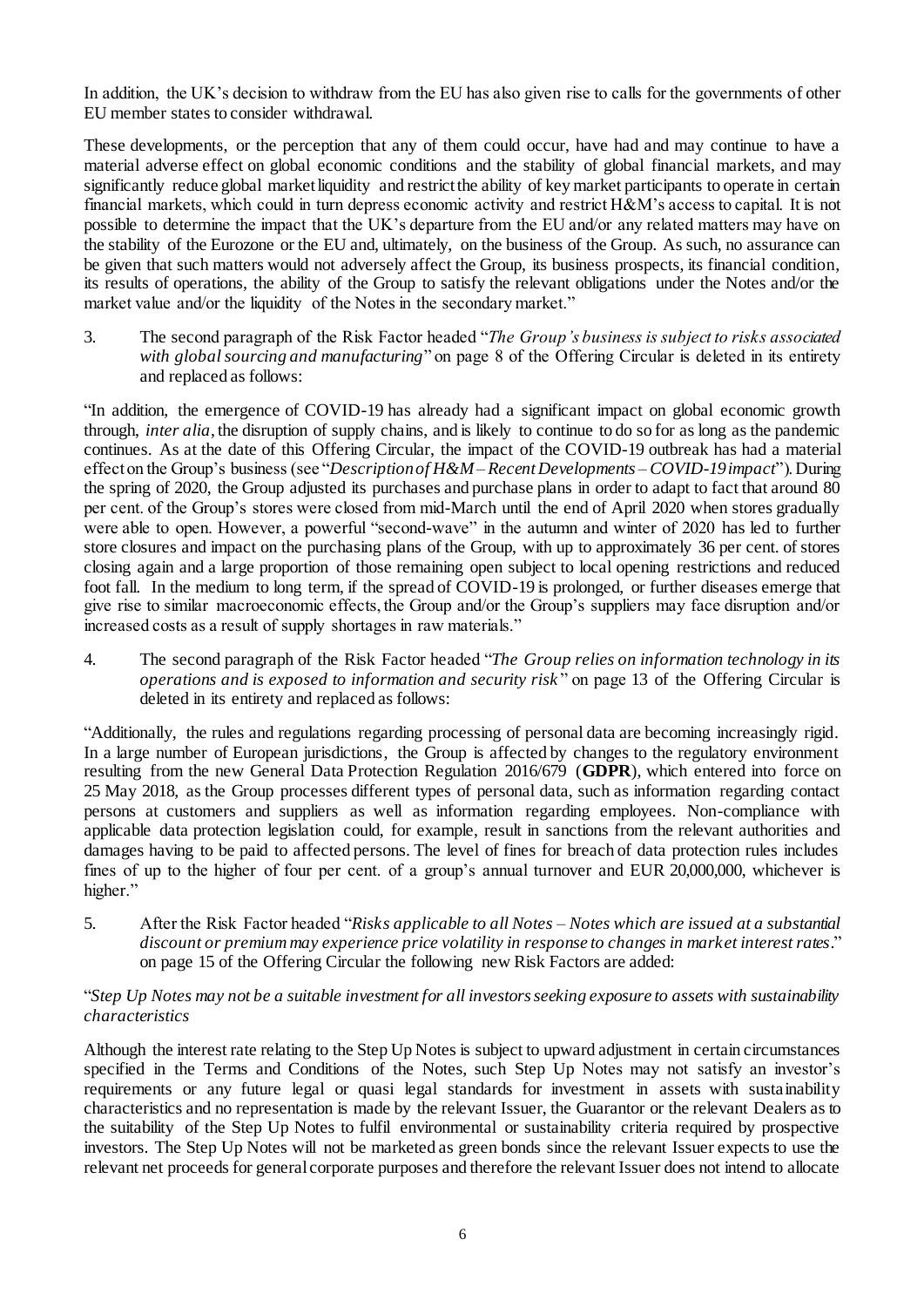the net proceeds specifically to projects or business activities meeting environmental or sustainability criteria, or be subject to any other limitations associated with green bonds.

In addition, the interest rate adjustment in respect of the above-mentioned Step Up Notes depends on definitions of Recycled Materials, Scope 1 and Scope 2 GHG Emissions or Scope 3 GHG Emissions (each as defined in the Terms and Conditions of the Notes), as the case may be, that may be inconsistent with investor requirements or expectations or other definitions relevant to recycled materials and/or greenhouse gas emissions. H&M includes within Recycled Materials only "materials used in its commercial goods".

Although H&M targets (i) increasing the proportion of recycled materials used in the production of its commercial goods and (ii) decreasing its direct and indirect green house gas emissions, there can be no assurance of the extent to which it will be successful in doing so or that any future investments it makes in furtherance of these targets will meet investor expectations or any binding or non-binding legal standards regarding sustainability performance, whether by any present or future applicable law or regulations or by its own by-laws or other governing rules or investment portfolio mandates, in particular with regard to any direct or indirect environmental, sustainability or social impact. Adverse environmental or social impacts may occur during the design, construction and operation of any investments H&M makes in furtherance of this target or such investments may become controversial or criticised by activist groups or other stakeholders. Lastly, no Event of Default shall occur under the Step Up Notes, nor will the relevant Issuer or, in the case of Step Up Notes issued by H&M Finance B.V., the Guarantor be required to repurchase or redeem such Step Up Notes, if H&M fails to satisfy any or all of (i) the Recycled Materials Condition, (ii) the Scope 1 and Scope 2 GHG Emissions Condition or (iii) the Scope 3 GHG Emissions Condition.

Given the current and past difficulty in collecting and assessing the data required to calculate an accurate figure for Scope 3 GHG Emissions, the data used to set the 2017 baseline for Scope 3 GHG Emissions was collected during the calendar year 2016, and currently the reporting of Scope 3 GHG Emissions for a given year remains based on the previous calendar year. While the Issuers believe that the speed of collection and accuracy of the Scope 3 GHG Emissions will improve in years to come, and processes are being put in place to achieve this goal, there can be no assurance that this will be the case, and accordingly the reporting date for achieving the sustainability performance targets in relation to the Step Up Notes will for the foreseeable future be reported 120 days after the end of the calendar year following the year to which the Scope 3 GHG Emissions data reported relates.

No assurance or representation is given by either of the Issuers, the Guarantor or any Dealer as to the suitability or reliability for any purpose whatsoever of any opinion (including the Second Party Opinion), report, certification or validation of any third party in connection with the offering of the Step Up Notes or the sustainability performance targets set to fulfil any green, social, sustainability, sustainability linked and/or other criteria.

The Second Party Opinion providers and providers of similar opinions, certifications and validations are not currently subject to any specific regulatory or other regime or oversight. Any such opinion or certification is not, nor should be deemed to be, a recommendation by the Issuers, the Guarantor, any member of the Group, the Dealers, any Second Party Opinion providers, the Assurance Provider or any other person to buy, sell or hold Step Up Notes. Noteholders have no recourse against the Issuers, the Guarantor, any of the Dealers or the provider of any such opinion or certification for the contents of any such opinion or certification, which is only current as at the date it was initially issued. Prospective investors must determine for themselves the relevance of any such opinion, certification or validation and/or the information contained therein and/or the provider of such opinion, certification or validation for the purpose of any investment in the Step Up Notes. Any withdrawal of any such opinion or certification or any such opinion, certification or validation attesting that the Group is not complying in whole or in part with any matters for which such opinion, certification or validation is opining on or certifying on may have a material adverse effect on the value of the Step Up Notes and/or result in adverse consequences for certain investors with portfolio mandates to invest in securities to be used for a particular purpose. Any such opinion, report or certification is not, nor shall it be deemed to be, incorporated in and/or form part of this Offering Circular.

#### *The Step Up Notes include certain triggers linked to sustainability key performance indicators*

The Step Up Notes include certain triggers linked to sustainability key performance indicators such as the proportion of recycled materials used in production and greenhouse gas emissions (see "*Step Up Notes may not*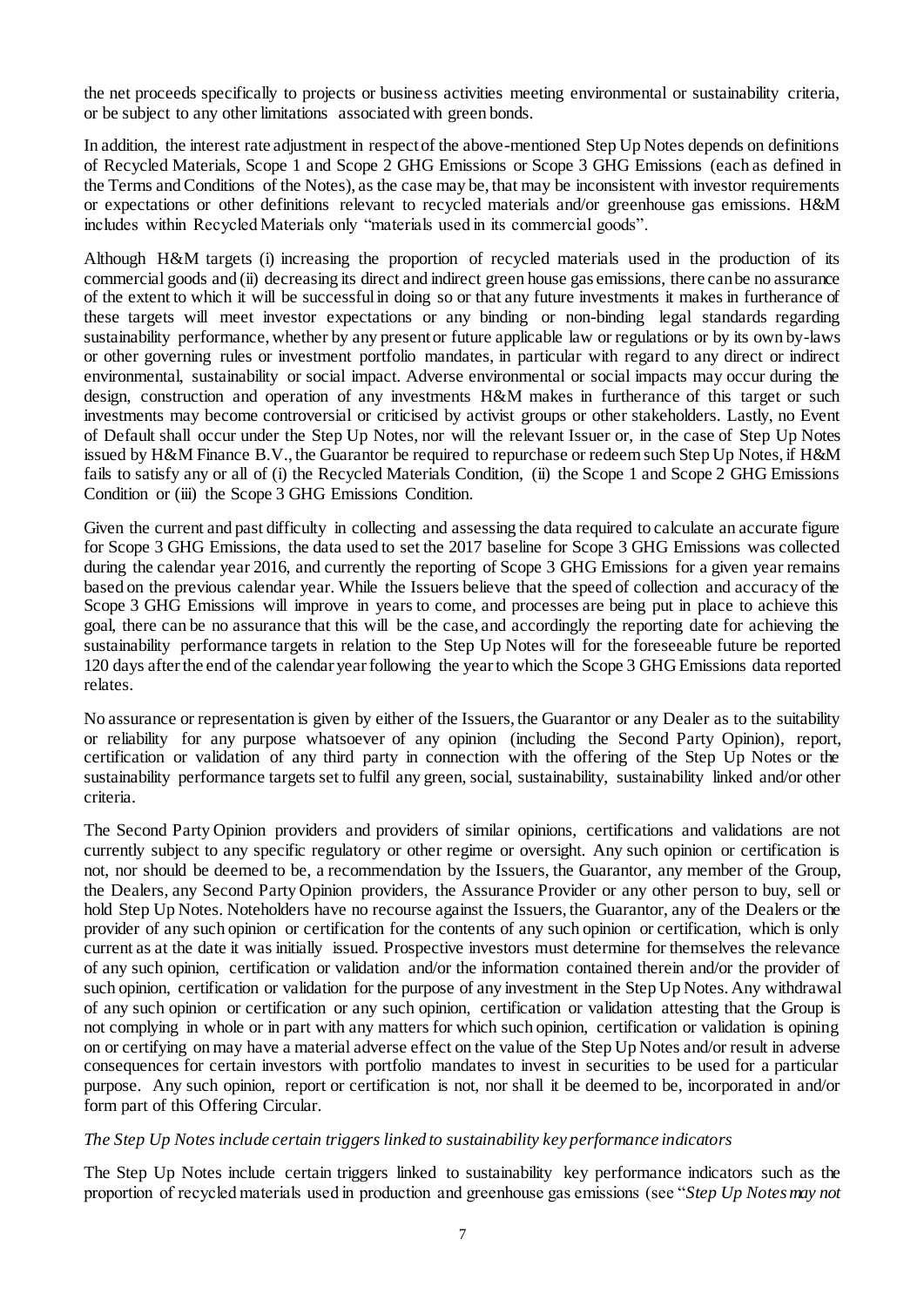*be a suitable investment for all investors seeking exposure to assets with sustainability characteristics*") which must be complied with by H&M, in respect of Notes for which a Step Up Event applies. The failure to meet such sustainability performance targets for the relevant Observation Periods will result in increased interest amounts under such Step Up Notes, which would increase the Group's total cost of funding and may result in a significant negative impact on the reputation of the Group, either of which could have a material adverse effect on the Group, its business prospects, its financial condition or its results of operations.

Under the Terms and Conditions of the Notes, a Step Up Event may occur if, amongst other things, the Group's (i) proportion of recycled materials in its commercial goods (**Recycled Materials Percentage,** as more fully described in Condition 5.3) in respect of any Reference Year specified in the applicable Final Terms, does not increase by at least the relevant Recycled Materials Percentage Threshold specified in the applicable Final Terms, or (ii) greenhouse gas emissions (**Scope 1 and 2 GHG Emissions Percentage**, and **Scope 3 GHG Emissions Percentage**, each as more fully described in Condition 5.3) in respect of any Reference Year specified in the applicable Final Terms, do not reduce by at least the relevant Scope 1 and 2 GHG Emissions Percentage Threshold or Scope 3 GHG Emissions Percentage Threshold, as applicable, specified in the applicable Final Terms, in each case by comparison to the Scope 1 and 2 Baseline and the Scope 3 Baseline, respectively. The Terms and Conditions of the Notes permit H&M to recalculate the Scope 1 and 2 Baseline and the Scope 3 Baseline as described in H&M's Sustainability-Linked Bond Framework to reflect, amongst other things, any significant or structural changes to the Group. Accordingly, while any such recalculation must be reported to the Science Based Targets initiative and included in the annual SLB Progress Report verified by an independent, qualified reviewer, any recalculation may increase or decrease the volume of greenhouse gas emissions comprising the relevant baseline, and therefore respectively increase the total volume of greenhouse gas emissions that may be produced by the Group while still being able to satisfy the Scope 1 and Scope 2 GHG Emissions Condition and/or the Scope 3 GHG Emissions Condition and avoid the occurrence of a Step Up Event, or decrease the total volume of reduction in greenhouses gases that needs to be achieved by the Group in order to satisfy such conditions and avoid the occurrence of a Step Up Event. Capitalised terms in this paragraph have the meanings given to them in the Terms and Conditions of the Notes."

- 6. In the second paragraph of the Risk Factor entitled "*The regulation and reform of "benchmarks" may adversely affect the value of Notes linked to or referencing such "benchmarks*" starting on page 15 of the Offering Circular, the wording "(which, for these purposes, includes the United Kingdom)" shall be deleted.
- 7. The Risk Factor headed "*Credit ratings assigned to the relevant Issuer, the Guarantor or any Notes may not reflect all the risks associated with an investment in those Notes*" shall be replaced in its entirety with the following wording:

*"Credit ratings assigned to the relevant Issuer, the Guarantor or any Notes may not reflect all the risks associated with an investment in those Notes*

H&M's ability to access credit and bond markets on acceptable terms is in part dependent on its credit ratings. H&M's long-term debt rating is currently "BBB" (stable outlook) by S&P. This rating may not reflect the potential impact of all risks related to structure, market, additional factors discussed above, and other factors that may affect the value of the Notes. A credit rating is not a recommendation to buy, sell or hold securities and may be revised, suspended or withdrawn by the rating agency at any time.

In general, regulated investors in the EU and the UK are restricted under the EU CRA Regulation or UK CRA Regulation, respectively, from using credit ratings for regulatory purposes, unless such ratings are issued by a credit rating agency established in the EU or the United Kingdom, respectively, and registered under the EU CRA Regulation or UK CRA Regulation, respectively (and such registration has not been withdrawn or suspended, subject to transitional provisions that apply in certain circumstances). Such general restriction will also apply in the case of credit ratings issued by non-EU and non-UK credit rating agencies, unless the relevant credit ratings are endorsed by an EU-registered or UK registered credit rating agency or the relevant non-EU and non-UK rating agency is certified in accordance with the EU CRA Regulation or UK CRA Regulation (and such endorsement action or certification, as the case may be, has not been withdrawn or suspended, subject to transitional provisions that apply in certain circumstances). If the status of the rating agency rating the Notes changes, regulated investors in the EU or the UK, as applicable, may no longer be able to use the rating for regulatory purposes and the Notes may have a different regulatory treatment. This may result in investors selling the Notes which may impact the value of the Notes and any secondary market. The list of registered and certified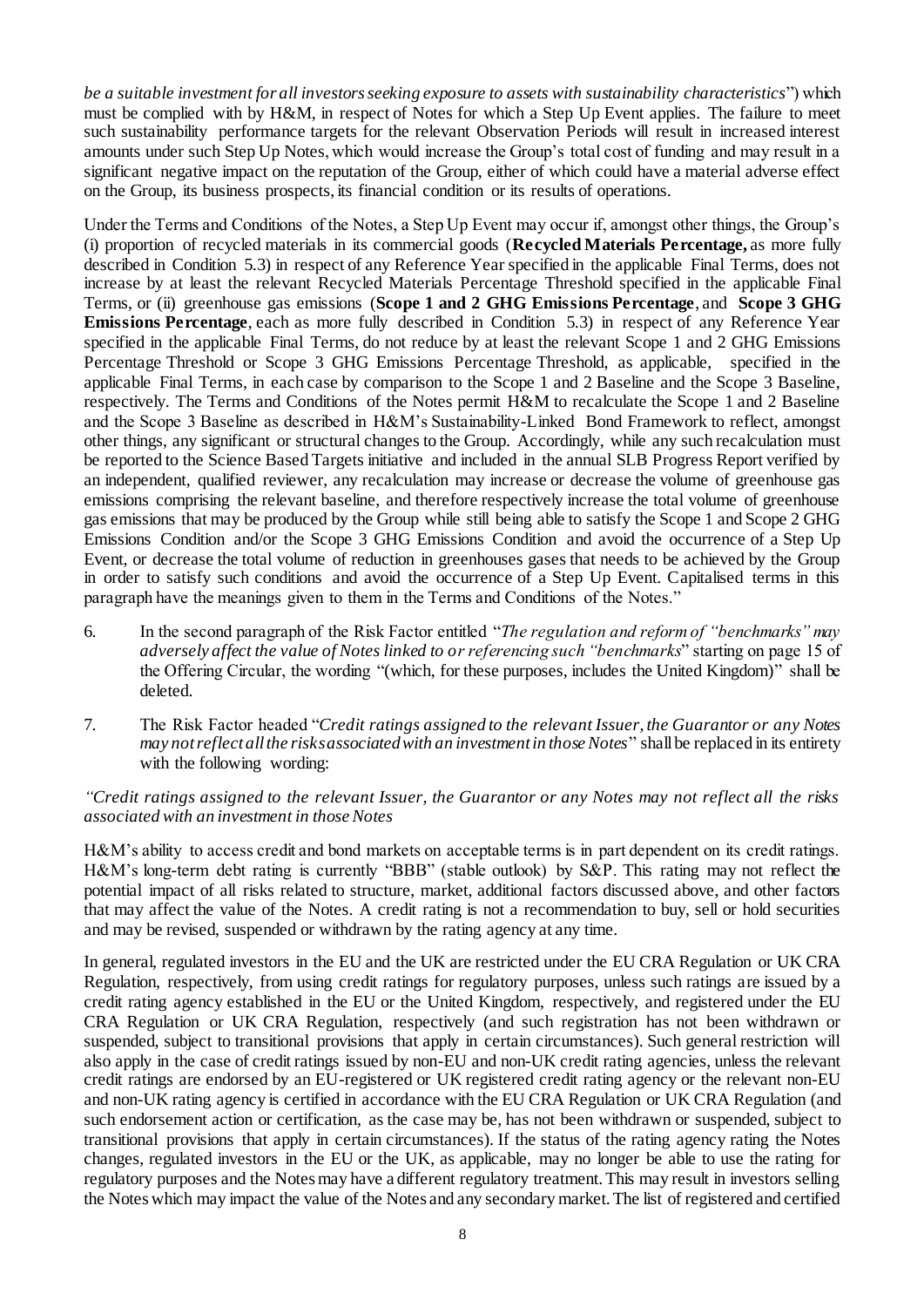rating agencies published by the European Securities and Markets Authority (ESMA) on its website in accordance with the EU CRA Regulation is not conclusive evidence of the status of the relevant rating agency included in such list, as there may be delays between certain supervisory measures being taken against a relevant rating agency and the publication of the updated ESMA list. Certain information with respect to the credit rating agencies and ratings is set out on the cover of this Offering Circular.

8. The following Risk Factor shall be added at the end of the Risk Factors:

#### *Enforceability of English law judgments in Sweden and the Netherlands*

The UK left the EU on 31 January 2020 (**Brexit**) As a result, the Recast Brussels Regulation (Regulation (EU) No. 1215/2012 of the European Parliament and of the Council of 12 December 2012) has ceased to apply to the UK (and some English court judgments). The UK has applied to join the Lugano Convention in its own right which is still subject to approval from the EU. There is uncertainty concerning the enforcement of English court judgments that fall outside the Hague Convention, which would rely solely on the Recast Brussels Regulation (Regulation (EU) No. 1215/2012 of the European Parliament and of the Council of 12 December 2012) for enforcement. As a result, there may be a period of uncertainty concerning the enforcement of English court judgments in Sweden and the Netherlands, and some judgments entered against the relevant Issuer or the Guarantor in an English court may not be recognised or enforceable in Sweden or the Netherlands without a retrial on its merits.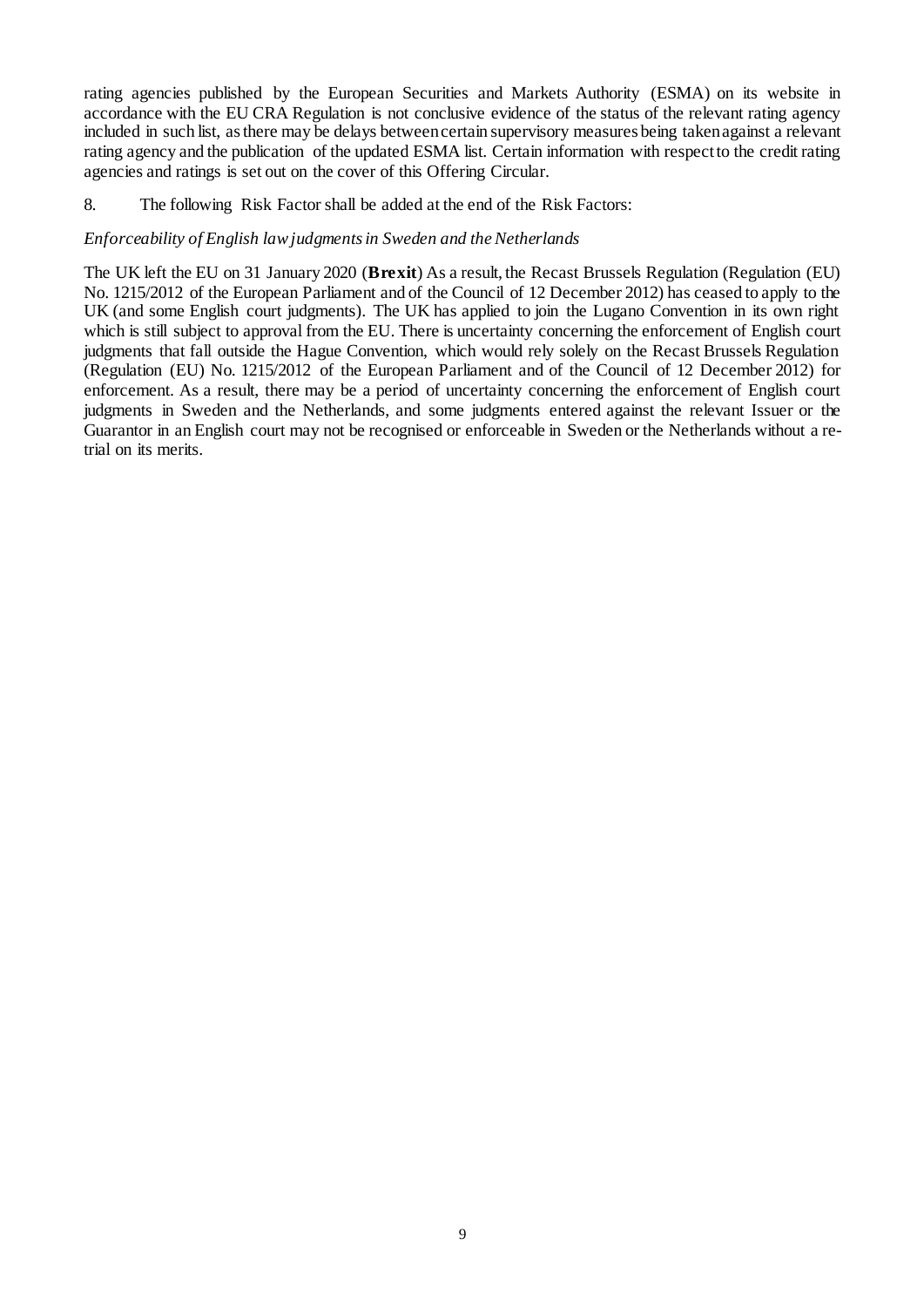## **DOCUMENTS INCORPORATED BY REFERENCE**

The information set out below supplements the section of the Offering Circular headed "*Documents Incorporated by Reference*" on page 20 of the Offering Circular, adding the following additional document to be incorporated by reference:

"(d) the unaudited consolidated and non-consolidated financial statements for the twelve months ended 30 November 2020 of H&M, which are contained in the Full-year report 2020 and can be viewed online at:

https://hmgroup.com/wp-content/uploads/2021/01/wkr0006.pdf"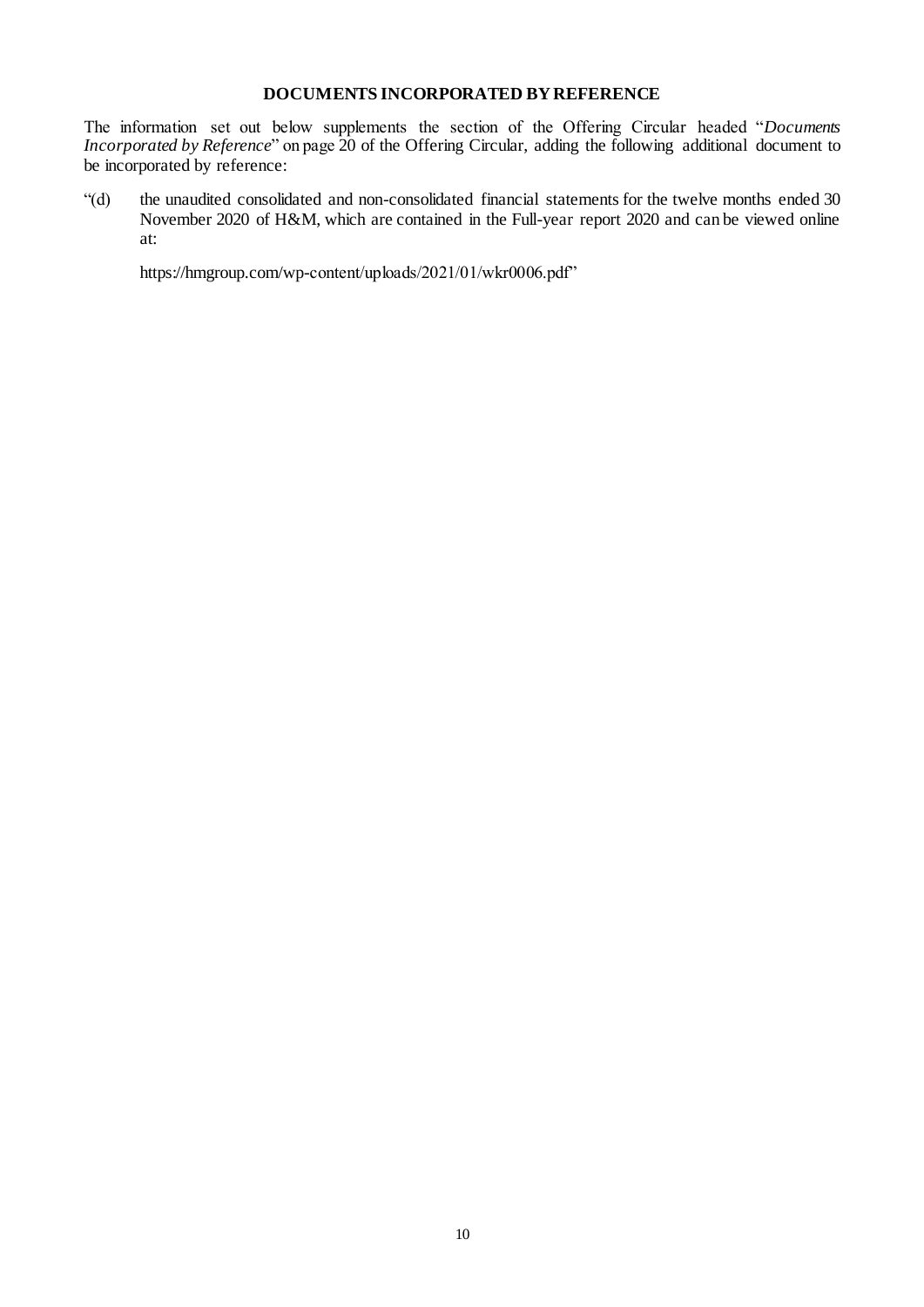#### **APPLICABLE FINAL TERMS**

The section headed "*Applicable Final Terms*" on pages 25 to 37 of the Offering Circular is deleted in its entirety and replaced as follows:

"[**PROHIBITION OF SALES TO EEA RETAIL INVESTORS** – The Notes are not intended to be offered, sold or otherwise made available to and should not be offered, sold or otherwise made available to any retail investor in the European Economic Area (**EEA**). For these purposes, a retail investor means a person who is one (or more) of: (i) a retail client as defined in point (11) of Article 4(1) of Directive 2014/65/EU (as amended, **MiFID II**); or (ii) a customer within the meaning of Directive (EU) 2016/97 (the **Insurance Distribution Directive**), where that customer would not qualify as a professional client as defined in point (10) of Article 4(1) of MiFID II; or (iii) not a qualified investor as defined in the Prospectus Regulation. Consequently no key information document required by Regulation (EU) No 1286/2014 (as amended the **PRIIPs Regulation**) for offering or selling the Notes or otherwise making them available to retail investors in the EEA has been prepared and therefore offering or selling the Notes or otherwise making them available to any retail investor in the EEA may be unlawful under the PRIIPs Regulation.]

[**PROHIBITION OF SALES TO UK RETAIL INVESTORS** – The Notes are not intended to be offered, sold or otherwise made available to and should not be offered, sold or otherwise made available to any retail investor in the United Kingdom (**UK**). For these purposes, a retail investor means a person who is one (or more) of: (i) a retail client, as defined in point (8) of Article 2 of Regulation (EU) No 2017/565 as it forms part of domestic law by virtue of the European Union (Withdrawal) Act 2018 (**EUWA**); (ii) a customer within the meaning of the provisions of the Financial Services and Markets Act 2000 (the **FSMA**) and any rules or regulations made under the FSMA to implement Directive (EU) 2016/97, where that customer would not qualify as a professional client, as defined in point (8) of Article 2(1) of Regulation (EU) No 600/2014 as it forms part of domestic law by virtue of the EUWA or (iii) not a qualified investor as defined in Article 2 of Regulation (EU) 2017/1129 as it forms part of domestic law by virtue of the EUWA. Consequently no key information document required by Regulation (EU) No 1286/2014 as it forms part of domestic law by virtue of the EUWA (the **UK PRIIPs Regulation**) for offering or selling the Notes or otherwise making them available to retail investors in the UK has been prepared and therefore offering or selling the Notes or otherwise making them available to any retail investor in the UK may be unlawful under the UK PRIIPs Regulation.]

**MiFID II Target market Legend for a professional investors and ECPs (consider if any of the Issuer / Guarantor / Managers are "MiFID II entities" and are "manufacturers" for the purposes of MiFID II)** 

[**MIFID II product governance / Professional investors and ECPs only target market** – Solely for the purposes of [the/each] manufacturer's product approval process, the target market assessment in respect of the Notes has led to the conclusion that: (i) the target market for the Notes is eligible counterparties and professional clients only, each as defined in [Directive 2014/65/EU (as amended, **MiFID II)**][MiFID II]; and (ii) all channels for distribution of the Notes to eligible counterparties and professional clients are appropriate. [*Consider any negative target market.*] Any person subsequently offering, selling or recommending the Notes (a **distributor**) should take into consideration the manufacturer<sup>['s/s']</sup> target market assessment; however, a distributor subject to MiFID II is responsible for undertaking its own target market assessment in respect of the Notes (by either adopting or refining the manufacturer<sup>['s</sup>/s<sup>'</sup>] target market assessment) and determining appropriate distribution channels.]

#### **UK MiFIR Target market Legend for a professional investors and ECPs (consider if any of the Issuer / Guarantor / Managers are "UK MiFIR entities" and are "manufacturers" for the purposes of UK MiFIR)**

**[UK MIFIR product governance / Professional investors and ECPs only target market** – Solely for the purposes of [the/each] manufacturer's product approval process, the target market assessment in respect of the Notes has led to the conclusion that: (i) the target market for the Notes is only eligible counterparties, as defined in the FCA Handbook Conduct of Business Sourcebook (**COBS**), and professional clients, as defined in Regulation (EU) No 600/2014 as it forms part of domestic law by virtue of the [European Union (Withdrawal) Act 2018][EUWA] (U**K MiFIR**); and (ii) all channels for distribution of the Notes to eligible counterparties and professional clients are appropriate. [*Consider any negative target market*]. Any person subsequently offering, selling or recommending the Notes (a **distributor**) should take into consideration the manufacturer['s/s'] target market assessment; however, a distributor subject to the FCA Handbook Product Intervention and Product Governance Sourcebook (the **UK MiFIR Product Governance Rules**) is responsible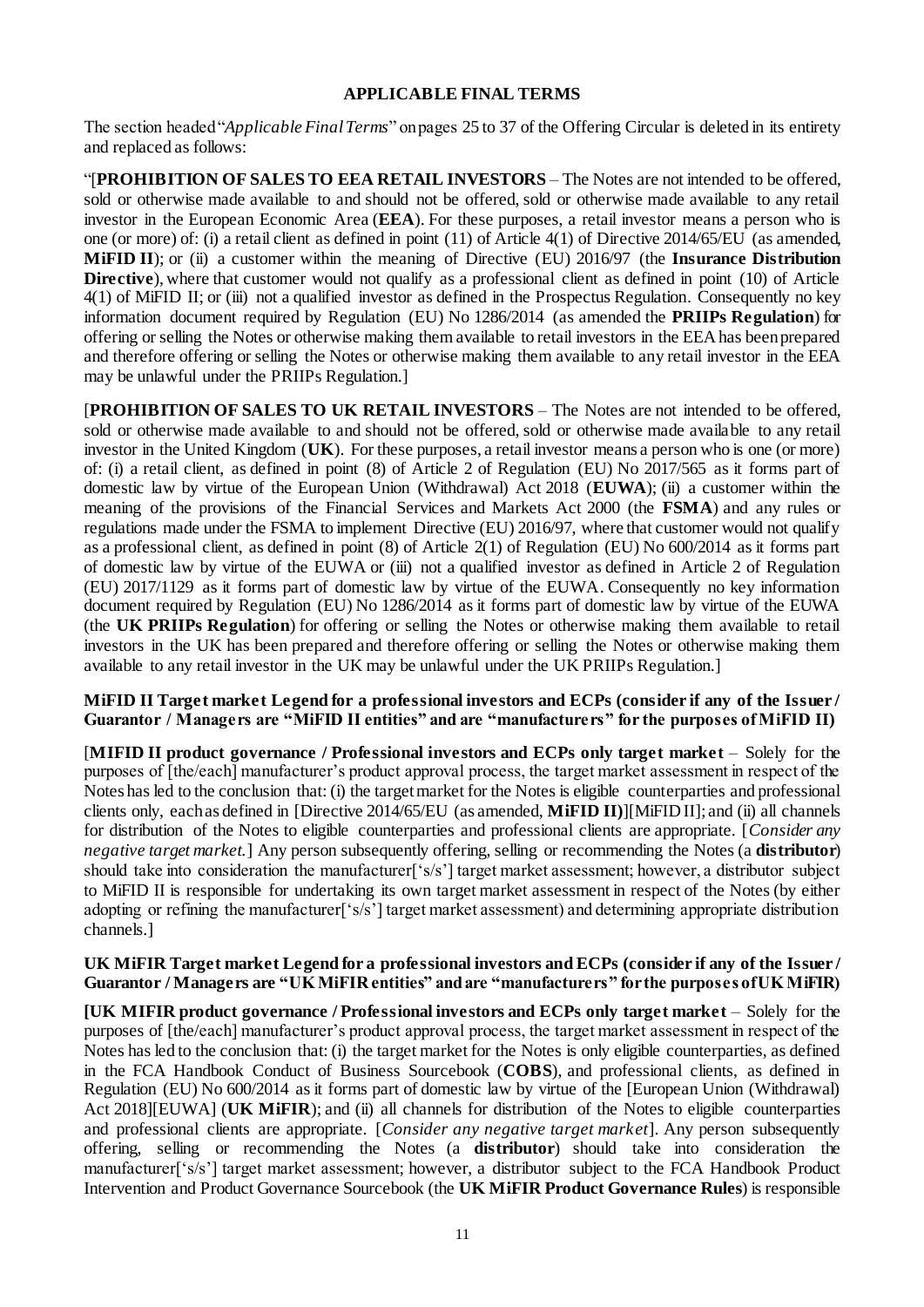for undertaking its own target market assessment in respect of the Notes (by either adopting or refining the manufacturer<sup>['s</sup>/s'] target market assessment) and determining appropriate distribution channels.<sup>11</sup>

**[Singapore Securities and Futures Act Product Classification –** Solely for the purposes of its obligations pursuant to Sections 309B(1)(a) and 309B(1)(c) of the Securities and Futures Act (Chapter 289 of Singapore) (as modified or amended from time to time, the **SFA**), the Issuer has determined, and hereby notifies all relevant persons (as defined in Section 309A of the SFA) that the Notes are ["prescribed capital markets products"]/[capital markets products other than "prescribed capital markets products"] (as defined in the Securities and Futures (Capital Markets Products) Regulations 2018).]

[*Date*]

l

## **[H & M Hennes & Mauritz AB (publ) / H&M Finance B.V.]**

### **Legal entity identifier (LEI): [529900O5RR7R39FRDM42]/ [25490079TX62U2IW2D78]**

#### **Issue of [Aggregate Nominal Amount of Tranche] [Title of Notes] [Guaranteed by H & M Hennes & Mauritz AB (publ)] under the EUR[2,000,000,000] Euro Medium Term Note Programme**

### **PART A – CONTRACTUAL TERMS**

Terms used herein shall be deemed to be defined as such for the purposes of the Conditions set forth in the Offering Circular dated 17 July 2020 [and the supplement[s] to it dated [*date*] [and [*date*]] which [together] constitute[s] a base prospectus for the purposes of the Prospectus Regulation (the **Offering Circular**). This document constitutes the Final Terms of the Notes described herein for the purposes of the Prospectus Regulation and must be read in conjunction with the Offering Circular in order to obtain all the relevant information. The Offering Circular has been published on [www.hm.com.](http://www.hm.com/)

The expression **Prospectus Regulation** means Regulation (EU) 2017/1129.

[*Include whichever of the following apply or specify as "Not Applicable". Note that the numbering should remain as set out below, even if "Not Applicable" is indicated for individual paragraphs or subparagraphs (in which case the sub-paragraphs of the paragraphs which are not applicable can be deleted). Italics denote directions for completing the Final Terms.*]

[*If the Notes have a maturity of less than one year from the date of their issue, the minimum denomination may need to be £100,000 or its equivalent in any other currency.*]

|    | (a)<br>(b) | Issuer:<br>Guarantor: | [H & M Hennes & Mauritz AB (publ) / $H\&M$<br>Finance B.V.                      |
|----|------------|-----------------------|---------------------------------------------------------------------------------|
|    |            |                       | H & M Hennes & Mauritz AB (publ)                                                |
|    |            |                       | (Delete in the case of Notes issued by $H \& M$ Hennes<br>& Mauritz AB $(publ)$ |
| 2. | (a)        | Series Number:        |                                                                                 |
|    | (b)        | Tranche Number:       |                                                                                 |

<sup>1</sup> *The above paragraphs were added by way of the Supplement dated 12 February 2021.*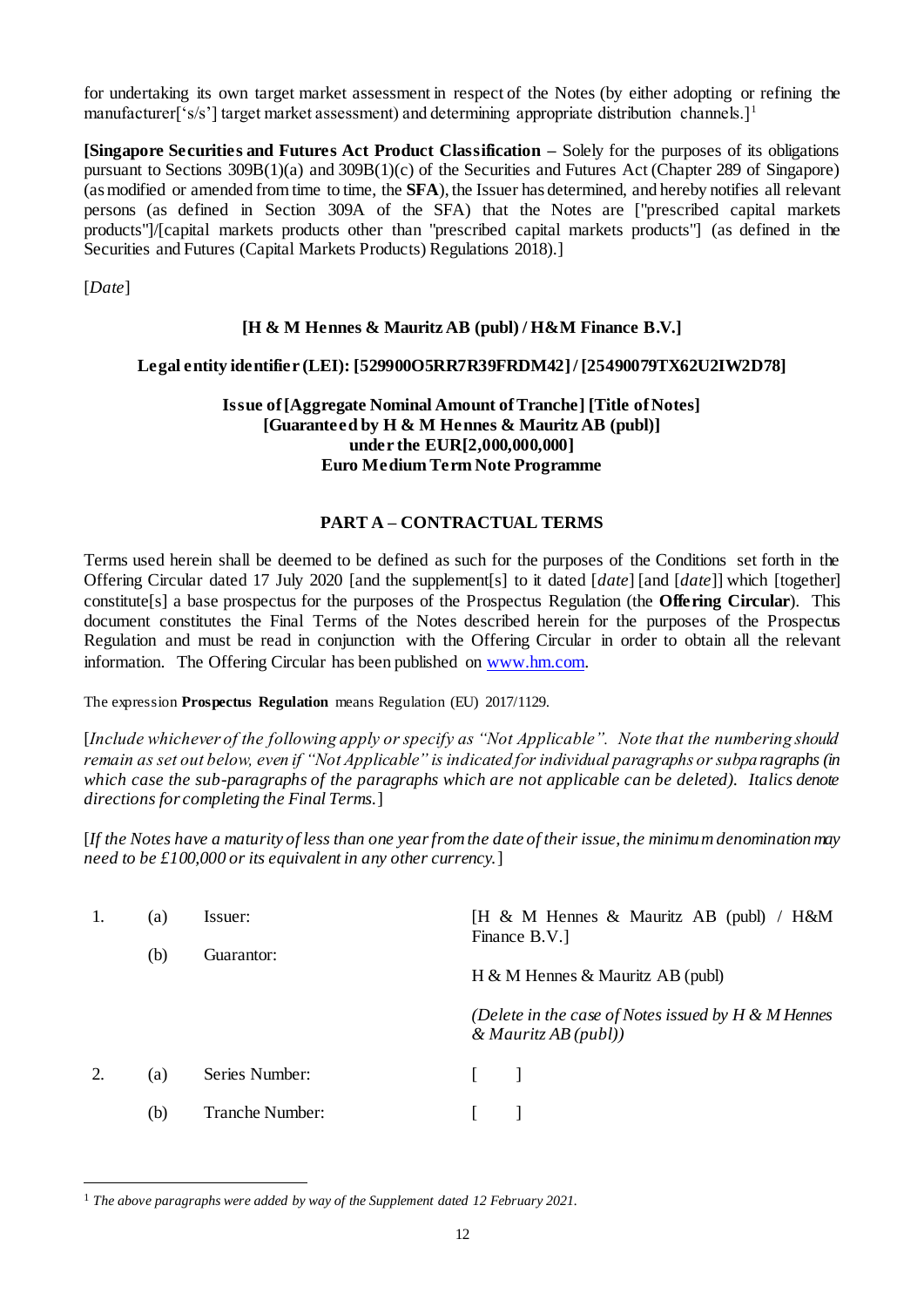<span id="page-15-0"></span>

|    | (c)                    | Date on which the Notes will be<br>consolidated and form a single<br>Series: | The Notes will be consolidated and form a single<br>Series with [identify earlier Tranches] on [the Issue<br>Date/the date that is 40 days after the Issue<br>Date/exchange of the Temporary Global Note for<br>interests in the Permanent Global Note, as referred to<br>in paragraph 26 below, which is expected to occur on<br>or about [ <i>date</i> ]][Not Applicable] |
|----|------------------------|------------------------------------------------------------------------------|-----------------------------------------------------------------------------------------------------------------------------------------------------------------------------------------------------------------------------------------------------------------------------------------------------------------------------------------------------------------------------|
| 3. |                        | Specified Currency or Currencies:                                            | ]<br>$\left[ \right]$                                                                                                                                                                                                                                                                                                                                                       |
| 4. |                        | <b>Aggregate Nominal Amount:</b>                                             |                                                                                                                                                                                                                                                                                                                                                                             |
|    | (a)                    | Series:                                                                      | 1<br>$\mathsf{L}$                                                                                                                                                                                                                                                                                                                                                           |
|    | (b)                    | Tranche:                                                                     | L                                                                                                                                                                                                                                                                                                                                                                           |
| 5. | <b>Issue Price:</b>    |                                                                              | ] per cent. of the Aggregate Nominal Amount<br>accrued interest from [insert date] (if<br>[plus]<br>$applicable)$ ]                                                                                                                                                                                                                                                         |
| 6. | (a)                    | Specified Denominations:                                                     | L<br>]                                                                                                                                                                                                                                                                                                                                                                      |
|    |                        |                                                                              | $(N.B. Notes must have a minimum denomination of$<br>$\epsilon$ 100,000 (or equivalent))                                                                                                                                                                                                                                                                                    |
|    |                        |                                                                              | $(Note - where \, Bearer \, multiple \, denominations \, above)$<br>$\epsilon$ 100,000 or equivalent are being used the following<br>sample wording should be followed:                                                                                                                                                                                                     |
|    |                        |                                                                              | "[ $\epsilon$ 100,000] and integral multiples of [ $\epsilon$ 1,000] in<br>excess thereof up to and including [ $€199,000$ ]. No<br>Notes in definitive form will be issued with a<br>denomination above [ $f$ 199,000]."))                                                                                                                                                 |
|    | (b)                    | Calculation Amount (in relation to<br>calculation of interest for Notes in   | J                                                                                                                                                                                                                                                                                                                                                                           |
|    |                        | global form see Conditions):                                                 | (If only one Specified Denomination, insert the<br>Specified Denomination. If more than one Specified<br>Denomination, insert the highest common factor.<br>Note: There must be a common factor in the case of<br>two or more Specified Denominations.)                                                                                                                     |
| 7. | (a)                    | <b>Issue Date:</b>                                                           | $\overline{\phantom{a}}$<br>L                                                                                                                                                                                                                                                                                                                                               |
|    | (b)                    | <b>Interest Commencement Date:</b>                                           | [specify/Issue Date/Not Applicable]<br>(N.B. An Interest Commencement Date will not be<br>relevant for certain Notes, for example Zero Coupon<br>Notes.)                                                                                                                                                                                                                    |
| 8. | <b>Maturity Date:</b>  |                                                                              | Specify date or for Floating Rate Notes - Interest<br>Payment Date falling in or nearest to [specify month<br>and year]]                                                                                                                                                                                                                                                    |
| 9. | <b>Interest Basis:</b> |                                                                              | [Subject as set out in Condition 5.3 and paragraph<br>$[17]$ below, $]$ $[$<br>] per cent. Fixed Rate]                                                                                                                                                                                                                                                                      |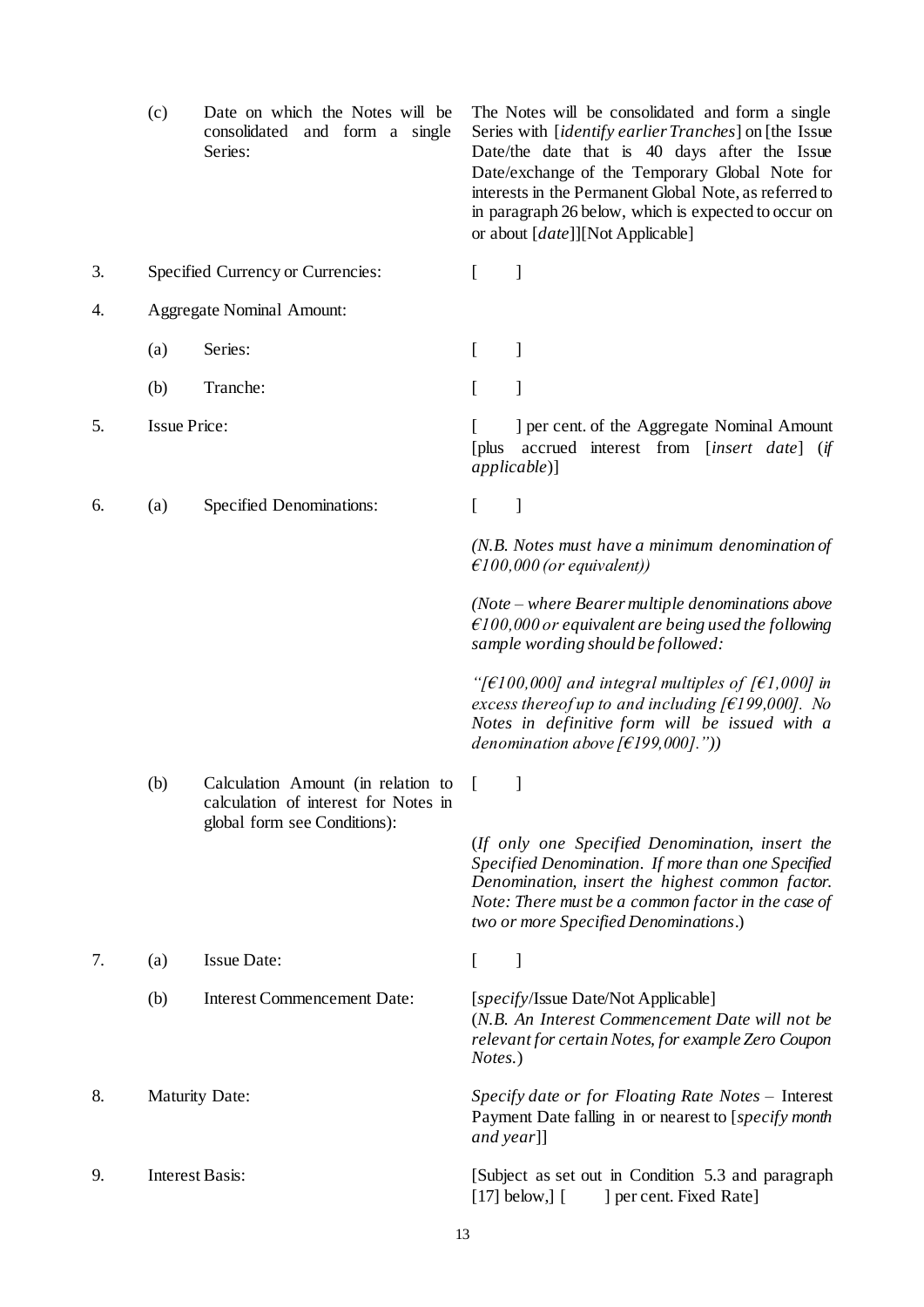|     |                           |                                                                            | $\prod$<br>month<br>[LIBOR/EURIBOR/STIBOR/NIBOR]] +/- [<br>per cent. Floating Rate]<br>[Zero coupon]<br>(see paragraph [14]/[15]/[16]/[17] below)                                              |
|-----|---------------------------|----------------------------------------------------------------------------|------------------------------------------------------------------------------------------------------------------------------------------------------------------------------------------------|
| 10. |                           | Redemption Basis:                                                          | Subject to any purchase and cancellation or early<br>redemption, the Notes will be redeemed on the<br>Maturity Date at [<br>] per cent. of their nominal<br>amount                             |
| 11. | Change of Interest Basis: |                                                                            | [Specify the date when any fixed to floating rate<br>change occurs or cross refer to paragraphs 14 and<br>15 below and identify there [[Not Applicable]                                        |
| 12. | Put/Call Options:         |                                                                            | [Investor Put]<br>[Change of Control Put]<br>[Issuer Call]<br>[Issuer Maturity Par Call]<br>[Clean-Up Call]<br>[(see paragraph [19]/[20]/[21]/[22]/[23] below)]<br>[Not Applicable]            |
| 13. | (a)                       | <b>Status of the Notes:</b>                                                | Senior                                                                                                                                                                                         |
|     | (b)                       | [Status of the Guarantee:                                                  | Senior]                                                                                                                                                                                        |
|     | (c)                       | [Date [Board] approval for issuance]<br>of Notes [and Guarantee] obtained: | ], respectively]]<br>$\lceil$ [and [<br>$\mathbb{L}$<br>(N.B. Only relevant where Board (or similar)<br>authorisation is required for the particular tranche<br>of Notes or related Guarantee) |

## **PROVISIONS RELATING TO INTEREST (IF ANY) PAYABLE**

<span id="page-16-0"></span>

| 14. |     | Fixed Rate Note Provisions <sup>2</sup>                                                                                                             | [Applicable/Not Applicable]<br>(If not applicable, delete the<br>remaining<br>subparagraphs of this paragraph)                              |
|-----|-----|-----------------------------------------------------------------------------------------------------------------------------------------------------|---------------------------------------------------------------------------------------------------------------------------------------------|
|     | (a) | $Rate(s)$ of Interest:                                                                                                                              | ] per cent. per annum payable in arrear on each<br>Interest Payment Date[, subject as set out in<br>Condition 5.3 and paragraph [17] below] |
|     | (b) | Interest Payment Date(s):                                                                                                                           | I in each year up to and including the Maturity<br>Date<br>(Amend appropriately in the case of irregular<br>coupons)                        |
|     | (c) | Fixed Coupon Amount(s) for Notes<br>in definitive form (and in relation to<br>global<br>form<br><b>Notes</b><br>$\mathbf{m}$<br>see<br>Conditions): | [Subject to adjustment as set out in Condition 5.3 and<br>paragraph $[17]$ below, $[$<br>er Calculation<br>Amount                           |
|     | (d) | Broken Amount(s) for Notes in<br>definitive form (and in relation to                                                                                | [Subject to adjustment as set out in Condition 5.3 and<br>paragraph [17] below,] [[<br>] per Calculation                                    |

<sup>2</sup> *This paragraph 14 was amended by way of the Supplement dated 12 February 2021.*

l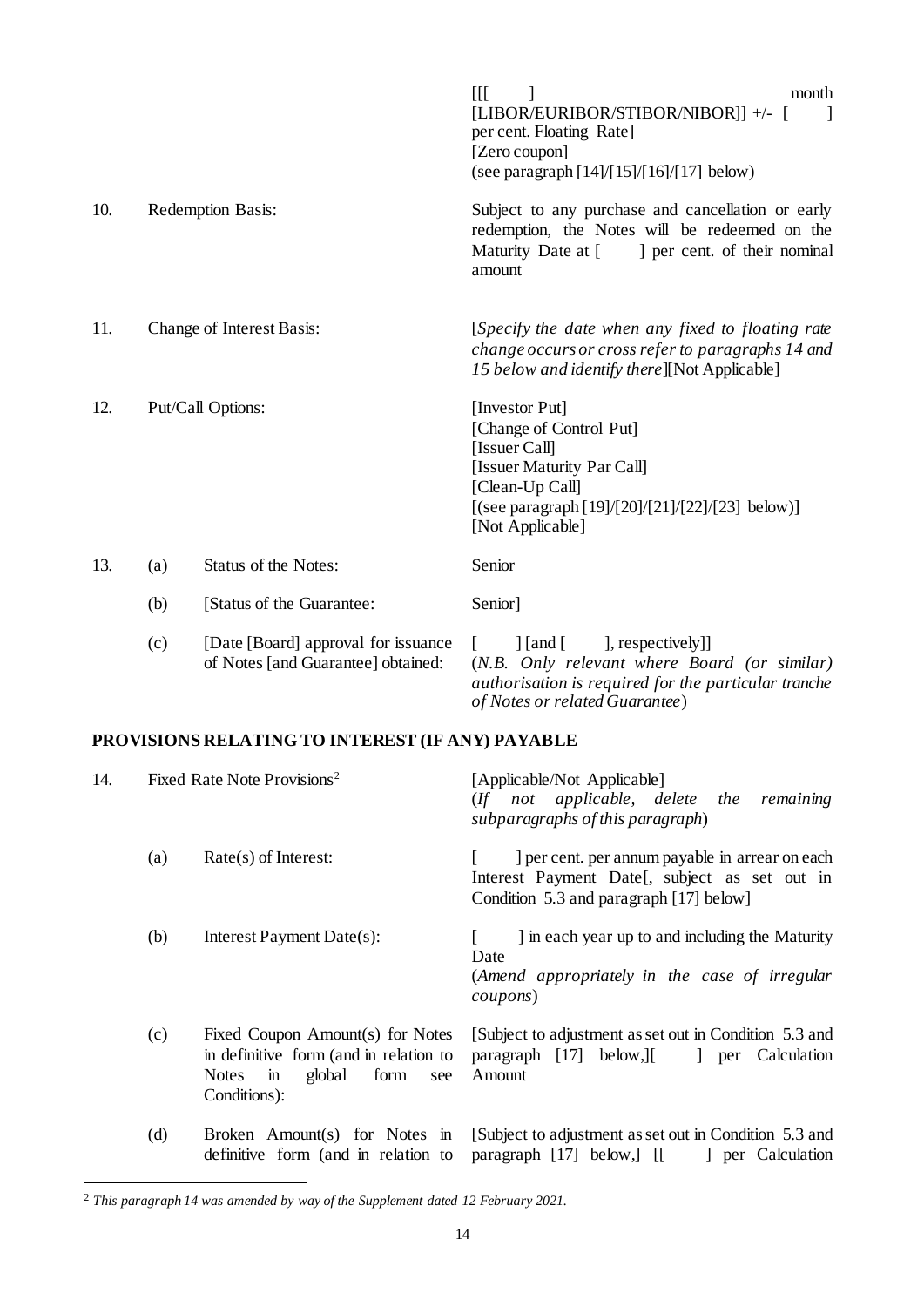<span id="page-17-2"></span><span id="page-17-1"></span><span id="page-17-0"></span>

|     |     | <b>Notes</b><br>global<br>form<br>$\mathbf{m}$<br>see<br>Conditions):                                | Amount, payable on the Interest Payment Date<br>falling $\left[\text{in}/\text{on}\right]$ $\left[\text{in}/\text{on}\right]$<br>]][Not Applicable]                                                                                                                                                                                                                                                                                                                                                       |
|-----|-----|------------------------------------------------------------------------------------------------------|-----------------------------------------------------------------------------------------------------------------------------------------------------------------------------------------------------------------------------------------------------------------------------------------------------------------------------------------------------------------------------------------------------------------------------------------------------------------------------------------------------------|
|     | (e) | Day Count Fraction:                                                                                  | [30/360] [Actual/Actual (ICMA)]                                                                                                                                                                                                                                                                                                                                                                                                                                                                           |
|     | (f) | Determination Date(s):                                                                               | ] in each year][Not Applicable]<br>$\mathbb{I}$<br>(Only relevant where Day Count Fraction is<br>Actual/Actual (ICMA). In such a case, insert regular<br>interest payment dates, ignoring issue date or<br>maturity date in the case of a long or short first or<br>last coupon)                                                                                                                                                                                                                          |
| 15. |     | Floating Rate Note Provisions <sup>3</sup>                                                           | [Applicable/Not Applicable]<br>(If not applicable, delete<br>the<br>remaining<br>subparagraphs of this paragraph)                                                                                                                                                                                                                                                                                                                                                                                         |
|     | (a) | Specified<br>Period(s)/Specified<br><b>Interest Payment Dates:</b>                                   | ] [, subject to adjustment in accordance with<br>the Business Day Convention set out in (b) below/,<br>not subject to adjustment, as the Business Day<br>Convention in (b) below is specified to be Not<br>Applicable]                                                                                                                                                                                                                                                                                    |
|     | (b) | <b>Business Day Convention:</b>                                                                      | [Floating Rate Convention/Following Business Day<br>Convention/Modified<br>Following<br><b>Business</b><br>Day<br>Convention/<br>Preceding<br><b>Business</b><br>Day<br>Convention][Not Applicable]                                                                                                                                                                                                                                                                                                       |
|     | (c) | Additional Business Centre(s):                                                                       | $\mathbf{I}$<br>$\Gamma$                                                                                                                                                                                                                                                                                                                                                                                                                                                                                  |
|     | (d) | Manner in which the Rate of Interest<br>and Interest Amount is to be<br>determined:                  | [Screen Rate Determination/ISDA Determination]                                                                                                                                                                                                                                                                                                                                                                                                                                                            |
|     | (e) | Party responsible for calculating the<br>Rate of Interest and Interest Amount<br>(if not the Agent): | ] (the Calculation Agent)<br>L                                                                                                                                                                                                                                                                                                                                                                                                                                                                            |
|     | (f) | <b>Screen Rate Determination:</b>                                                                    |                                                                                                                                                                                                                                                                                                                                                                                                                                                                                                           |
|     |     | Reference Rate:                                                                                      | 1<br>month<br>[LIBOR/EURIBOR/STIBOR/NIBOR]                                                                                                                                                                                                                                                                                                                                                                                                                                                                |
|     |     | Determination<br>Interest<br>$Date(s)$ :                                                             | J                                                                                                                                                                                                                                                                                                                                                                                                                                                                                                         |
|     |     |                                                                                                      | (Second London business day prior to the start of<br>each Interest Period if LIBOR (other than Sterling or<br>euro LIBOR), first day of each Interest Period if<br>Sterling LIBOR, the second day on which the<br>TARGET2 System is open prior to the start of each<br>Interest Period if EURIBOR or euro LIBOR, the<br>second Stockholm business day prior to the start of<br>each Interest Period if STIBOR and the second Oslo<br>business day prior to the start of each Interest Period<br>if NIBOR) |

<sup>3</sup> *This paragraph 15 was amended by way of the Supplement dated 12 February 2021.*

l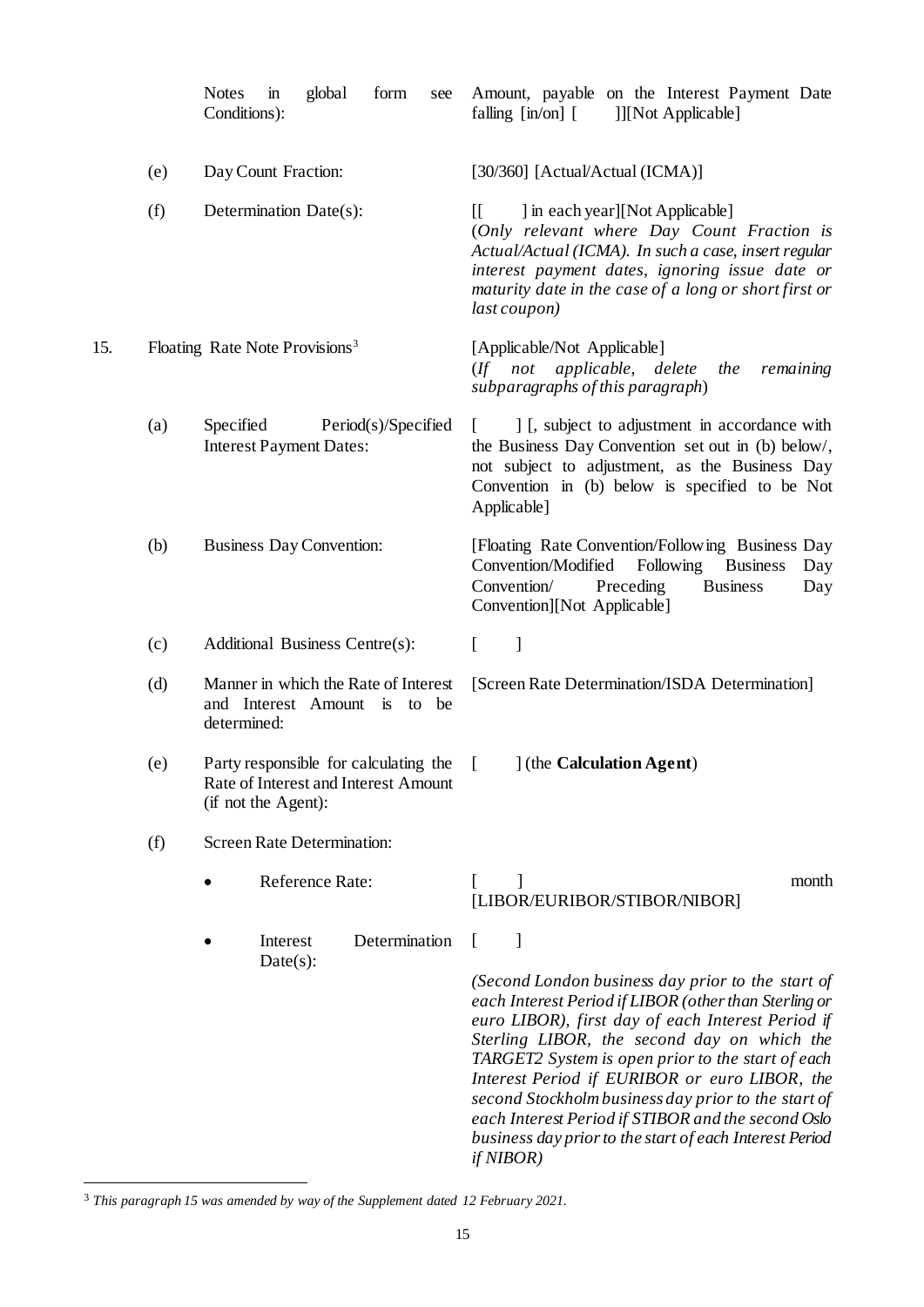<span id="page-18-0"></span>

|     |                            |                                                                | (In the case of EURIBOR, if not Reuters EURIBORO1<br>ensure it is a page which shows a composite rate or<br>amend the fallback provisions appropriately)                                                                                                                                             |
|-----|----------------------------|----------------------------------------------------------------|------------------------------------------------------------------------------------------------------------------------------------------------------------------------------------------------------------------------------------------------------------------------------------------------------|
|     | (g)                        | ISDA Determination:                                            |                                                                                                                                                                                                                                                                                                      |
|     |                            | Floating Rate Option:                                          | 1<br>L                                                                                                                                                                                                                                                                                               |
|     |                            | <b>Designated Maturity:</b>                                    | L<br>]                                                                                                                                                                                                                                                                                               |
|     |                            | <b>Reset Date:</b>                                             | 1<br>L<br>(In the case of a LIBOR, EURIBOR, STIBOR or<br>NIBOR based option, the first day of the Interest<br>Period)                                                                                                                                                                                |
|     |                            |                                                                | (N.B. The fall-back provisions applicable to ISDA<br>Determination under the 2006 ISDA Definitions are<br>reliant upon the provision by reference banks of<br>offered quotations for LIBOR and/or EURIBOR<br>which, depending on market circumstances, may not<br>be available at the relevant time) |
|     | (h)                        | Linear Interpolation:                                          | [Not Applicable/Applicable - the Rate of Interest for<br>the [long/short] [first/last] Interest Period shall be<br>calculated using Linear Interpolation (specify for<br>each short or long interest period)]                                                                                        |
|     | (i)                        | $Margin(s)$ :                                                  | ] per cent. per annum[, subject as set out<br>$[+/$ ] $[$<br>in Condition 5.3 and paragraph [17] below]                                                                                                                                                                                              |
|     | $\circ$                    | Minimum Rate of Interest:                                      | $\overline{[}$<br>] per cent. per annum                                                                                                                                                                                                                                                              |
|     | (k)                        | Maximum Rate of Interest:                                      | ſ<br>] per cent. per annum                                                                                                                                                                                                                                                                           |
|     | $\left( \mathrm{l}\right)$ | Day Count Fraction:                                            | [Actual/Actual (ISDA)][Actual/Actual]<br>$[Actual/365$ (Fixed)]<br>[Actual/365 (Sterling)]<br>[ $Actual/360$ ]<br>[30/360][360/360][Bond Basis]<br>[30E/360][Eurobond Basis]<br>[30E/360 (ISDA)]                                                                                                     |
| 16. |                            | Zero Coupon Note Provisions                                    | [Applicable/Not Applicable]<br>applicable, delete<br>not<br>remaining<br>$($ ff<br>the<br>subparagraphs of this paragraph)                                                                                                                                                                           |
|     | (a)                        | Accrual Yield:                                                 | L<br>] per cent. per annum                                                                                                                                                                                                                                                                           |
|     | (b)                        | Reference Price:                                               | ſ<br>1                                                                                                                                                                                                                                                                                               |
|     | (c)                        | Day Count Fraction in relation to<br>Early Redemption Amounts: | [30/360]<br>[Actual/360]<br>[Actual/365]                                                                                                                                                                                                                                                             |

• Relevant Screen Page: [ ]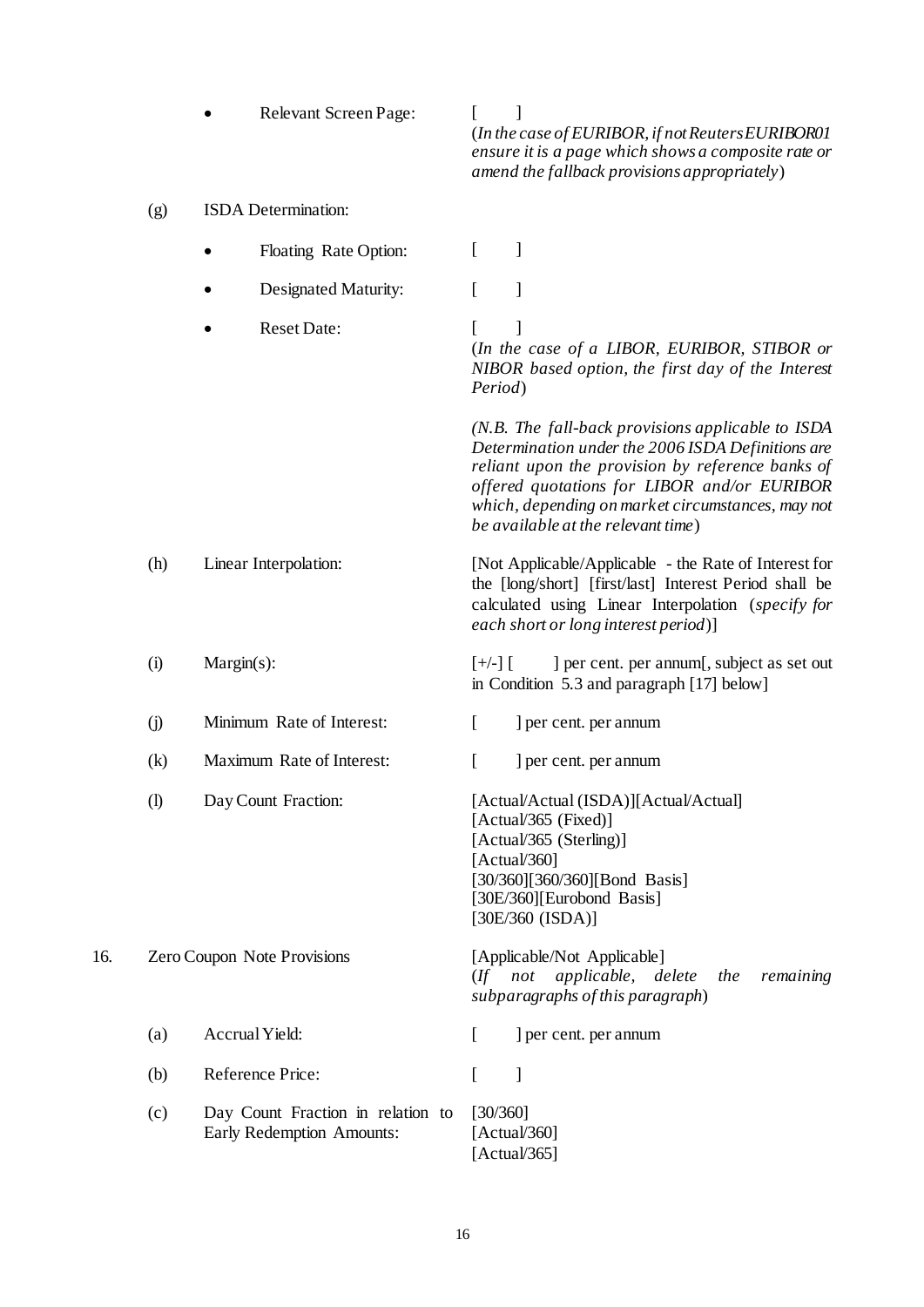<span id="page-19-0"></span>17. Step Up Option<sup>4</sup>

[Applicable/Not Applicable] (*If not applicable, delete the remaining subparagraphs of this paragraph*)

- (a) Reference Year(s):  $\begin{bmatrix} \end{bmatrix}$  [and  $\begin{bmatrix} \end{bmatrix}$ ]
- (b) Recycled Materials Event:
	- Recycled Materials Event Step Up Margin: [ ] per cent. per annum (*This should be 40% of the total Step Up Margin*)
	- Recycled Materials Percentage Threshold:

[ ] per cent. [in respect of [*specify relevant Reference Year if more than one Reference Year is included*]]

 $[$ [] per cent. in respect of  $[$  ]]

- (c) Scope 1 and 2 GHG Emissions Event:
	- Scope 1 and 2 GHG Emissions Event Step-Up Margin:
	- Scope 1 and 2 GHG Emissions Percentage Threshold:

Percentage Threshold:

[ ] per cent. per annum (*This should be 20% of the total Step Up Margin*)

[ ] per cent. [in respect of [*specify relevant Reference Year if more than one Reference Year is included*]]

 $\begin{bmatrix} \end{bmatrix}$  per cent. in respect of  $\begin{bmatrix} \end{bmatrix}$ 

- (d) Scope 3 GHG Emissions Event:
	- Scope 3 GHG Emissions Event Step-Up Margin: [ ] per cent. per annum (*This should be 40% of the total Step Up Margin*)
		- Scope 3 GHG Emissions [ ] per cent. [in respect of [*specify relevant Reference Year if more than one Reference Year is included*]]

 $[[ ]$  per cent. in respect of  $[ ]$ 

#### **PROVISIONS RELATING TO REDEMPTION**

l

<span id="page-19-1"></span>

| 18.  | Notice periods for Condition 7.2: | Minimum period: [30] days<br>Maximum period: [60] days                                                         |
|------|-----------------------------------|----------------------------------------------------------------------------------------------------------------|
| -19. | Issuer Call:                      | [Applicable/Not Applicable]<br>$($ If not applicable, delete the remaining<br>subparagraphs of this paragraph) |

*<sup>4</sup> This paragraph 17 was added by way of the Supplement dated 12 February 2021.*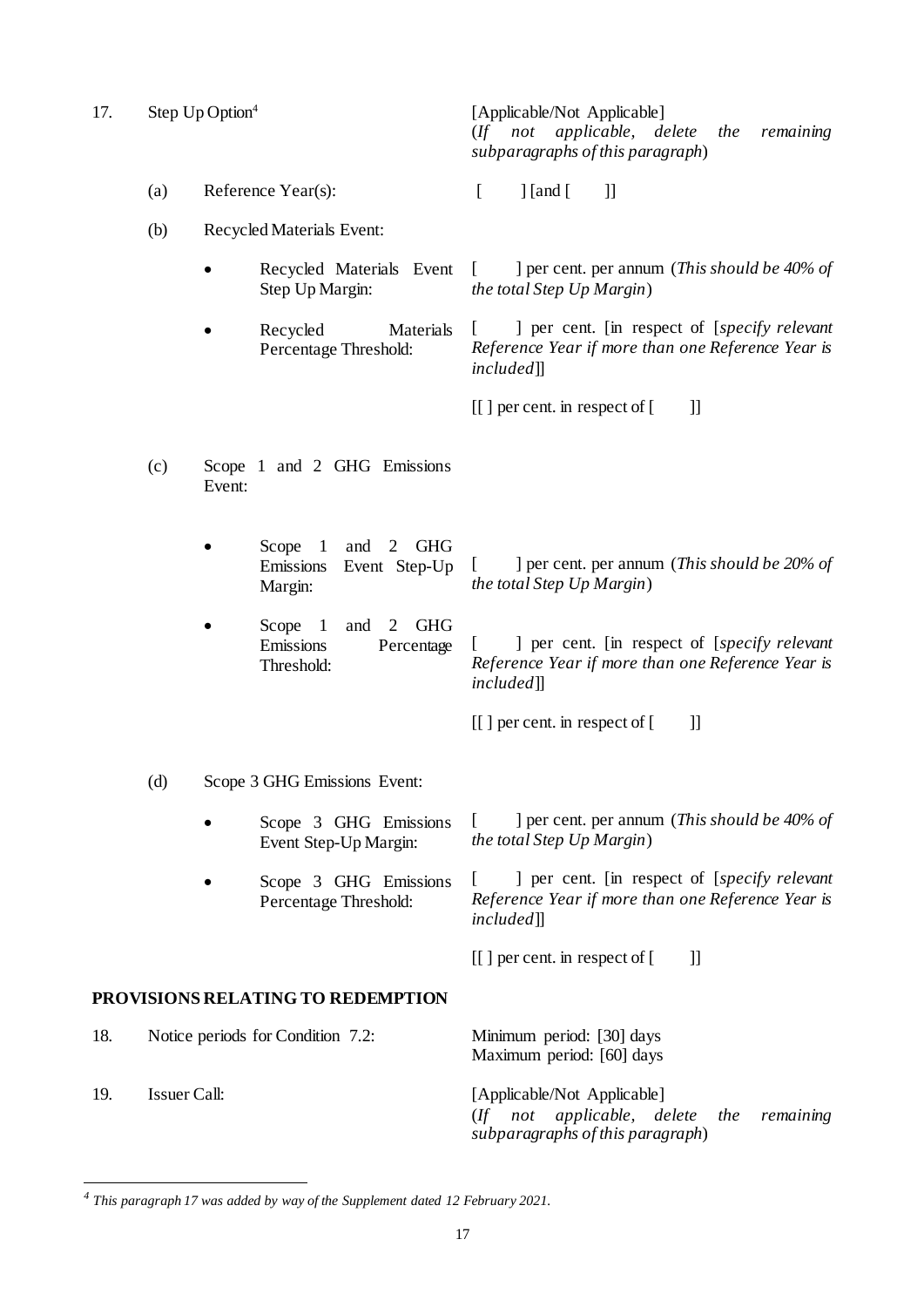<span id="page-20-1"></span><span id="page-20-0"></span>

|     | (a)                  | Optional Redemption Date(s):       |                                    | L                                                                                                                 | $\mathbf{I}$                                    |                                                                                                                                                                                                                                                                                                                                                                                                                                                                          |
|-----|----------------------|------------------------------------|------------------------------------|-------------------------------------------------------------------------------------------------------------------|-------------------------------------------------|--------------------------------------------------------------------------------------------------------------------------------------------------------------------------------------------------------------------------------------------------------------------------------------------------------------------------------------------------------------------------------------------------------------------------------------------------------------------------|
|     | (b)                  | <b>Optional Redemption Amount:</b> |                                    | $\prod$                                                                                                           | ] per Calculation Amount][Make-whole<br>Amount] |                                                                                                                                                                                                                                                                                                                                                                                                                                                                          |
|     |                      | (A)                                | Reference Bond:                    |                                                                                                                   | L                                               | $\mathbf{I}$                                                                                                                                                                                                                                                                                                                                                                                                                                                             |
|     |                      | (B)                                | Redemption Margin:                 |                                                                                                                   | L                                               | $\mathbf{I}$                                                                                                                                                                                                                                                                                                                                                                                                                                                             |
|     |                      | (C)                                | <b>Quotation Time:</b>             |                                                                                                                   | $\overline{[}$                                  | 1                                                                                                                                                                                                                                                                                                                                                                                                                                                                        |
|     | (c)                  |                                    | If redeemable in part:             |                                                                                                                   |                                                 |                                                                                                                                                                                                                                                                                                                                                                                                                                                                          |
|     |                      | (i)                                | Minimum<br>Amount:                 | Redemption                                                                                                        | $\left[ \right]$                                | 1                                                                                                                                                                                                                                                                                                                                                                                                                                                                        |
|     |                      | (ii)                               | Maximum<br>Amount:                 | Redemption                                                                                                        | $\overline{a}$                                  | 1                                                                                                                                                                                                                                                                                                                                                                                                                                                                        |
|     | (d)                  |                                    | Notice periods:                    |                                                                                                                   |                                                 | Minimum period: [15] days<br>Maximum period: [30] days<br>(N.B. When setting notice periods, the Issuer is<br>advised to consider the practicalities of distribution<br>of information through intermediaries, for example,<br>clearing systems (which require a minimum of 5<br>clearing system business days' notice for a call) and<br>custodians, as well as any other notice requirements<br>which may apply, for example, as between the Issuer<br>and the Agent.) |
| 20. |                      | <b>Issuer Maturity Par Call:</b>   |                                    |                                                                                                                   | [Applicable/Not Applicable]                     |                                                                                                                                                                                                                                                                                                                                                                                                                                                                          |
|     |                      |                                    |                                    |                                                                                                                   | $($ ff                                          | applicable delete<br>the<br>remaining<br>not<br>subparagraphs of this paragraph)                                                                                                                                                                                                                                                                                                                                                                                         |
|     | (a)                  | Maturity Par Call Period:          |                                    |                                                                                                                   |                                                 | From (and including) [ ] to (but excluding) the<br>Maturity Date.                                                                                                                                                                                                                                                                                                                                                                                                        |
|     | (b)                  |                                    | Notice periods:                    |                                                                                                                   |                                                 | Minimum period: [<br>days                                                                                                                                                                                                                                                                                                                                                                                                                                                |
|     |                      |                                    |                                    |                                                                                                                   |                                                 | Maximum period: [<br>days                                                                                                                                                                                                                                                                                                                                                                                                                                                |
| 21. | <b>Investor Put:</b> |                                    |                                    | [Applicable/Not Applicable]<br>(If not applicable, delete<br>remaining<br>the<br>subparagraphs of this paragraph) |                                                 |                                                                                                                                                                                                                                                                                                                                                                                                                                                                          |
|     | (a)                  | Optional Redemption Date(s):       |                                    | $\Gamma$                                                                                                          | $\mathbf{I}$                                    |                                                                                                                                                                                                                                                                                                                                                                                                                                                                          |
|     | (b)                  |                                    | <b>Optional Redemption Amount:</b> |                                                                                                                   | L                                               | ] per Calculation Amount                                                                                                                                                                                                                                                                                                                                                                                                                                                 |
|     | (c)                  |                                    | Notice periods:                    |                                                                                                                   |                                                 | Minimum period: [15] days<br>Maximum period: [30] days<br>(N.B. When setting notice periods, the Issuer is<br>advised to consider the practicalities of distribution<br>of information through intermediaries, for example,<br>clearing systems (which require a minimum of 15                                                                                                                                                                                           |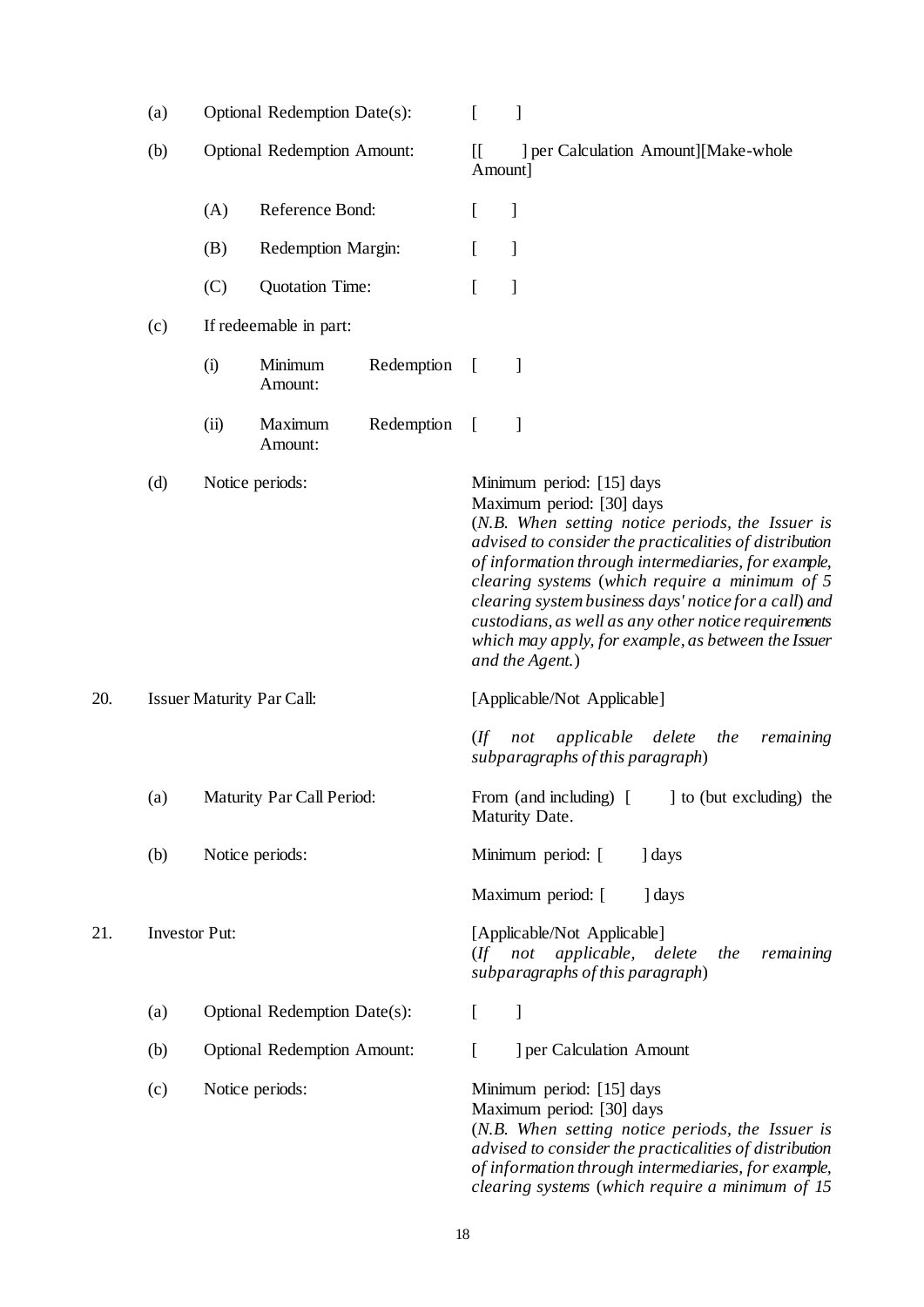<span id="page-21-1"></span><span id="page-21-0"></span>*clearing system business days' notice for a put) and custodians, as well as any other notice requirements which may apply, for example, as between the Issuer and the Agent.*) 22. Change of Control Put: [Applicable/Not Applicable] (*If not applicable, delete the remaining subparagraphs of this paragraph*) (a) Change of Control Redemption Amount: [ ] per Calculation Amount (b) Notice periods: Minimum period: [ ] days Maximum period: [ ] days (*N.B. When setting notice periods, the Issuer is advised to consider the practicalities of distribution of information through intermediaries, for example, clearing systems* (*which require a minimum of 15 clearing system business days' notice for a put) and custodians, as well as any other notice requirements which may apply, for example, as between the Issuer and the Agent.*) 23. Clean-Up Call: [Applicable/Not Applicable] *(If not applicable, delete the remaining subparagraphs of this paragraph)* (a) Clean-Up Call Amount: [ ] per Calculation Amount (b) Notice periods: Minimum period: [ ] days Maximum period: [ ] days (*N.B. When setting notice periods, the relevant Issuer is advised to consider the practicalities of distribution of information through intermediaries, for example, clearing systems* (*which require a minimum of 5 clearing system business days' notice for a call*) *and custodians, as well as any other notice requirements which may apply, for example, as between the relevant Issuer and the Principal Paying Agent.*) 24. Final Redemption Amount: [ ] per Calculation Amount 25. Early Redemption Amount payable on redemption for taxation reasons or on event of default: [ ] per Calculation Amount (*N.B. If the Final Redemption Amount is 100 per cent. of the nominal value (i.e. par), the Early Redemption Amount is likely to be par (but consider). If, however, the Final Redemption Amount is other than 100 per* 

*should be.*)

*cent. of the nominal value, consideration should be given as to what the Early Redemption Amount*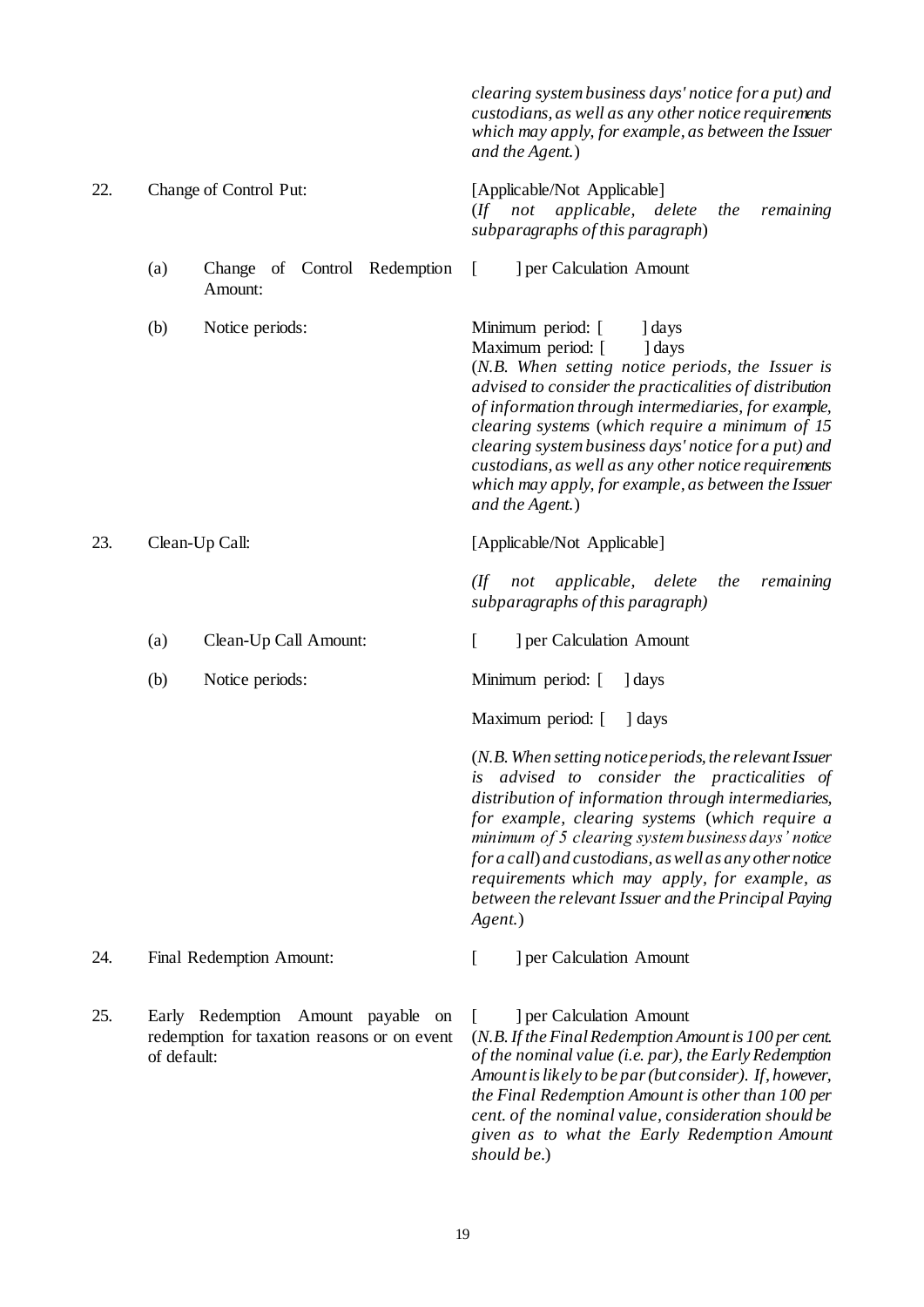## **GENERAL PROVISIONS APPLICABLE TO THE NOTES**

<span id="page-22-0"></span>26. Form of Notes:

|     | (a)                                                              | Form:                                           | [Temporary]<br>[Bearer]<br>Notes:<br>Global<br>Note<br>exchangeable for a Permanent Global Note which is<br>exchangeable for Definitive Notes upon an Exchange<br>Event]                                                                                                                                                                                                                                                                         |
|-----|------------------------------------------------------------------|-------------------------------------------------|--------------------------------------------------------------------------------------------------------------------------------------------------------------------------------------------------------------------------------------------------------------------------------------------------------------------------------------------------------------------------------------------------------------------------------------------------|
|     |                                                                  |                                                 | [Temporary Global Note exchangeable for Definitive<br>Notes on and after the Exchange Date]                                                                                                                                                                                                                                                                                                                                                      |
|     |                                                                  |                                                 | [Permanent Global Note exchangeable for Definitive<br>Notes upon an Exchange Event]                                                                                                                                                                                                                                                                                                                                                              |
|     |                                                                  |                                                 | The option for an issue of Notes to be<br>(N.B.<br>represented on issue by a Temporary Global Note<br>exchangeable for Definitive Notes should not be<br>expressed to be applicable if the Specified<br>Denomination of the Notes in paragraph 6 includes<br>language substantially to the following effect:<br>"[ $\epsilon$ 100,000] and integral multiples of [ $\epsilon$ 1,000] in<br>excess thereof up to and including $[£199,000].$ ".)] |
|     |                                                                  |                                                 | [Registered Notes:                                                                                                                                                                                                                                                                                                                                                                                                                               |
|     |                                                                  |                                                 | [Registered Global Note registered in the name of a<br>nominee for a common depositary for Euroclear and<br>Clearstream, Luxembourg/a common safekeeper for<br>and Clearstream, Luxembourg<br>Euroclear<br>and<br>exchangeable for definitive Registered Notes upon<br>an Exchange Event]                                                                                                                                                        |
|     | (b)                                                              | [New Global Note/New Safekeeping]<br>Structure: | [Yes][No]]                                                                                                                                                                                                                                                                                                                                                                                                                                       |
| 27. |                                                                  | Additional Financial Centre(s):                 | [Not Applicable/give details]<br>(Note that this paragraph relates to the date of<br>payment and not the end dates of Interest Periods for<br>the purposes of calculating the amount of interest, to<br>which sub-paragraphs $15(c)$ relates)                                                                                                                                                                                                    |
| 28. | Talons for future Coupons to be attached to<br>Definitive Notes: |                                                 | [Yes, as the Notes have more than 27 coupon<br>payments, Talons may be required if, on exchange<br>into definitive form, more than 27 coupon payments<br>are still to be made/No]                                                                                                                                                                                                                                                                |

#### **THIRD PARTY INFORMATION**

[[*Relevant third party information*] has been extracted from [*specify source*]. [Each of the] [The] Issuer [and the Guarantor] confirms that such information has been accurately reproduced and that, so far as it is aware and is able to ascertain from information published by [*specify source*], no facts have been omitted which would render the reproduced information inaccurate or misleading.]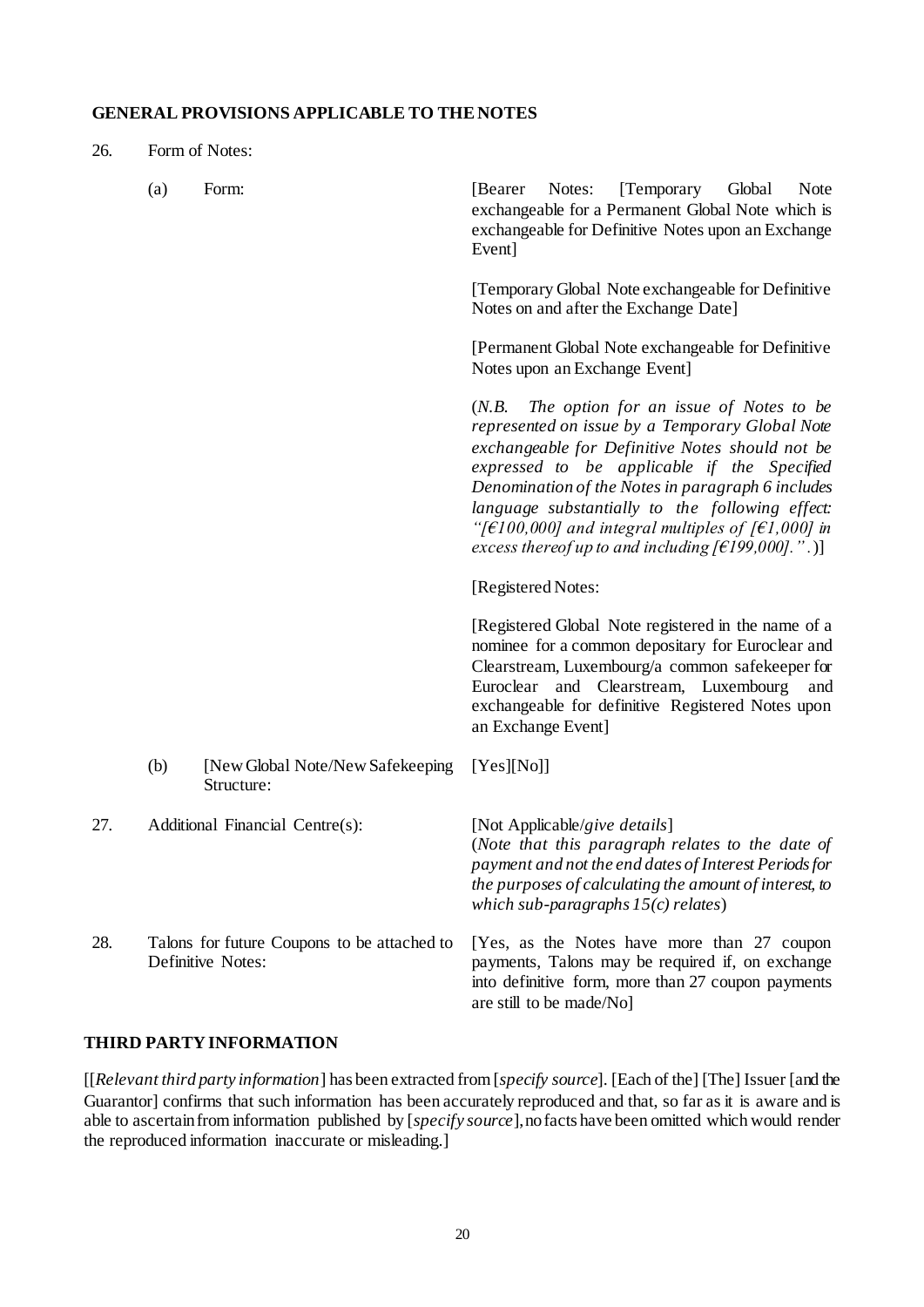| Signed on behalf of $[H \& M]$ Hennes & Mauritz AB [Signed on behalf of $[H \& M]$ Hennes & Mauritz AB<br>(publ) / $H\&M$ Finance B.V.]: | $(pub])$ :      |
|------------------------------------------------------------------------------------------------------------------------------------------|-----------------|
|                                                                                                                                          |                 |
| Duly authorised                                                                                                                          | Duly authorised |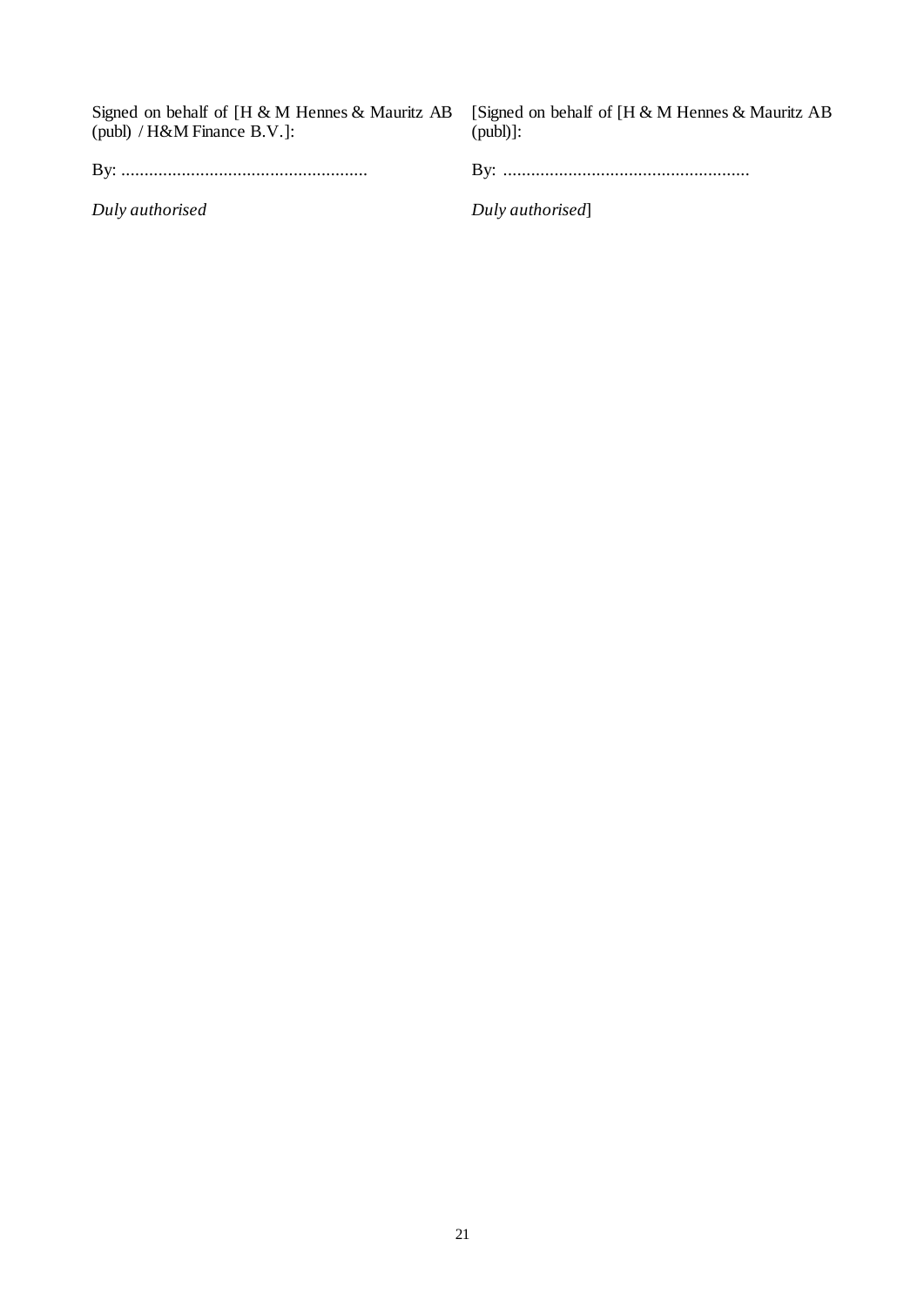## **PART B – OTHER INFORMATION**

## **1. LISTING AND ADMISSION TO TRADING**

**2. RATINGS<sup>5</sup>**

l

| (i)      | Listing and Admission to trading                               | [Application has been made by the Issuer (or on its<br>behalf) for the Notes to be admitted to trading on the<br>Regulated Market of Euronext Dublin and listing on<br>the official list of Euronext Dublin with effect from<br>].]<br>t                                   |
|----------|----------------------------------------------------------------|----------------------------------------------------------------------------------------------------------------------------------------------------------------------------------------------------------------------------------------------------------------------------|
|          |                                                                | [Application is expected to be made by the Issuer (or<br>on its behalf) for the Notes to be admitted to trading<br>on the Regulated Market of Euronext Dublin and<br>listing on the official list of Euronext Dublin with<br>effect from [<br>].]                          |
|          |                                                                | (Where documenting a fungible issue need to indicate<br>that original Notes are already admitted to trading.)                                                                                                                                                              |
| (ii)     | Estimate of total expenses related to<br>admission to trading: | 1<br>$\Gamma$                                                                                                                                                                                                                                                              |
|          | RATINGS <sup>5</sup>                                           |                                                                                                                                                                                                                                                                            |
| Ratings: |                                                                | [The Notes to be issued [[have been]/[are expected to<br>be]] rated]/[The following ratings reflect ratings<br>assigned to Notes of this type issued under the<br>Programme generally][The Notes to be issued will be<br>unrated]:                                         |
|          |                                                                | [insert details]] by [insert the legal name of the<br>relevant credit rating agency entity(ies) and<br>associated defined terms].                                                                                                                                          |
|          |                                                                | [Each of [ <i>defined terms</i> ]][<br>1 is established in the<br>European Union and is registered under Regulation<br>(EC) No. 1060/2009 (as amended) (the CRA<br><b>Regulation</b> )]                                                                                    |
|          |                                                                | [Each of <i>[defined terms</i> ]][ ] is established in the<br>United Kingdom and is registered under Regulation<br>$(EC)$ No. 1060/2009 (as amended) as it forms part of<br>domestic law by virtue of the European Union<br>(Withdrawal) Act 2018 (the UK CRA Regulation)] |
|          |                                                                | [Need to include a brief explanation of the meaning<br>of the ratings if this has previously been published by<br>the rating provider.]                                                                                                                                    |
|          |                                                                | (The above disclosure should reflect the rating<br>allocated to Notes of the type being issued under the                                                                                                                                                                   |
|          |                                                                |                                                                                                                                                                                                                                                                            |

<sup>5</sup> *This paragraph 2 was amended by way of the Supplement dated 12 February 2021.*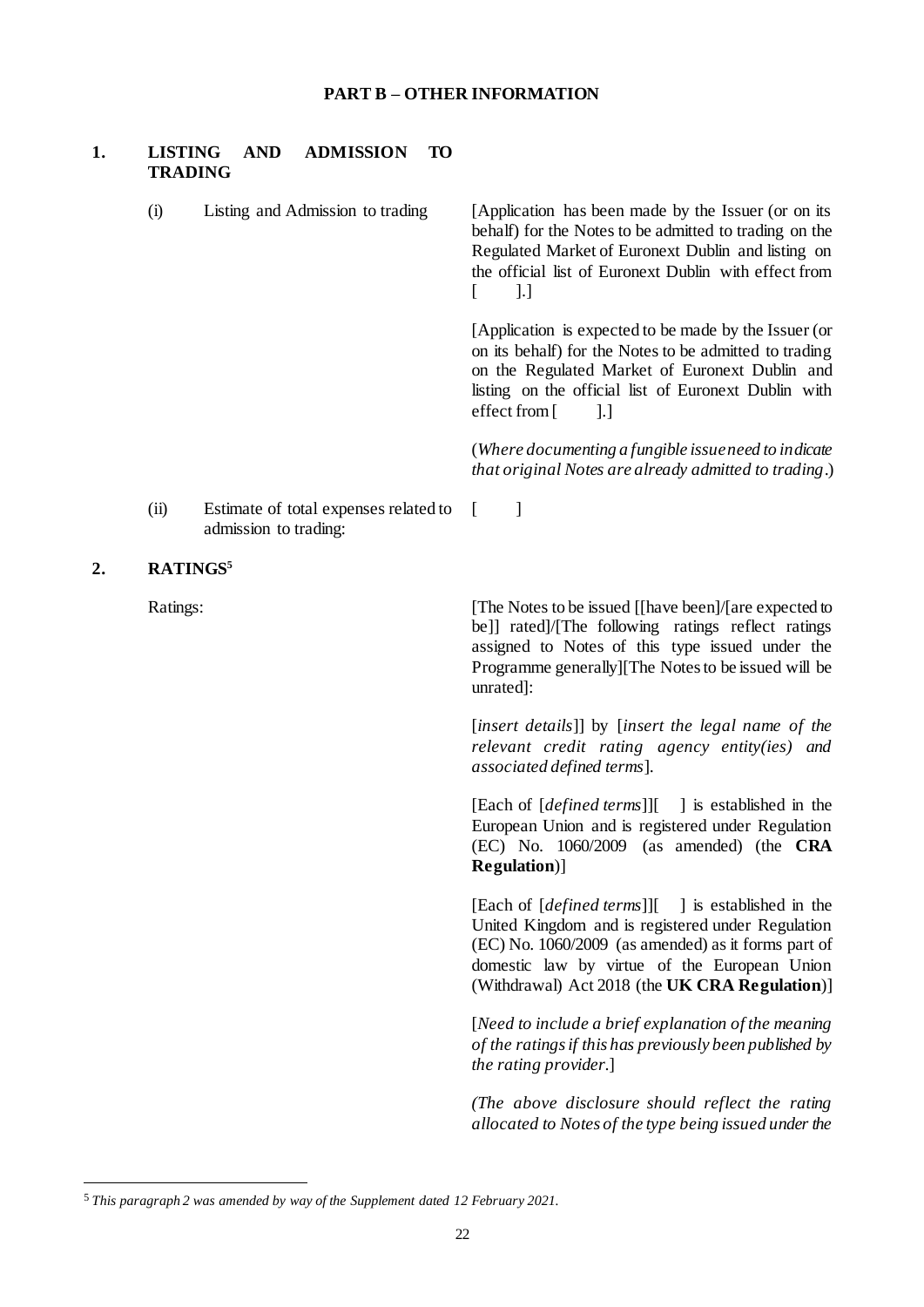## **3. INTERESTS OF NATURAL AND LEGAL PERSONS INVOLVED IN THE ISSUE**

[Save for the fees payable to the [Managers/Dealers], so far as the Issuer is aware, no person involved in the issue of the Notes has an interest material to the offer. The [Managers/Dealers] and their affiliates have engaged, and may in the future engage, in investment banking and/or commercial banking transactions with, and may perform other services for, the Issuer [and the Guarantor] and [its/their] affiliates in the ordinary course of business - *Amend as appropriate if there are other interests*]

[(*When adding any other description, consideration should be given as to whether such matters described constitute "significant new factors" and consequently trigger the need for a supplement to the Offering Circular under Article 23 of the EU Prospectus Regulation.*)]

#### **4. REASONS FOR THE OFFER AND ESTIMATED NET PROCEEDS**

|    | (i)   | Reasons for the offer:                                                                                                                     | Offering<br>[See ["Use of Proceeds"] in the<br>Circular/Give details]                                                                                                                                                                                           |
|----|-------|--------------------------------------------------------------------------------------------------------------------------------------------|-----------------------------------------------------------------------------------------------------------------------------------------------------------------------------------------------------------------------------------------------------------------|
|    |       |                                                                                                                                            | (See ["Use of Proceeds"] wording in Offering<br>Circular – if reasons for offer different from what is<br>disclosed in the Offering Circular, give details)                                                                                                     |
|    | (ii)  | Estimated net proceeds:                                                                                                                    | $\mathbf{I}$<br>$\Gamma$                                                                                                                                                                                                                                        |
| 5. |       | <b>YIELD</b> (Fixed Rate Notes only)                                                                                                       |                                                                                                                                                                                                                                                                 |
|    |       | Indication of yield:                                                                                                                       | ]<br>$\Gamma$                                                                                                                                                                                                                                                   |
|    |       |                                                                                                                                            | The yield is calculated at the Issue Date on the basis<br>of the Issue Price. It is not an indication of future<br>yield.                                                                                                                                       |
| 6. |       | <b>OPERATIONAL INFORMATION</b>                                                                                                             |                                                                                                                                                                                                                                                                 |
|    | (i)   | ISIN:                                                                                                                                      | $\mathbf{I}$<br>$\left[ \right]$                                                                                                                                                                                                                                |
|    | (ii)  | Common Code:                                                                                                                               | $\mathbf{I}$<br>$\Gamma$                                                                                                                                                                                                                                        |
|    | (iii) | CFI:                                                                                                                                       | [[See/[[include code], as updated, as set out on] the<br>website of the Association of National Numbering<br>Agencies (ANNA) or alternatively sourced from the<br>responsible National Numbering Agency that<br>assigned the ISIN/Not Applicable/Not Available] |
|    | (iv)  | <b>FISN</b>                                                                                                                                | [[See/[[include code], as updated, as set out on] the<br>website of the Association of National Numbering<br>Agencies (ANNA) or alternatively sourced from the<br>responsible National Numbering Agency that<br>assigned the ISIN/Not Applicable/Not Available] |
|    | (v)   | Any clearing system(s) other than<br>Euroclear<br>and<br>Clearstream,<br>Luxembourg<br>and<br>the<br>relevant<br>identification number(s): | [Not Applicable/give name(s) and number(s)]                                                                                                                                                                                                                     |
|    |       |                                                                                                                                            | $\cap$                                                                                                                                                                                                                                                          |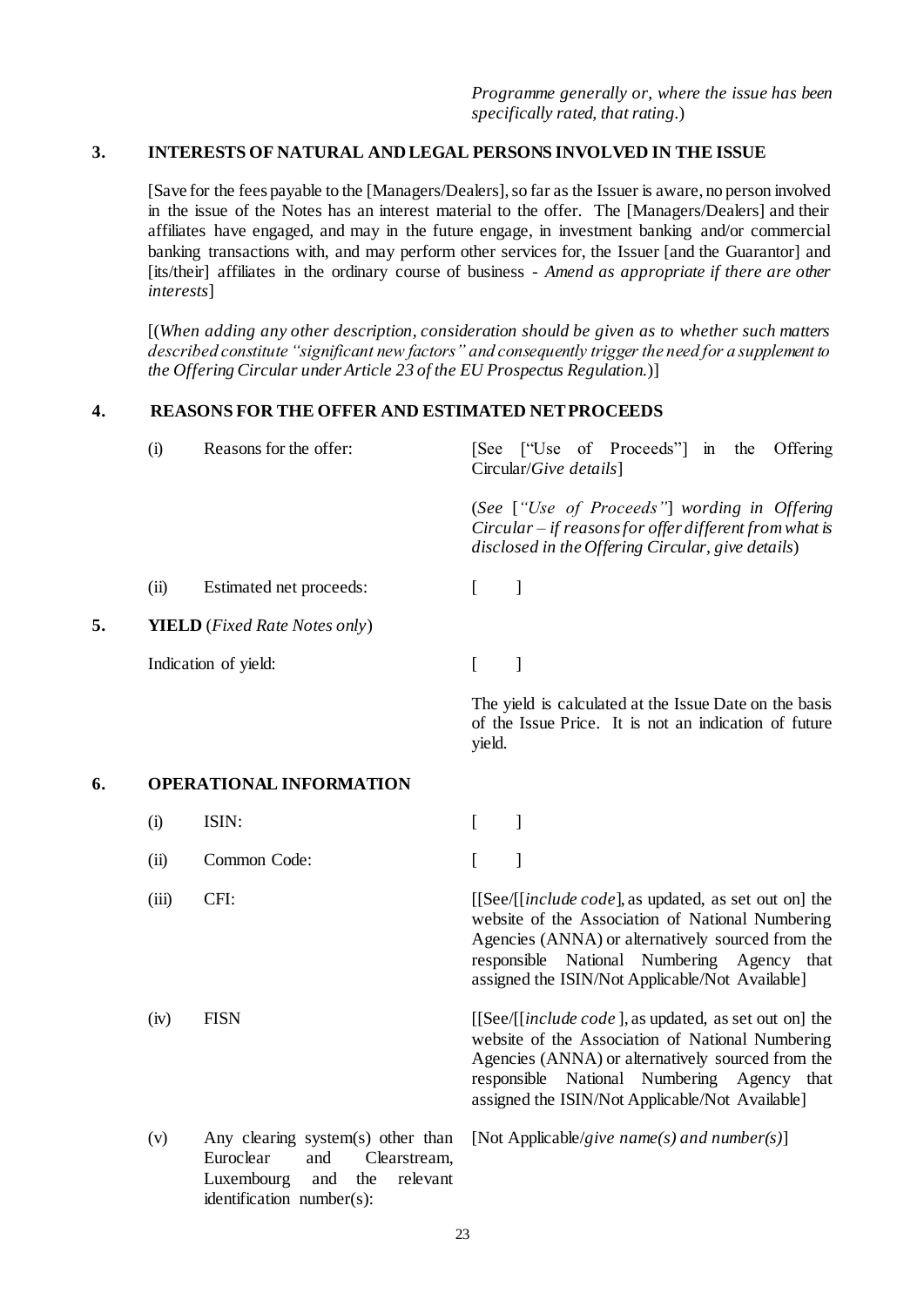(vi) Delivery: Delivery [against/free of] payment

- (vii) Names and addresses of additional Paying Agent(s) (if any):
- (viii) Intended to be held in a manner which would allow Eurosystem eligibility:

 $[$   $]$ 

[Yes. Note that the designation "yes" simply means that the Notes are intended upon issue to be deposited with one of the ICSDs as common safekeeper[, and registered in the name of a nominee of one of the ICSDs acting as common safekeeper] [*include this text for Registered Notes which are to be held under the NSS*] and does not necessarily mean that the Notes will be recognised as eligible collateral for Eurosystem monetary policy and intra day credit operations by the Eurosystem either upon issue or at any or all times during their life. Such recognition will depend upon the ECB being satisfied that Eurosystem eligibility criteria have been met.]/

[No. Whilst the designation is specified as "no" at the date of these Final Terms, should the Eurosystem eligibility criteria be amended in the future such that the Notes are capable of meeting them the Notes may then be deposited with one of the ICSDs as common safekeeper[, and registered in the name of a nominee of one of the ICSDs acting as common safekeeper][*include this text for Registered Notes*]. Note that this does not necessarily mean that the Notes will then be recognised as eligible collateral for Eurosystem monetary policy and intra day credit operations by the Eurosystem at any time during their life. Such recognition will depend upon the ECB being satisfied that Eurosystem eligibility criteria have been met.]

#### **7. DISTRIBUTION<sup>6</sup>**

l

| (i)   | Method of distribution:                        | [Syndicated/Non-syndicated]                                             |
|-------|------------------------------------------------|-------------------------------------------------------------------------|
| (ii)  | If syndicated, names of Managers:              | [Not Applicable/give names]                                             |
| (iii) | Stabilisation Manager(s) (if any):             | [Not Applicable/give name]                                              |
| (iv)  | If non-syndicated, name of relevant<br>Dealer: | [Not Applicable/ <i>give name</i> ]                                     |
| (v)   | U.S. Selling Restrictions:                     | [Reg. S Compliance Category 2; TEFRA D/TEFRA<br>C/TEFRA not applicable] |

<sup>6</sup> *This paragraph 7 was amended by way of the Supplement dated 12 February 2021.*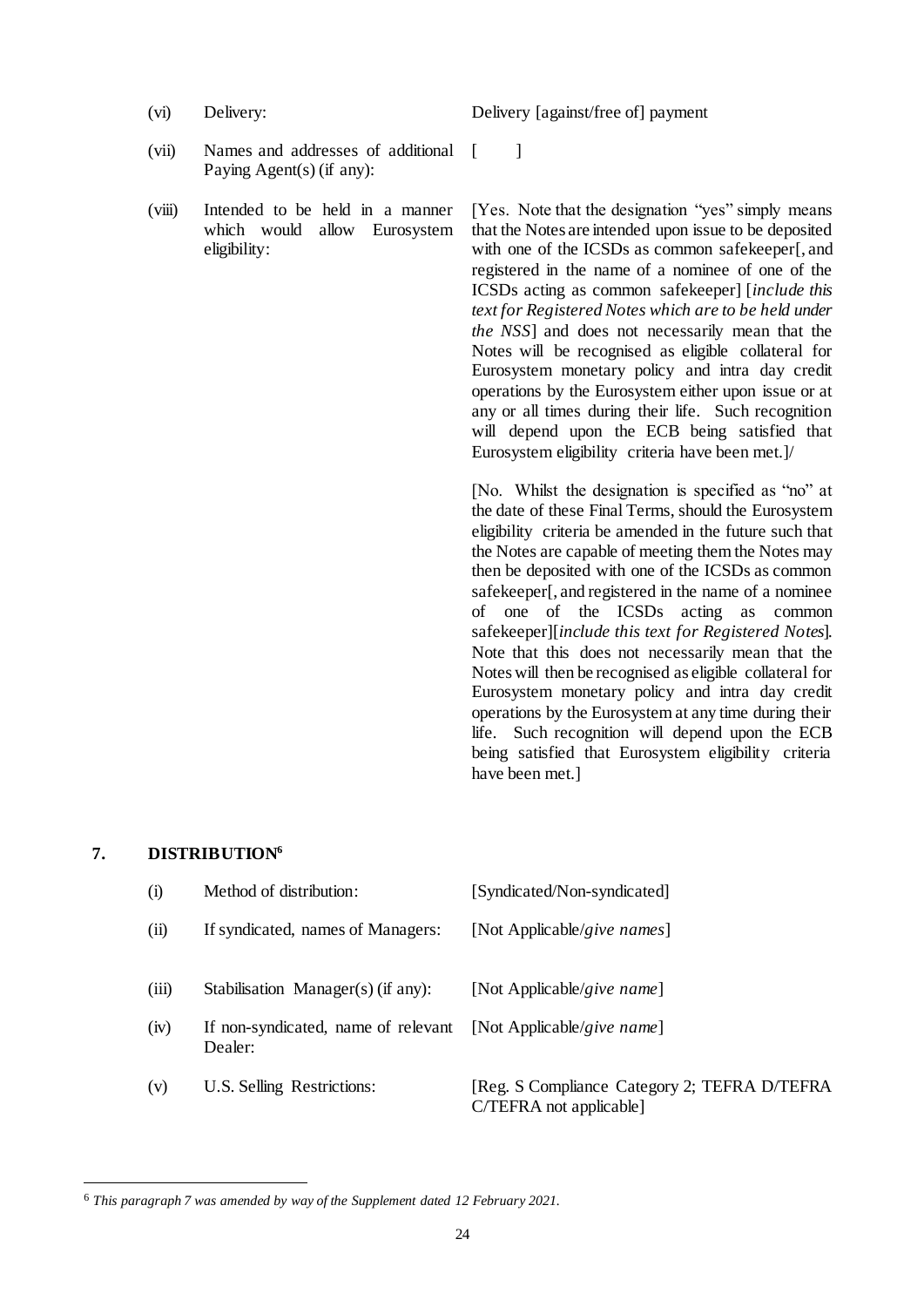| (v)  | Investors: <sup>7</sup> | Prohibition of Sales to EEA Retail | [Applicable]/[Not Applicable]                                                                                                                                                                                                                                                                                    |
|------|-------------------------|------------------------------------|------------------------------------------------------------------------------------------------------------------------------------------------------------------------------------------------------------------------------------------------------------------------------------------------------------------|
|      |                         |                                    | (If the Notes clearly do not constitute "packaged"<br>products, "Not Applicable" should be specified. If the<br>Notes may constitute "packaged" products,<br>"Applicable" should be specified.)                                                                                                                  |
| (vi) | Investors:              | Prohibition of Sales to UK Retail  | [Applicable]/[Not Applicable]                                                                                                                                                                                                                                                                                    |
|      |                         |                                    | (If the Notes clearly do not constitute "packaged"<br>products, or the Notes do constitute "packaged"<br>products and a key information document will be<br>prepared in the UK, "Not Applicable" should be<br>specified. If the Notes may constitute "packaged"<br>products, "Applicable" should be specified.)" |

l

<sup>7</sup> *These sub-paragraphs (v) and (vi) were amended by way of the Supplement dated 12 February 2021.*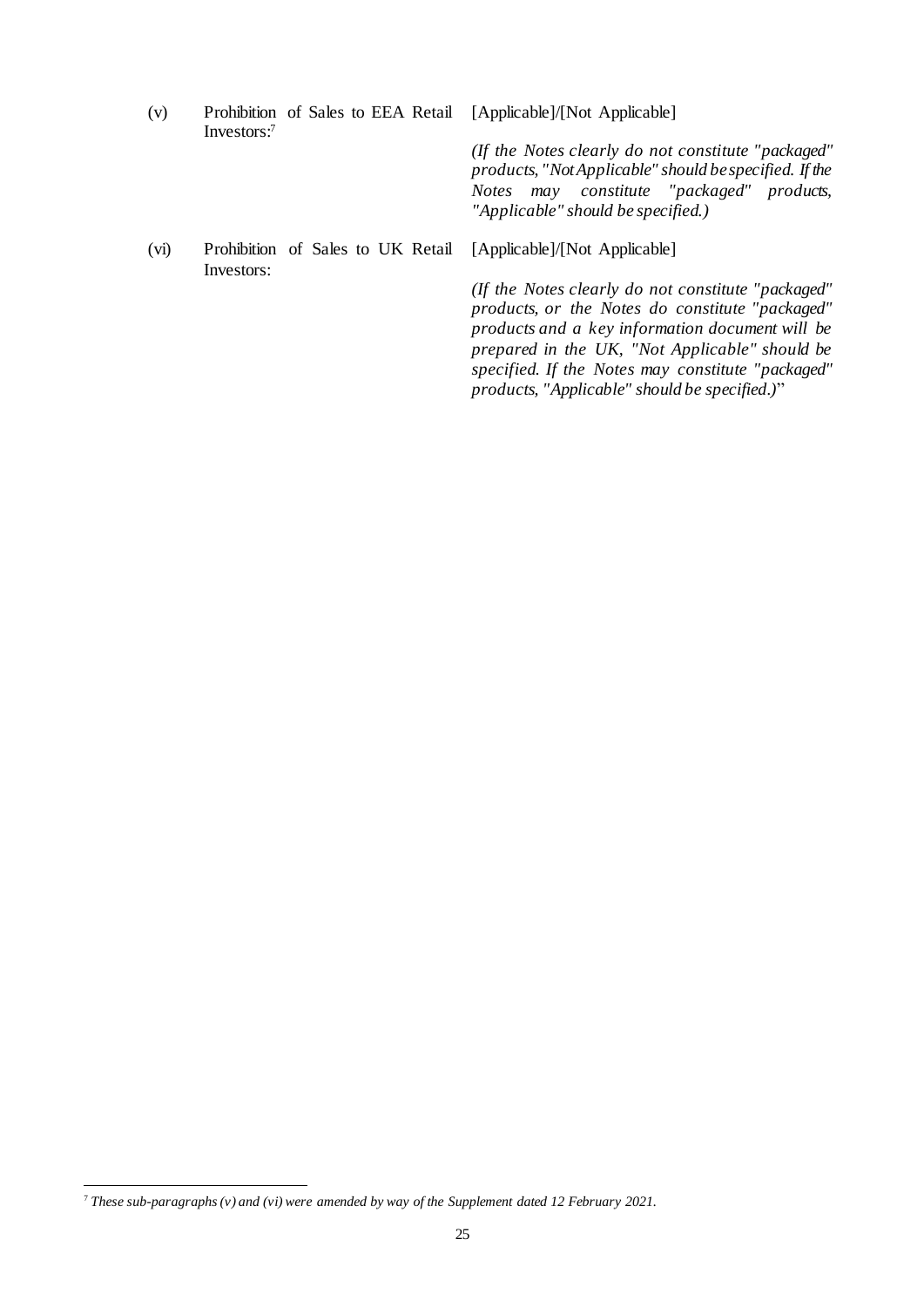#### **TERMS AND CONDITIONS OF THE NOTES**

The following condition shall be added as Condition 5.3 in the section "*Terms and Conditions of the Notes*" on pages 38 to 71 of the Offering Circular:

#### **"5.3 Step Up Option**

This Condition 5.3 applies to Notes in respect of which the applicable Final Terms indicates that the Step Up Option is applicable (**Step Up Notes**).

The Rate of Interest for Step Up Notes will be the Rate of Interest specified in, or determined in the manner specified in, the applicable Final Terms, provided that if a Step Up Event has occurred, then for any Interest Period commencing on or after the Interest Payment Date immediately following the first Notification Deadline after the Reference Year, the Initial Rate of Interest (in the case of Fixed Rate Notes) or the Initial Margin (in the case of Floating Rate Notes) shall be increased by the Step Up Margin (such increase, a **Step Up**).

For the avoidance of doubt, a Step Up may only occur once during the term of the Step Up Notes. The Rate of Interest (in the case of Fixed Rate Notes) or Margin (in the case of Floating Rate Notes) will not decrease to the Initial Rate of Interest or the Initial Margin, as applicable, regardless of any of the Recycled Materials Percentage, the Scope 1 and 2 GHG Emissions Percentage, the Scope 3 GHG Emissions Percentage for any other specified Reference Year following the occurrence of a Step Up.

The Issuer will cause the occurrence of a Step Up Event and the related increase in the Rate of Interest (in the case of Fixed Rate Notes) or Margin (in the case of Floating Rate Notes) to be notified to the Principal Paying Agent, and, in accordance with Condition 14, the Noteholders as soon as reasonably practicable after such occurrence and in no event later than the relevant Notification Deadline.

In this Condition:

**Assurance Provider** means (i) in respect of the Recycled Materials Condition and the Scope 1 and 2 GHG Emissions Condition, Deloitte AB; or (ii) in respect of the Scope 3 GHG Emissions Condition, an independent, qualified assurance provider with relevant expertise, as outlined in the Guidelines for Green, Social and Sustainability Bonds External Reviews Principles June 2020 (as amended from time to time, the **Voluntary Guidelines**), to be appointed by H&M, or, in the event that either of such assurance providers resigns or is otherwise replaced, such other independent, qualified provider(s) with relevant expertise, as outlined in the Voluntary Guidelines, appointed by H&M;

**Assurance Report** has the meaning given to it in the definition of Reporting Requirements below;

**GHG Protocol Standard** means the document titled "The Greenhouse Gas Protocol, A Corporate Accounting and Reporting Standard (Revised Edition)" published by the World Business Council for Sustainable Development and the World Resources Institute (as amended and updated as at the Issue Date of the first Tranche of the relevant Step Up Notes);

**Group** means H&M and its subsidiaries;

**Initial Rate of Interest** means, in respect of Fixed Rate Notes, the initial Rate of Interest specified in the applicable Final Terms;

**Initial Margin** means, in respect of Floating Rate Notes, the initial Margin specified in the applicable Final Terms;

**Notification Deadline** means, in relation to any Reporting Year, the date falling 120 days after 31 December in such Reporting Year;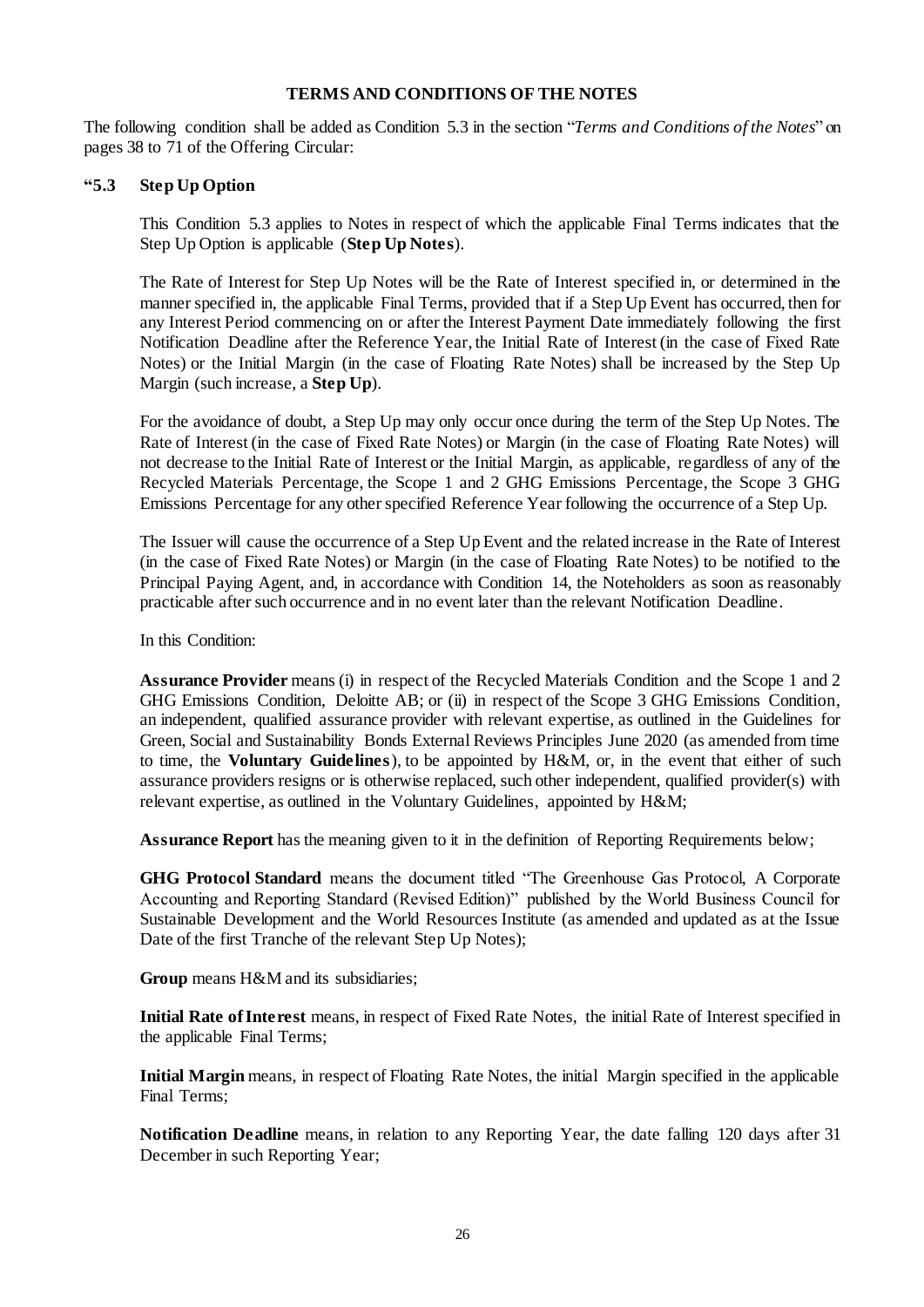**Observation Period** means the Recycled Materials Observation Period, Scope 1 and 2 GHG Emissions Observation Period and/or Scope 3 GHG Emissions Observation Period, applicable;

**Recycled Materials** means materials used in the Group's commercial goods that have been reprocessed from reclaimed materials by means of a manufacturing process and made into new materials;

**Recycled Materials Condition** means the condition that:

- (i) the SLB Progress Report and the Assurance Report relating to the Recycled Materials Observation Period for each Reporting Year have been published by H&M in accordance with the applicable Reporting Requirements by no later than the relevant Notification Deadline; and
- (ii) the Recycled Materials Percentage in respect of the Recycled Materials Observation Period for any Reference Year, as shown in the relevant SLB Progress Report referred to in paragraph (i) above, was equal to or greater than the Recycled Materials Percentage Threshold in respect of such Reference Year,

and if the requirements of paragraph(s) (i) and/or (ii) are not met, H&M shall be deemed to have failed to satisfy the Recycled Materials Condition in respect of the relevant Reporting Year or Reference Year, as applicable;

**Recycled Materials Event** occurs if H&M fails to satisfy the Recycled Materials Condition in respect of any Reporting Year or Reference Year, as applicable;

**Recycled Materials Event Step-Up Margin** means the margin specified in the applicable Final Terms as being the Recycled Materials Event Step-Up Margin;

**Recycled Materials Observation Period** means for any Reporting Year (including, for the avoidance of doubt, any Reference Year), the period commencing on the Saturday on or nearest to 1 December in the previous calendar year, and ending on the Friday on or nearest to 30 November in such calendar year;

**Recycled Materials Percentage** means, in respect of any Recycled Materials Observation Period, the proportion that Recycled Materials represents of Total Materials for such Recycled Materials Observation Period (expressed as a percentage and rounded to the nearest whole number, with 0.5 rounded upwards), as calculated in good faith by H&M, confirmed by the Assurance Provider and reported by H&M in the relevant SLB Progress Report;

**Recycled Materials Percentage Threshold** means the threshold (expressed as a percentage) specified in the applicable Final Terms as being the Recycled Materials Percentage Threshold in respect of the relevant Reference Year(s);

**Reference Year** means the calendar year(s) specified in the applicable Final Terms as being the Reference Year(s);

**Reporting Requirements** means in respect of each Observation Period for any Reporting Year, the requirement that H&M publish on its website, and in accordance with applicable laws, (i) (A) the Recycled Materials Percentage for the relevant Recycled Materials Observation Period; (B) the then current Scope 1 and 2 Baseline, the Scope 1 and 2 GHG Emissions and the Scope 1 and 2 GHG Emissions Percentage for the relevant Scope 1 and 2 GHG Emissions Observation Period; (C) the then current Scope 3 Baseline, the Scope 3 GHG Emissions and the Scope 3 GHG Emissions Percentage for the relevant Scope 3 GHG Emissions Observation Period, as well as in each case, the relevant calculation methodology, all as indicated in its sustainability-linked bond progress report, (the **SLB Progress Report**) (ii) an assurance report issued by the Assurance Provider (the **Assurance Report**) in respect of its Recycled Materials Percentage, Scope 1 and 2 GHG Emissions, Scope 1 and 2 GHG Emissions Percentage, Scope 3 GHG Emissions and Scope 3 GHG Emissions Percentage provided in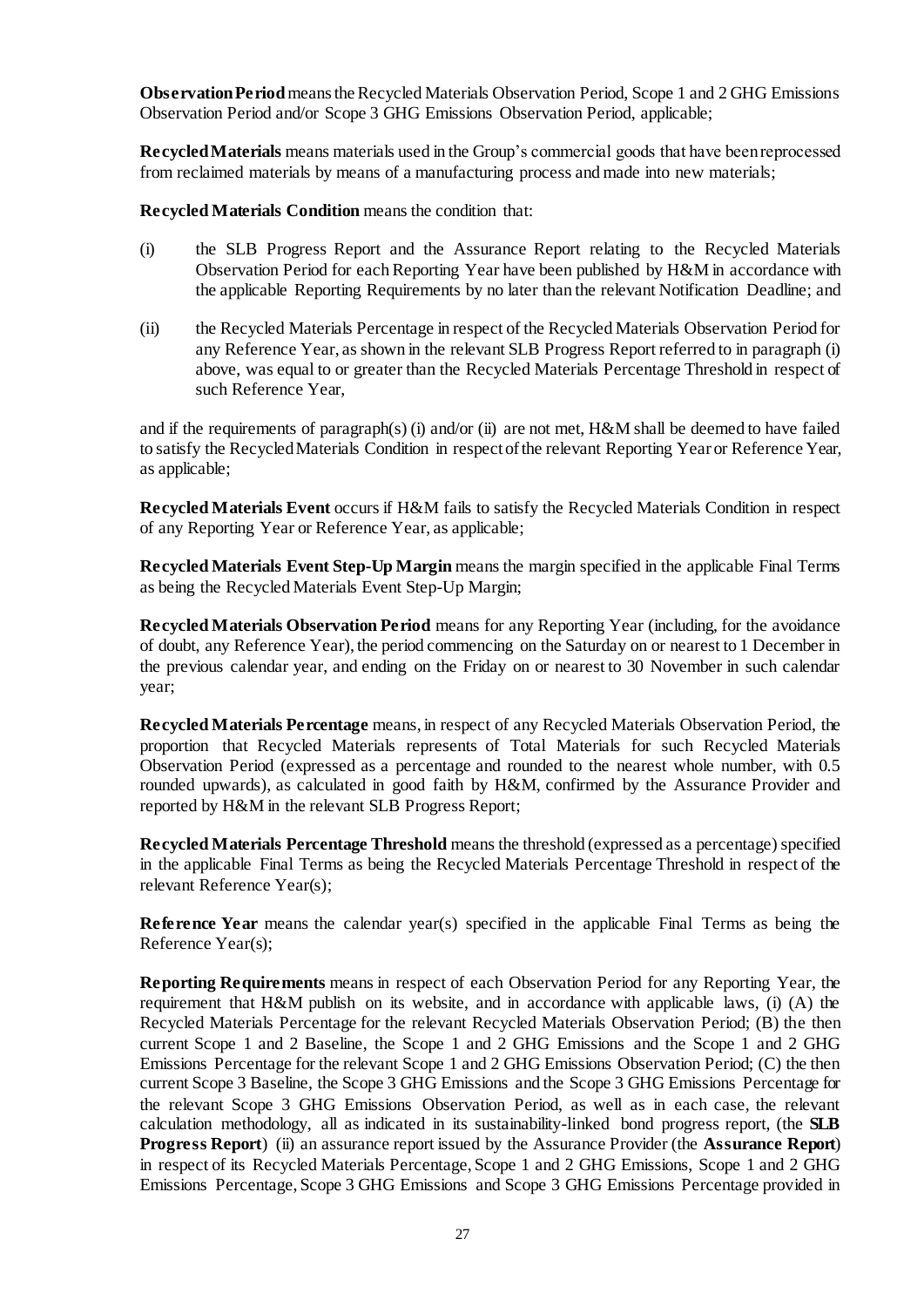the SLB Progress Report; and (iii) in the event of any recalculation of the Scope 1 and 2 Baseline or the Scope 3 Baseline, an assurance report issued by the Assurance Provider confirming H&M's recalculation of (A) the Scope 1 and 2 Baseline (the **Scope 1 and 2 Baseline Assurance Report**) and/or (B) the Scope 3 Baseline (the **Scope 3 Baseline Assurance Report**) and in either case, confirming that there has been a significant change in H&M Group's structure during the relevant Observation Period (that is, a change driving an increase or decrease in Scope 1 and 2 GHG Emissions or Scope 3 GHG Emissions, as the case may be, of 5 per cent. or more), which warrants recalculation of the relevant baseline. The SLB Progress Report, the Assurance Report and (if applicable) the Scope 1 and 2 Baseline Assurance Report and the Scope 3 Baseline Assurance Report relating to any Observation Period will be published no later than the date falling 120 days after (i) in the case of a Recycled Materials Observation Period or a Scope 1 and 2 GHG Emissions Observation Period, 31 December in the calendar year in which such Observation Period ends; or (ii) in the case of a Scope 3 GHG Emissions Observation Period, 31 December in the calendar yearimmediately following the calendar year in which such Scope 3 GHG Emissions Observation Period ends;

**Reporting Year** means, for any Series of Step Up Notes, each calendar year, commencing with the calendar year in which such Notes are issued, up to and including the latest Reference Year for such Notes;

**Scope 1 and 2 Baseline** means, in thousands of metric tons of carbon dioxide equivalent (**kt CO2e**), the sum of Scope 1 Emissions and Scope 2 Emissions (calculated using the market-based method) for the period 1 September 2016 to 31 August 2017, as initially reported in H&M's Annual Report and Financial Statements 2017 and, if applicable, recalculated in good faith by H&M to reflect any significant or structural changes to the Group in the relevant Scope 1 and 2 GHG Emissions Observation Period, confirmed by the Assurance Provider in a Scope 1 and 2 Baseline Assurance Report and published by H&M in the latest SLB Progress Report in accordance with the applicable Reporting Requirements;

**Scope 1 and 2 Baseline Assurance Report** has the meaning given to it in the definition of Reporting Requirements above;

**Scope 1 and 2 GHG Emissions** means in kt CO2e, the sum of:

- (i) direct greenhouse gas emissions from sources owned or controlled by the Group as defined by the GHG Protocol Standard (the **Scope 1 Emissions**); and
- (ii) indirect greenhouse gas emissions from electricity and heat purchased or acquired by the Group and used in its operations, as defined by the GHG Protocol Standard (the **Scope 2 Emissions**),

in each case as calculated in good faith by H&M in respect of a Scope 1 and 2 GHG Emissions Observation Period, confirmed by the Assurance Provider and reported by H&M in the relevant SLB Progress Report;

**Scope 1 and 2 GHG Emissions Condition** means the condition that:

- (i) the SLB Progress Report and the Assurance Report relating to the Scope 1 and 2 GHG Emissions Observation Period for each Reporting Year and (if applicable) the related Scope 1 and 2 Baseline Assurance Report have been published by H&M in accordance with the applicable Reporting Requirements by no later than the relevant Notification Deadline; and
- (ii) the Scope 1 and 2 GHG Emissions Percentage in respect of the Scope 1 and 2 GHG Emissions Observation Period for any Reference Year, as shown in the relevant SLB Progress Report referred to in paragraph (i) above, was equal to or greater than the Scope 1 and 2 GHG Emissions Percentage Threshold in respect of such Reference Year,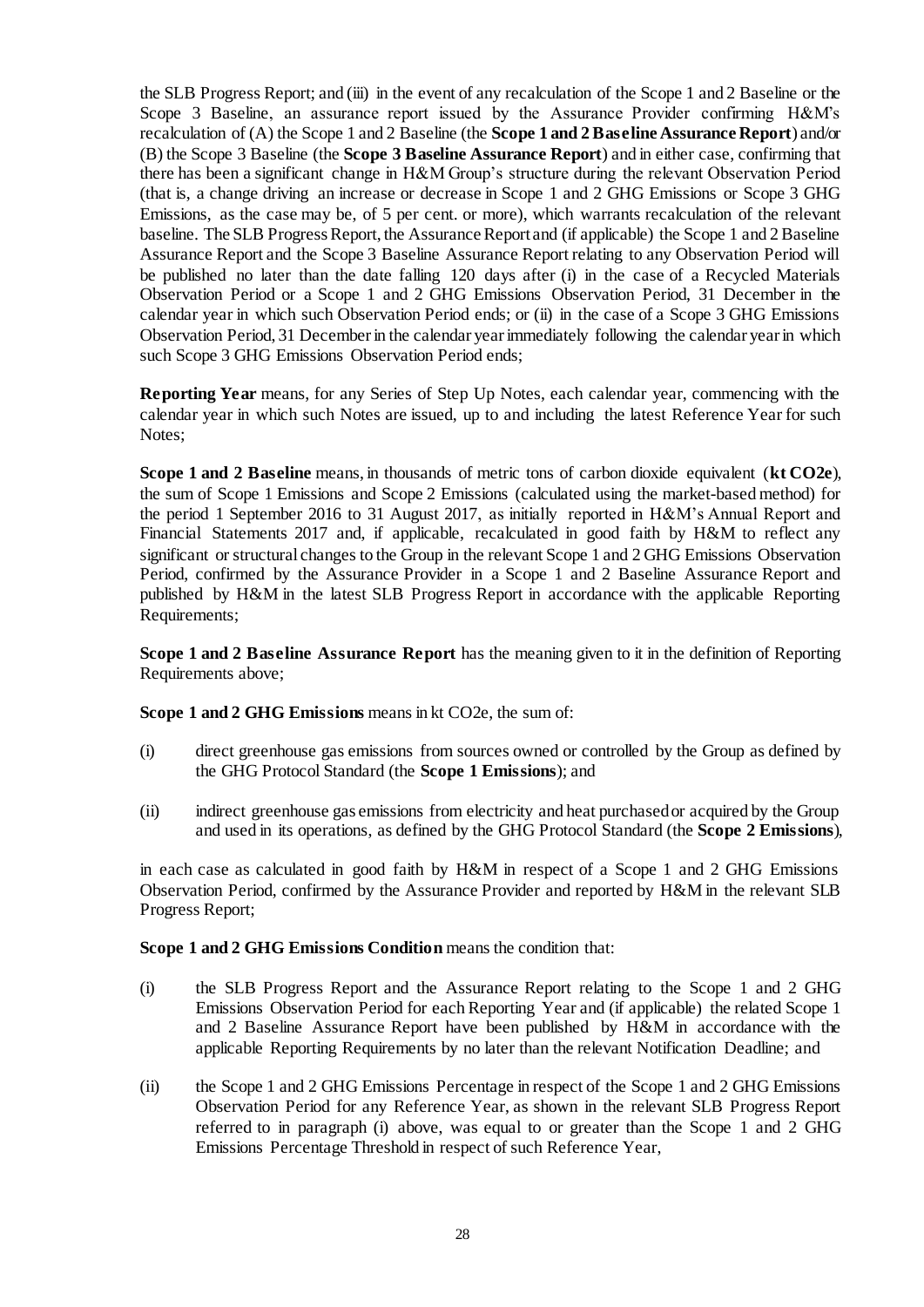and if the requirements of paragraph(s) (i) and/or (ii) are not met, H&M shall be deemed to have failed to satisfy the Scope 1 and 2 GHG Emissions Condition in respect of the relevant Reporting Year or Reference Year, as applicable;

**Scope 1 and 2 GHG Emissions Event** occurs if H&M fails to satisfy the Scope 1 and 2 GHG Emissions Condition in respect of any Reporting Year or Reference Year, as applicable;

**Scope 1 and 2 GHG Emissions Event Step-Up Margin** means the margin specified in the applicable Final Terms as being the Scope 1 and 2 GHG Emissions Event Step-Up Margin;

**Scope 1 and 2 GHG Emissions Observation Period** means for any Reporting Year (including, for the avoidance of doubt, any Reference Year), the period commencing on 1 September in the previous calendar year and ending on 31 August in such calendar year;

**Scope 1 and 2 GHG Emissions Percentage** means, in respect of any Scope 1 and 2 GHG Emissions Observation Period, the percentage (rounded to the nearest whole number, with 0.5 rounded upwards) by which Scope 1 and 2 GHG Emissions for such Scope 1 and 2 GHG Emissions Observation Period are reducedin comparison to the Scope 1 and 2 Baseline, as calculated in good faith by H&M, confirmed by the Assurance Provider and reported by H&M in the relevant SLB Progress Report;

**Scope 1 and 2 GHG Emissions Percentage Threshold** means the threshold (expressed as a percentage) specified in the applicable Final Terms as being the Scope 1 and 2 GHG Emissions Percentage Threshold in respect of the relevant Reference Year(s).

For the avoidance of doubt, any significant or structural change to the Group will not result in any adjustment to the Scope 1 and 2 GHG Emissions Percentage Threshold(s), but may result in the recalculation of the Scope 1 and 2 Baseline;

**Scope 3 Baseline** means, in kt CO2e, the Scope 3 GHG Emissions (calculated using an external consultant) for the period 1 January 2016 to 31 December 2016, as initially reported in H&M's Sustainability Report 2017 and, if applicable, recalculated in good faith by H&M to reflect any significant or structural changes to the Group in the relevant Scope 3 GHG Emissions Observation Period, confirmed by the Assurance Provider in a Scope 3 Baseline Assurance Report and published by H&M in the latest SLB Progress Report in accordance with the applicable Reporting Requirements;

**Scope 3 Baseline Assurance Report** has the meaning given to it in the definition of Reporting Requirements above;

**Scope 3 GHG Emissions** means in kt CO2e, indirect greenhouse gas emissions related to fabric production, garment manufacturing, raw materials and upstream transport of the Group, as defined by the GHG Protocol Standard, as calculated in good faith by H&M in respect of a Scope 3 GHG Emissions Observation Period, confirmed by the Assurance Provider and reported by H&M in the relevant SLB Progress Report;

**Scope 3 GHG Emissions Condition** means the condition that:

- (i) the SLB Progress Report and the Assurance Report relating to the Scope 3 GHG Emissions Observation Period for each Reporting Year and (if applicable) the related Scope 3 Baseline Assurance Report have been published by H&M in accordance with the applicable Reporting Requirements by no later than the relevant Notification Deadline; and
- (ii) the Scope 3 GHG Emissions Percentage in respect of the Scope 3 GHG Emissions Observation Period for any Reference Year, as shown in the relevant SLB Progress Report referred to in paragraph (i) above, was equal to or greater than the Scope 3 GHG Emissions Percentage Threshold in respect of such Reference Year,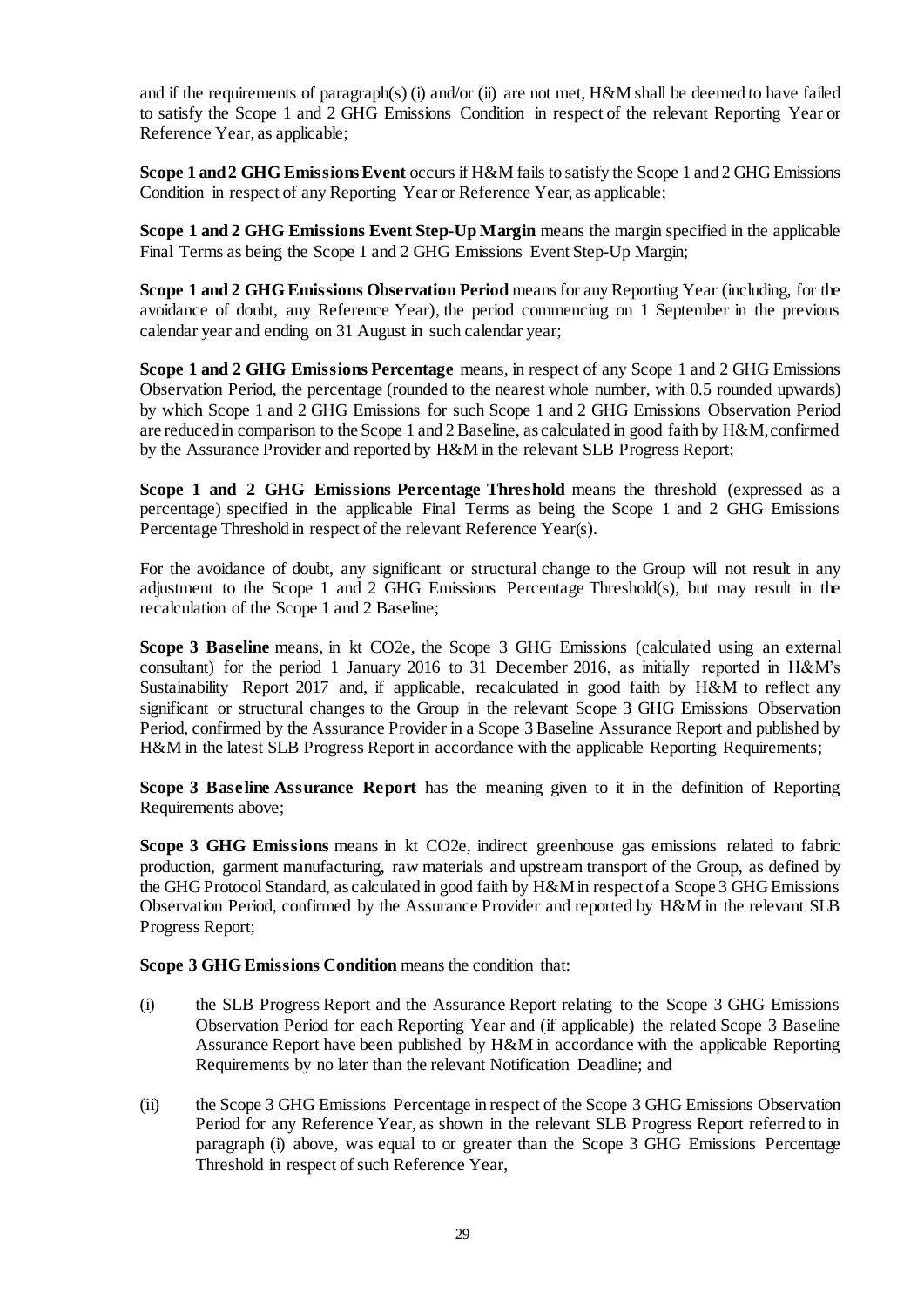and if the requirements of paragraph(s) (i) and/or (ii) are not met, H&M shall be deemed to have failed to satisfy the Scope 3 GHG Emissions Condition in respect of the relevant Reporting Year or Reference Year, as applicable;

**Scope 3 GHG Emissions Event** occurs if H&M fails to satisfy the Scope 3 GHG Emissions Condition in respect of any Reporting Year or Reference Year, as applicable;

**Scope 3 GHG Emissions Event Step-Up Margin** means the margin specified in the applicable Final Terms as being the Scope 3 GHG Emissions Event Step-Up Margin;

**Scope 3 GHG Emissions Observation Period** means for any Reporting Year (including, for the avoidance of doubt, any Reference Year), the period commencing on 1 January in the previous calendar year and ending on 31 December in the previous calendar year;

**Scope 3 GHG Emissions Percentage** means, in respect of any Scope 3 GHG Emissions Observation Period, the percentage (rounded to the nearest whole number, with 0.5 rounded upwards) by which Scope 3 GHG Emissions for such Scope 3 GHG Emissions Observation Period are reduced in comparison to the Scope 3 Baseline, as calculated in good faith by H&M, confirmed by the Assurance Provider and reported by H&M in the relevant SLB Progress Report;

**Scope 3 GHG Emissions Percentage Threshold** means the threshold (expressed as a percentage) specified in the applicable Final Terms as being the Scope 3 GHG Emissions Percentage Threshold in respect of the relevant Reference Year(s).

For the avoidance of doubt, any significant or structural change to the Group will not result in any adjustment to the Scope 3 GHG Emissions Percentage Threshold(s), but may result in the recalculation of the Scope 3 Baseline;

**SLB Progress Report** has the meaning given to it in the definition of Reporting Requirements above;

**Step Up Event** occurs if one or more of a Recycled Materials Event, a Scope 1 and 2 GHG Emissions Event or a Scope 3 GHG Emissions Event occurs;

**Step Up Margin** means the aggregate of:

- (i) where a Recycled Materials Event has occurred, the Recycled Materials Event Step-Up Margin;
- (ii) where a Scope 1 and 2 GHG Emissions Event has occurred, the Scope 1 and 2 GHG Emissions Event Step-Up Margin; and
- (iii) where a Scope 3 GHG Emissions Event has occurred, the Scope 3 GHG Emissions Event Step-Up Margin; and

**Total Materials** means all of the materials used in the Group's commercial goods."

The wording starting on the third last line of the first paragraph of condition 7.3 on page 58 of the Offering Circular reading "(assuming a 360-day year consisting of twelve 30-day months or, in the case of an incomplete month, the number of days elapsed)" shall be deleted and replaced by the wording "(based on the Day Count Fraction specified in the applicable Final Terms)".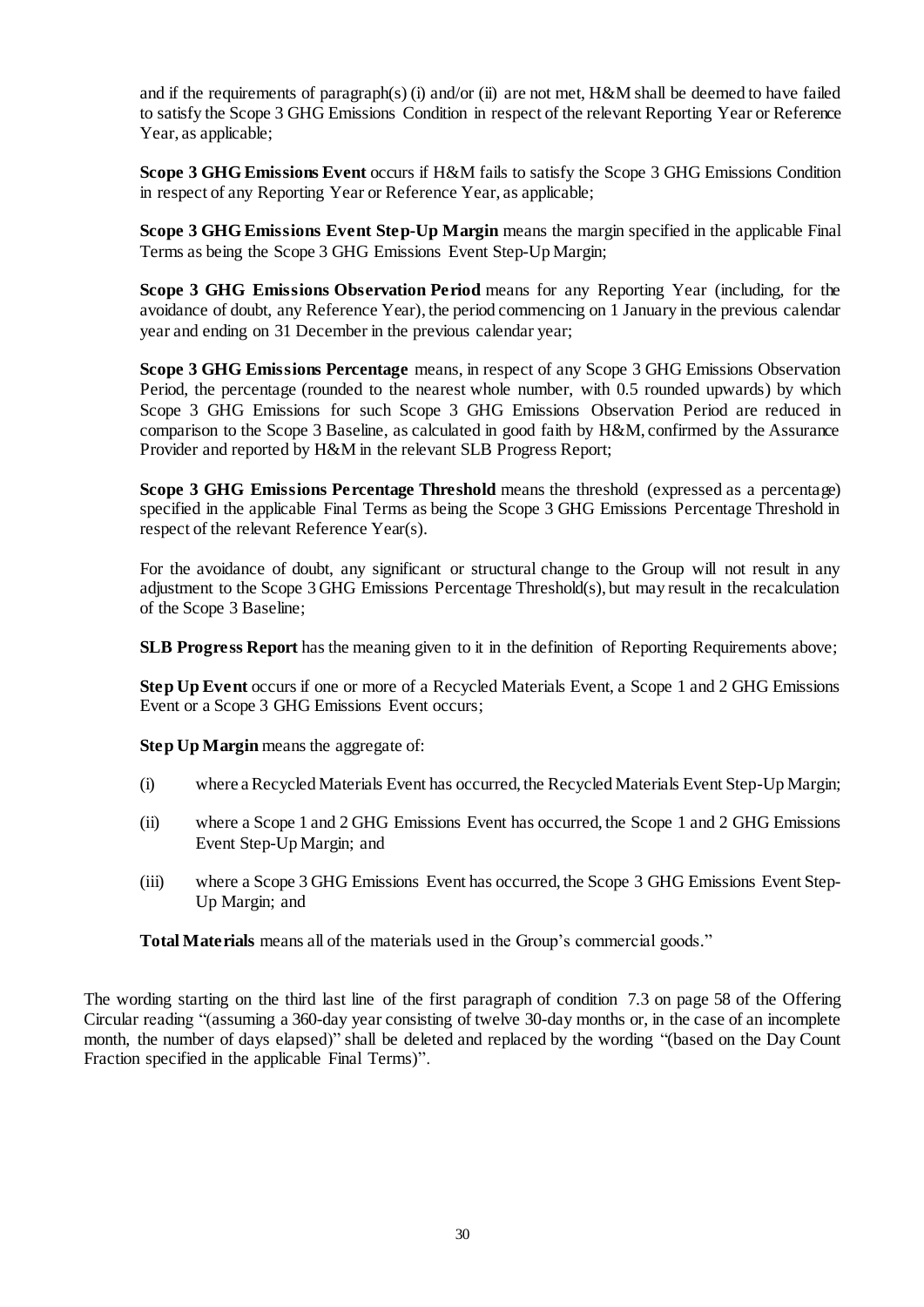#### **DESCRIPTION OF H&M**

The third paragraph of the section "*Description of H&M – Overview*" and the paragraphs that follow it on page 74 of the Offering Circular are deleted in their entirety and replaced as follows:

"For the financial year ended 30 November 2020<sup>8</sup> , the Group generated net sales (excluding VAT) of SEK 187,031 million, compared to SEK 232,755 million for the financial year ended 30 November 2019, and an operating profit of SEK 3,099 million (SEK 17,346 million in 2019), with a corresponding operating margin of 1.7 per cent. in 2020 compared to 7.5 per cent. in 2019. The Group is one of the largest own-branded fashion retailers in the world by turnover and global presence and had approximately 153,000 employees as at 30 November 2020 compared to 179,000 employees as at 30 November 2019.

The impact of the COVID-19 outbreak has negatively affected sales and results of the Group since February 2020, initially affecting China but subsequently spreading to affect all of the markets in which it is present. The safety of employees and customers has been the Group's highest priority since the outbreak. As a result of decisions by local authorities and/or local market conditions, around 80 per cent. of the Group's stores were closed in the second quarter of 2020. While from the end of April 2020 the Group started to gradually re-open its stores in a number of markets, a second wave of infections took hold in the autumn of 2020 leading to further store closings and local restrictions, with approximately 35 per cent. of stores closed in January 2021.

As at the date of this Offering Circular, H&M has been assigned a rating of "BBB" (stable outlook) by S&P."

The sections "*Description of H&M – Principal Sales Channels*", "*– Principal Markets*" and "*– Retail Distribution*" on pages 79 and 80 of the Offering Circular are deleted in their entirety and replaced as follows:

#### **Principal sale channels**

l

Although online sales are growing rapidly and increased by 39 per cent. and 24 per cent. in the 12 months ended 30 November 2020 and 2019, respectively, physical stores still represented the larger portion of sales in 2020. For the 12 months ended 30 November 2020, the share of online sales as a percentage of total sales was 28 per cent., compared with 16 per cent. for the twelve months ended 30 November 2019. All of the Group's more than 5,000 stores are leased with leases consisting of flexible contracts with short maturities. The proportion of the Group's investments made on physical stores is decreasing because of changing customer behaviour, but the integration of physical stores and online sales continues. Examples of digital investments in a more seamless shopping experience include the changeover to a new online platform and increased integration throughout the supply chain with the purpose to serve physical and online stores in a fast, flexible and efficient way and to make the entire offering available to customers regardless of sales channel. Omni-channel features include for example purchases and online returns in stores, click-and-collect, mobile payments and use of mobiles in stores for increased services. Prior to 2017, the vast majority of the Group's investments were store related. In 2018, the majority of the investments were, for the first time, digital and related to online sales. In 2019 and 2020, the share of digital related investments continued to increase. As at the end of November 2020, H&M traded through its own websites in 52 markets, whereas COS, Weekday, Monki, & Other Stories and ARKET offer global selling which enables customers in around 70 additional markets to shop for their products online. The exact number of markets per brand that have this service varies.

<sup>8</sup> *Note that all figures provided as at, and for the twelve months ended, 30 November 2020 are unaudited figures.*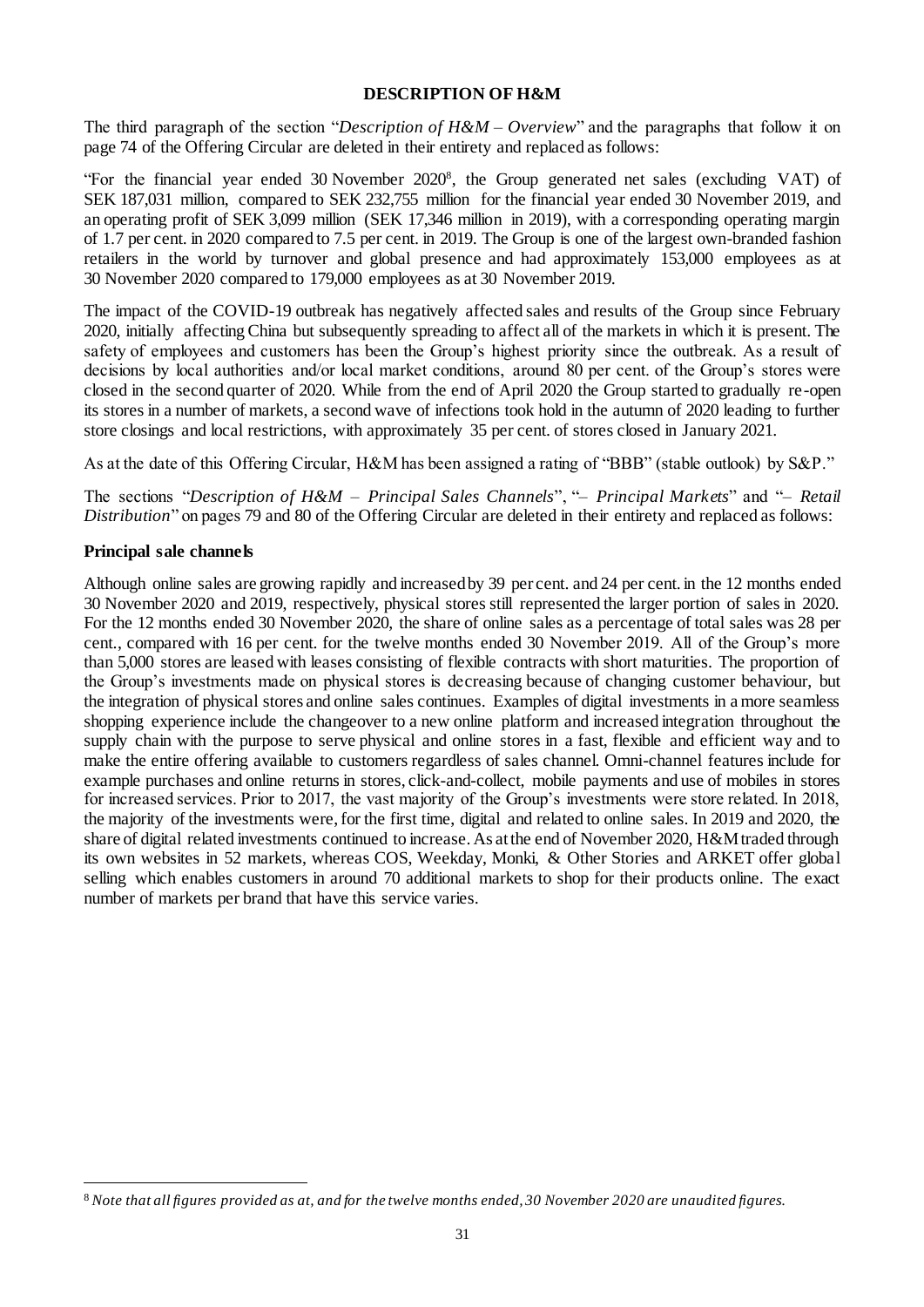## **Principal Markets**

The following table shows the principal markets the Group has a presence in, in descending order by net sales (excluding VAT) in million SEK, and the number of stores in the relevant market, in each case as of 30 November 2020 and 2019:

|                | As of 30 November      |                  |                        |                  |  |  |
|----------------|------------------------|------------------|------------------------|------------------|--|--|
|                | 2020                   | 2020             | 2019                   | 2019             |  |  |
|                | <b>NET SALES (EXL.</b> | <b>NUMBER OF</b> | <b>NET SALES (EXL.</b> | <b>NUMBER OF</b> |  |  |
| <b>COUNTRY</b> | VAT)                   | <b>STORES</b>    | VAT)                   | <b>STORES</b>    |  |  |
| Germany        | 29,684                 | 457              | 33,540                 | 466              |  |  |
| <b>USA</b>     | 20,802                 | 582              | 29,976                 | 593              |  |  |
| UK             | 11,486                 | 289              | 14,897                 | 305              |  |  |
| China          | 9,748                  | 505              | 12,059                 | 520              |  |  |
| France         | 9,166                  | 228              | 12,196                 | 235              |  |  |
| Sweden         | 8,015                  | 168              | 8,993                  | 177              |  |  |
| Russia         | 6,226                  | 155              | 6,852                  | 147              |  |  |
| Italy          | 6,079                  | 174              | 8,401                  | 181              |  |  |
| Netherlands    | 5,758                  | 135              | 6,813                  | 138              |  |  |
| Switzerland    | 5,550                  | 98               | 5,676                  | 99               |  |  |
| Spain          | 5,535                  | 166              | 7,930                  | 167              |  |  |
| Poland         | 5,095                  | 192              | 6,336                  | 190              |  |  |
| Denmark        | 4,626                  | 105              | 5,157                  | 112              |  |  |
| Norway         | 4,532                  | 125              | 5,085                  | 127              |  |  |
| Austria        | 4,368                  | 87               | 5,302                  | 87               |  |  |
| Japan          | 4,333                  | 115              | 4,987                  | 105              |  |  |
| Canada         | 4,181                  | 96               | 5,094                  | 95               |  |  |
| Belgium        | 3,331                  | 93               | 4,214                  | 98               |  |  |
| Mexico         | 2,584                  | 55               | 3,685                  | 52               |  |  |
| Finland        | 2,158                  | 65               | 2,530                  | 68               |  |  |
| Romania        | 2,116                  | 57               | 2,642                  | 57               |  |  |
| South Korea    | 2,091                  | 55               | 2,213                  | 53               |  |  |
| Australia      | 2,036                  | 49               | 2,539                  | 49               |  |  |
| Turkey         | 1,925                  | 59               | 2,797                  | 66               |  |  |
| India          | 1,568                  | 49               | 2,007                  | 47               |  |  |

The last paragraph under the section "*Description of H&M – Investments in Existing Business – Investment in digital infrastructure*" on page 82 of the Offering Circular is deleted in its entirety and replaced as follows:

"Due to the outbreak of COVID-19, in 2020 total capital expenditure was reduced significantly to SEK 5.2 billion compared to an original budget for 2020 of SEK 8.5 billion and capital expenditure of just over SEK 10 billion for 2019. The Group believes that the impact of the COVID-19 outbreak and its effect on consumer behaviour will increase the digitalisation of society as well as focus on sustainability, which will speed up the transformation already taking place in the retail sector. With its heavy investments, unique brands and company culture as well as its transformation initiative, the Group believes it is well positioned to further accelerate the transformation of the industry."

The table under the section "*Description of H&M – Financial Policy*" on page 83 of the Offering Circular is deleted in its entirety and replaced as follows:

"The maturity profile of the Group's interest-bearing liabilities as at 30 November 2020 is shown in the following graph (in SEK millions):

| Year         | Loans from credit institutions | Commercial paper | Unused credit facilities |
|--------------|--------------------------------|------------------|--------------------------|
| 2020         | 226                            |                  |                          |
| 2021         | 6,376                          | 1,300            | 14,949                   |
| 2022         | 400                            |                  |                          |
| 2023         | 4,030                          |                  | 4,000                    |
| 2024         |                                |                  | 7,106                    |
| 2025         | 2.000                          |                  | 4,000                    |
| 2026         | 2.000                          |                  |                          |
| <b>Total</b> | 15,032                         | 1,300            | 30,055"                  |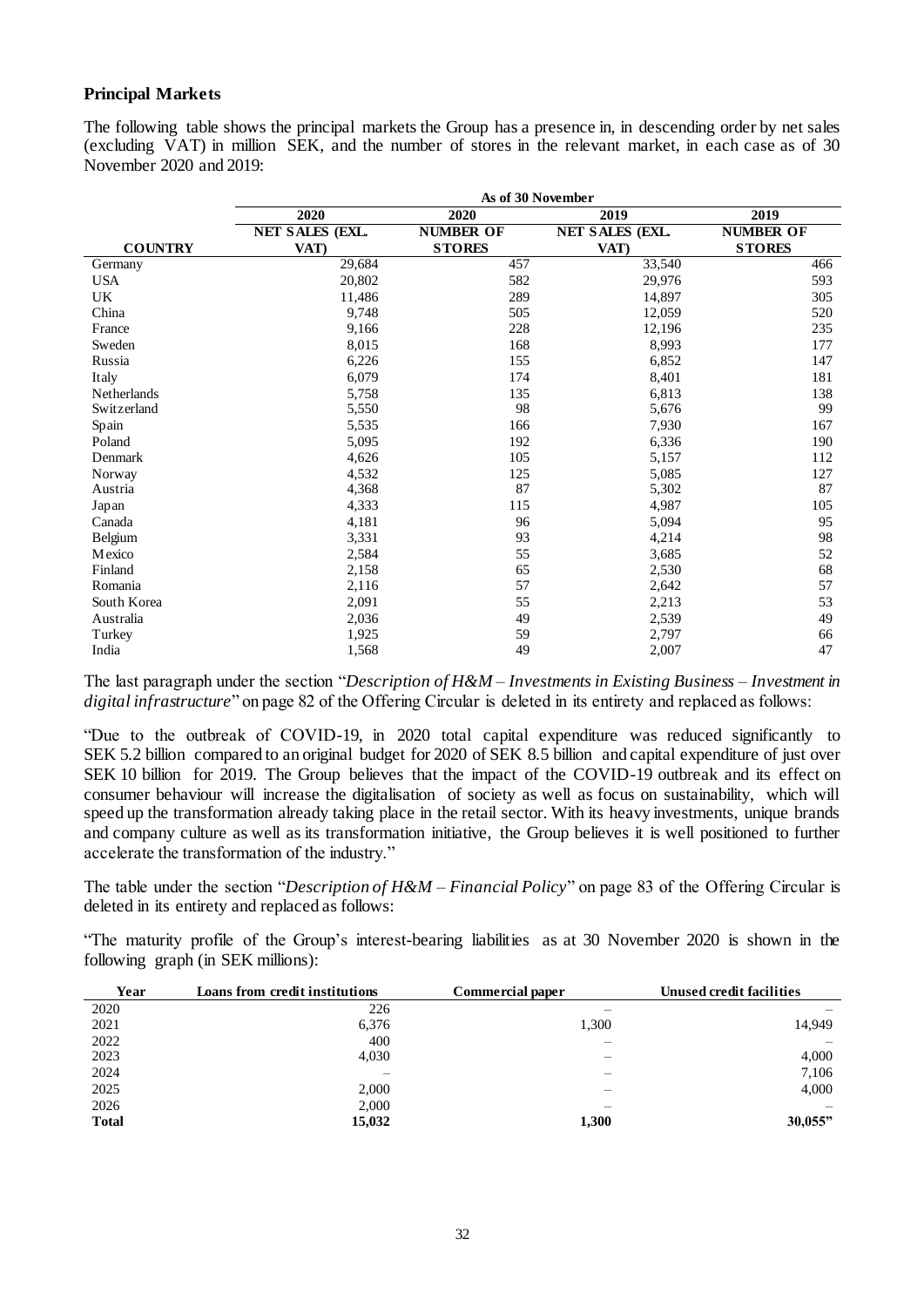The last paragraph under the section "*Description of H&M – Seasonality*" on page 83 of the Offering Circular is deleted in its entirety and replaced as follows:

"The impact of the COVID-19 outbreak on traditional seasonality has been significant. For the twelve months ended 30 November 2020, the Group profit decreased significantly to SEK 1,243 million from SEK 13,443 million for the twelve months ended 30 November 2019, as the measures implemented to mitigate the effects of COVID-19 on the business were not able to compensate for the substantial drop in sales."

The first paragraph of the section "*Description of H&M – Employees*" starting on page 83 of the Offering Circular is deleted in its entirety and replaced as follows:

"As at 30 November 2020, the Group employed approximately 153,000 persons, which includes a combination of part- and full-time employees. It also hires seasonal employees, primarily during the peak holiday selling season. Experienced and dedicated employees are essential to the Group's business, and therefore there are advancement opportunities as well as various incentives and benefits which ensure that the Group stays competitive by retaining skilled employees."

The section "*Description of H&M – Legal Proceedings*" on page 85 of the Offering Circular is deleted in its entirety and replaced as follows:

#### **"LEGAL PROCEEDINGS**

The Group is involved from time to time in various lawsuits in the ordinary course of business. The Group actively participates in the defence of any lawsuit in which it is a defendant and calculates its exposure to litigation on an ongoing basis. The Group maintains liability insurance policies which cover, subject to certain deductibles, both product liability and general commercial liability, in amounts that the Group's management believes are adequate to cover its potential liability relating to its present risk exposure from legal proceedings.

In 2019, the Group chose to notify the German data protection authorities in relation to a breach of the data privacy regulations set out in GDPR. The investigation by the German authorities was settled in May 2020 and the Group accepted a fine of  $\epsilon$ 35.2 million."

The section "*Description of H&M – Recent Developments*" on pages 85 and 86 of the Offering Circular is deleted in its entirety and replaced as follows:

### **"RECENT DEVELOPMENTS**

### **COVID-19 impact**

Since the COVID-19 outbreak becoming a pandemic in March 2020, the Group has taken rapid and decisive action in all parts of the business to mitigate the effects of COVID-19. The safety of employees and customers has been the Group's highest priority. The Group has cooperated fully with the authorities in each of its markets to ensure local requirements are complied with. In spring and summer 2020, the Group was gradually able to reopen stores in line with the easing of restrictions in each country. As at 9 July 2020, 240 stores remained temporarily closed, representing 5 per cent. of the Group's stores, although a large number of the Group's stores remained subject to local restrictions and opening hours were limited. The pace of the Group's sales recovery varied greatly between markets until the second wave of infections began to increase rapidly in the autumn of 2020 leading to further closures of stores. In early January 2021, about 35 per cent. of the Group's stores were temporarily closed.

Accordingly, the impact of COVID-19, including but not limited to store closures as discussed above, has had a significant adverse effect on the financial position and business of the Group and required urgent measures to be undertaken to mitigate the effect as follows:

• The Group's net sales amounted to SEK 187,031 million for the twelve months ended 30 November 2020 compared to SEK 232,755 million for the twelve months ended 30 November 2019. In local currencies, net sales decreased by 18 per cent. Sales development was significantly negatively affected by the pandemic, particularly in the second quarter when stores were temporarily closed in most markets; at the most, approximately 80 per cent. of the Group's stores were closed during this period.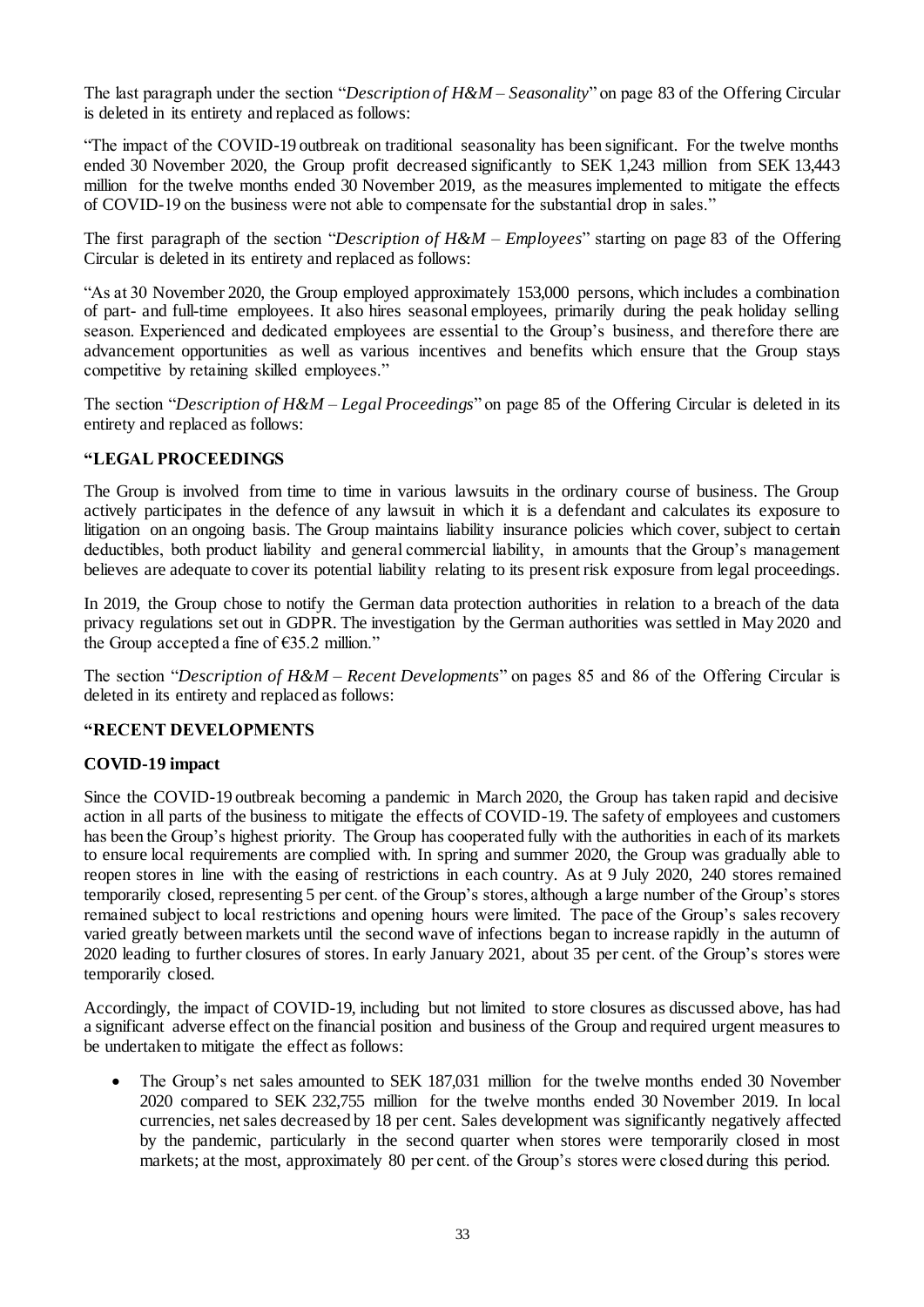- A series of strong measures was rapidly implemented during the year. This crisis work covered all parts of the business, including product purchasing, investments, rents, staffing and financing. Greater emphasis was placed on the well-developed digital channels, which partly compensated for the drop in in-store sales.
- Gross profit amounted to SEK 93,544 million for the twelve months ended 30 November 2020 compared to SEK 122,453 million for the twelve months ended 30 November 2019. This corresponds to a gross margin of 50.0 per cent. for 2020 (compared to 52.6 per cent. for 2019).
- Profit after financial items amounted to SEK 2,052 million for the twelve months ended 30 November 2020 compared to SEK 17,391 million for the twelve months ended 30 November 2019, a decrease of SEK 15,339 million or 88.2 per cent. Excluding IFRS 16, profit after financial items amounted to SEK 1,691 million for the twelve months ended 30 November 2020.
- The Group's profit after tax amounted to SEK 1,243 million for the twelve months ended 30 November 2020 compared to SEK 13,443 million for the twelve months ended 30 November 2019, a decrease of SEK 12,200 million or 90.8 per cent., and corresponding to SEK 0.75 per share in 2020 (compared to SEK 8.12 per share in 2019).
- The Group's liquidity remains strong: as at 30 November 2020, cash and cash equivalents amounted to SEK 16,540 million, compared to SEK 12,312 million as at 30 November 2019. The Group's long-term financing and liquidity buffer have been strengthened. Cash and cash equivalents plus undrawn credit facilities increased to SEK 46,595 million as at 30 November 2020 compared to SEK 24,169 million as at 30 November 2019. The ratio of net debt to EBITDA was 0.0:1 for 2020 (compared to 0.2:1 for 2019).
- As a result of the second wave of the pandemic and the associated restrictions and temporary closure of, at the most, more than 1,800 stores, i.e. about 35 per cent. of the Group's total of approximately 5,000 stores, net sales decreased by 23 per cent. in local currencies in the period 1 December 2020 to 27 January 2021 compared with the same period the previous year.
- Online and physical stores are being increasingly integrated, with continued optimisation of the store portfolio. Around 100 new stores are planned to open in 2021, while 350 stores are planned to close in the same period – mainly in established markets."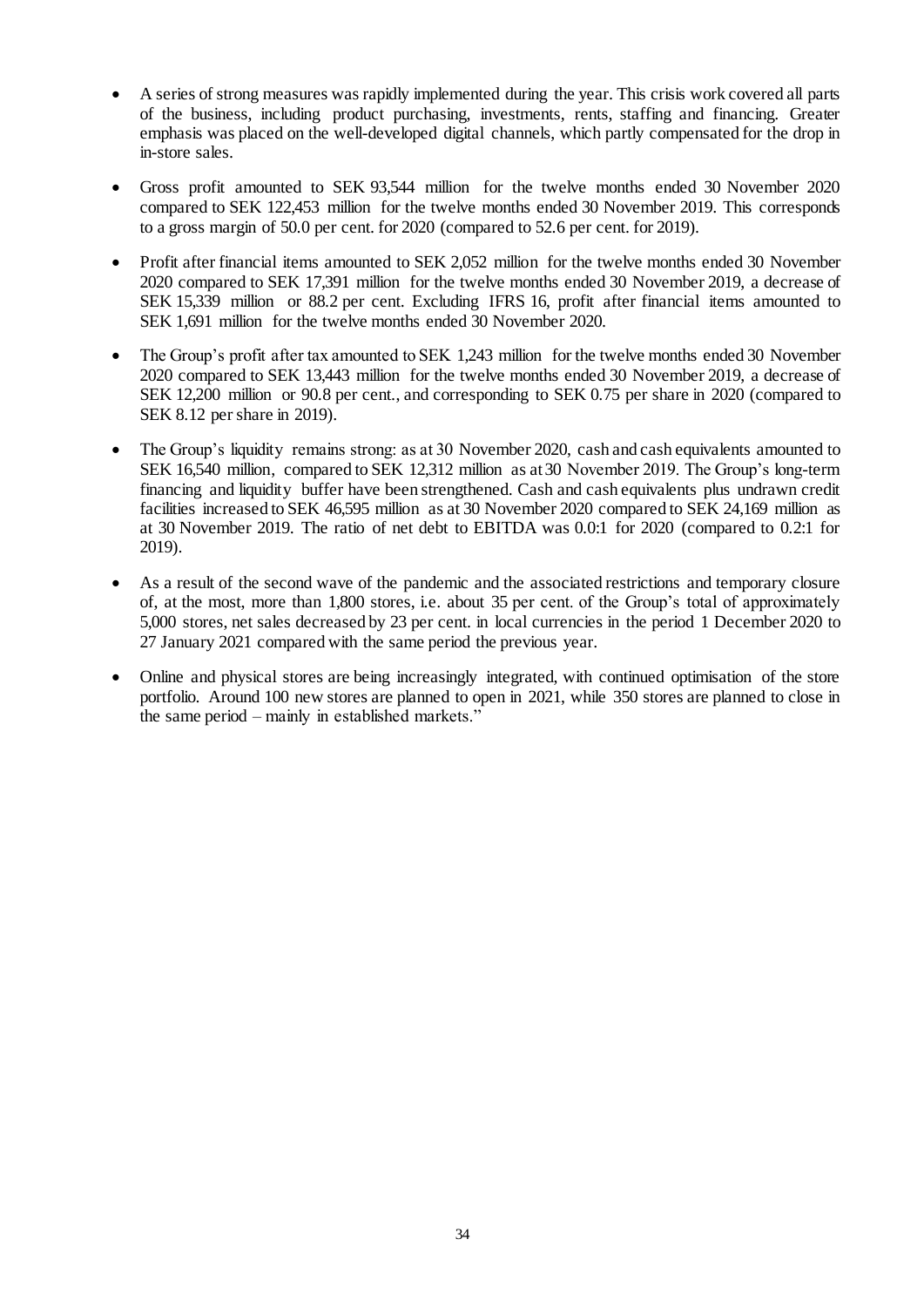#### **SELECTED FINANCIAL INFORMATION**

The section headed "*Selected Financial Information*" on page 92 of the Offering Circular is deleted in its entirety and replaced as follows:

"The following tables present selected consolidated financial information of H&M and its consolidated subsidiaries (the **Group**) as at and for the twelve month periods ended 30 November 2019 and 2020. The selected consolidated financial information as at and for the twelve months ended 30 November 2020 presented below has been derived from the unaudited consolidated financial statements of the Group as at and for the twelve month period ended 30 November 2020, and the selected consolidated financial information as at and for the twelve months ended 30 November 2019 presented below has been derived from the audited consolidated financial statements of the Group as at and for the twelve month period ended 30 November 2019, in each case prepared in accordance with IFRS.

#### *IFRS 16*

Following the implementation of IFRS 16 on 1 January 2019, the Group has chosen to apply the simplified transition approach, whereby calculation of the liability at the time of transition to IFRS 16 is based on the remaining lease payments for the leased asset and is reported as an adjustment of the opening balance. As of 1 December 2019 the Group's remaining payments for all leases were therefore included as a lease liability. The discount rate used for the calculation corresponds to the Group's incremental borrowing rate at the time of transition, taking into account aspects such as country and length of the respective leases. As of the transition date right-of-use assets are recognised at the same value as the present value of the lease liability less contributions from lessors, i.e. lease incentives and advance payments. The Group's calculation as of 1 December 2019 meant an opening balance of SEK 73 billion in right-of-use assets and SEK 77 billion in lease liabilities according to IFRS 16. The transition approach chosen involves prospective application of IFRS 16.

#### *Government assistance in connection with the COVID-19 situation*

IAS 20 Accounting for Government Grants and Disclosure of Government Assistance – due to the extraordinary situation brought about by the pandemic the Group received government assistance in various markets, mainly in respect of rents and staffing.

The Group has chosen to report these grants as a reduction in the cost of the items to which the grants relate. The grants are reported in the income statement and balance sheet when it is reasonably certain that the grants will be received and any conditions for receiving the grants are fulfilled.

#### *Group income statement*

|                                                         | For the 12 months ended<br><b>30 November</b> |            |  |
|---------------------------------------------------------|-----------------------------------------------|------------|--|
|                                                         | 2020                                          | 2019       |  |
|                                                         | (audited)<br>(unaudited)                      |            |  |
|                                                         | (SEK million)                                 |            |  |
| Net sales                                               | 187,031                                       | 232,755    |  |
| Cost of goods sold                                      | $-93.487$                                     | $-110,302$ |  |
| <b>GROSS PROFIT</b>                                     | 93,544                                        | 122,453    |  |
| Selling expenses                                        | $-81,425$                                     | $-96,279$  |  |
| Administrative expenses                                 | $-9,020$                                      | $-8,828$   |  |
| <b>OPERATING PROFIT</b>                                 | 3,099                                         | 17,346     |  |
| Interest income (incl finance lease)                    | 252                                           | 376        |  |
| Interest expense and similar items (incl finance lease) | $-1,299$                                      | $-331$     |  |
| PROFIT AFTER FINANCIAL ITEMS                            | 2,052                                         | 17,391     |  |
| Tax                                                     | -809                                          | $-3,948$   |  |
| <b>PROFIT FOR THE YEAR</b>                              | 1,243                                         | 13,443     |  |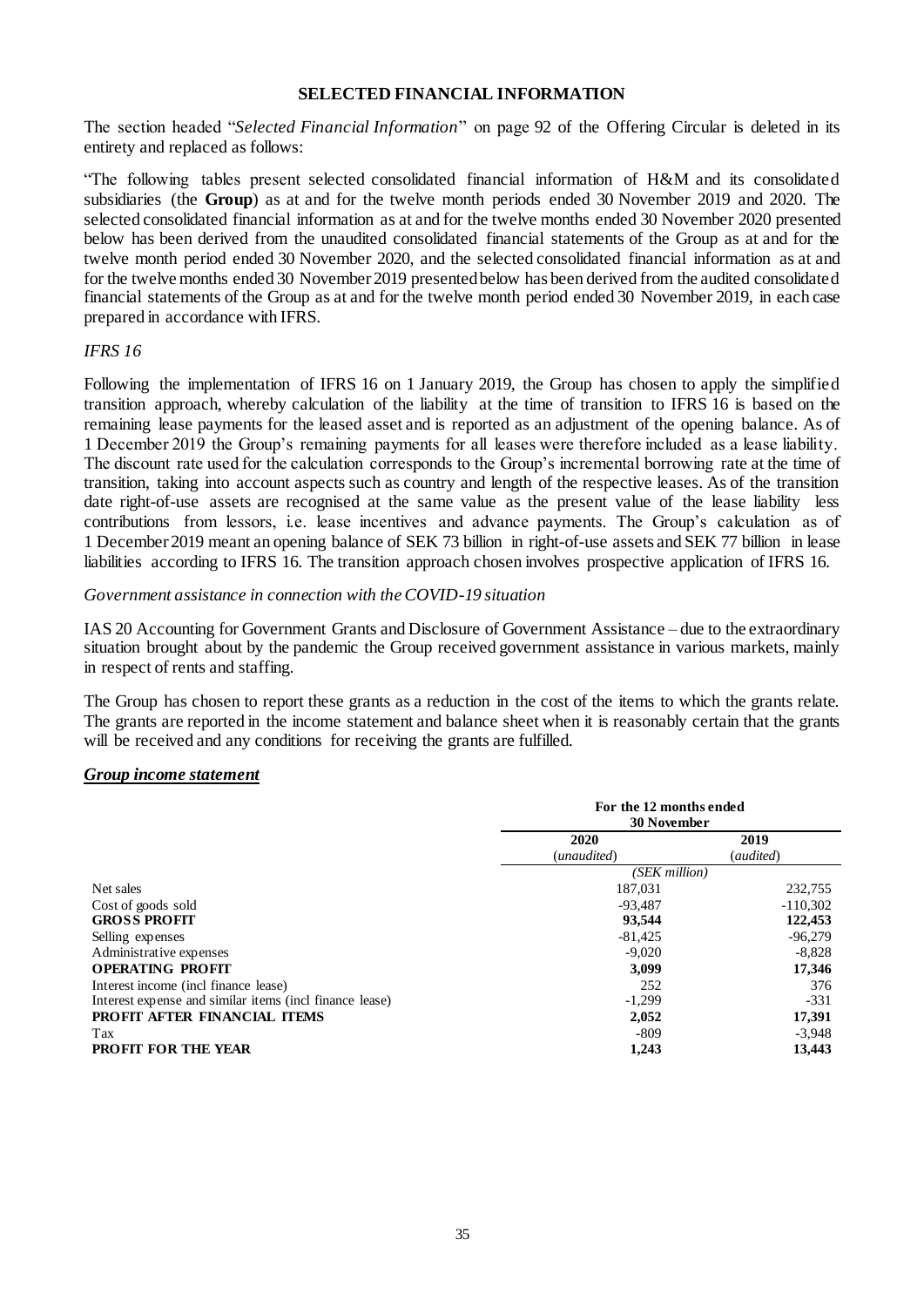## *Group balance sheet*

|                                                      | As of 30 November |           |
|------------------------------------------------------|-------------------|-----------|
|                                                      | 2020              | 2019      |
|                                                      | (unaudited)       | (audited) |
| <b>ASSETS</b>                                        | (SEK million)     |           |
| <b>FIXED ASSETS</b>                                  |                   |           |
| <b>Intangible fixed assets</b>                       |                   |           |
| Leasehold and similar rights                         | 191               | 411       |
| Capitalised expenditure                              | 10,177            | 10,973    |
| Goodwill                                             | 64                | 64        |
|                                                      | 10,432            | 11,448    |
| Buildings and land                                   | 745               | 813       |
| Equipment, tools, fixture                            | 30,894            | 40,079    |
| and fittings                                         |                   |           |
| Right of use assets                                  | 59,535            |           |
|                                                      | 91,174            | 40,892    |
| <b>Financial fixed assets</b>                        |                   |           |
| Participations in associated companies               | 247               | 210       |
| Other shares and participating rights                | 539               | 429       |
|                                                      | 786               | 639       |
| <b>Other fixed assets</b>                            |                   |           |
| Long-term receivables                                | 907               | 912       |
| Deferred tax receivables                             | 5,714             | 4,322     |
|                                                      | 6,621             | 5,234     |
| <b>TOTAL FIXED ASSETS</b>                            | 109,013           | 58,213    |
|                                                      |                   |           |
| <b>CURRENT ASSETS</b><br>Stock-in-trade              |                   |           |
| <b>Current receivables</b>                           | 38,209            | 37,823    |
| Accounts receivable                                  | 3,086             | 5,879     |
| Tax receivables                                      | 1,686             | 1,555     |
| Other receivables                                    | 2,397             | 1,736     |
| Prepaid expenses                                     | 3,440             | 2,967     |
|                                                      |                   |           |
| Cash and cash equivalents                            | 16,540            | 12,312    |
| TOTAL CURRENT ASSETS                                 | 65,358            | 62,272    |
| <b>TOTAL ASSETS</b>                                  | 174,371           | 120,485   |
| <b>EQUITY AND LIABILITIES</b>                        |                   |           |
| <b>EQUITY</b>                                        |                   |           |
| Share capital                                        | 207               | 207       |
| Reserves                                             | 990               | 4,592     |
| Retained earnings                                    | 53,426            | 52,270    |
| <b>TOTAL EQUITY</b>                                  | 54,623            | 57,069    |
|                                                      |                   |           |
| Long-term liabilities                                |                   |           |
|                                                      | 612               | 510       |
| Provisions for pensions*<br>Deferred tax liabilities | 3,988             | 4,423     |
| Liabilities to credit institutions*                  | 8,433             | 10,413    |
| Other interest-bearing liabilities*                  | 50,458            | 234       |
|                                                      | 63,491            | 15,580    |
| <b>Current liabilities</b>                           |                   |           |
| Accounts payable                                     | 9,511             | 7,838     |
| Tax liabilities                                      | 1,708             | 2,752     |
| Liabilities to credit institutions**                 | 7,899             | 6,904     |
| Interest-bearing liabilities**                       | 13,275            | 147       |
| Other liabilities                                    | 3,983             | 4,476     |
| Accrued expenses and prepaid income                  | 19,881            | 25,719    |
|                                                      | 56,257            | 47,836    |
|                                                      |                   |           |
| <b>TOTAL LIABILITIES</b>                             | 119,748           | 63,416    |
| <b>TOTAL EQUITY AND LIABILITIES</b>                  | 174,371           | 120,485   |

\* Interest-bearing long-term liabilities amount to SEK 59,503 million, excluding IFRS 16 9,045 m (11,157).

\*\* Interest-bearing current liabilities amount to SEK 21,174 million excluding IFRS 16 7,899 m (7,051)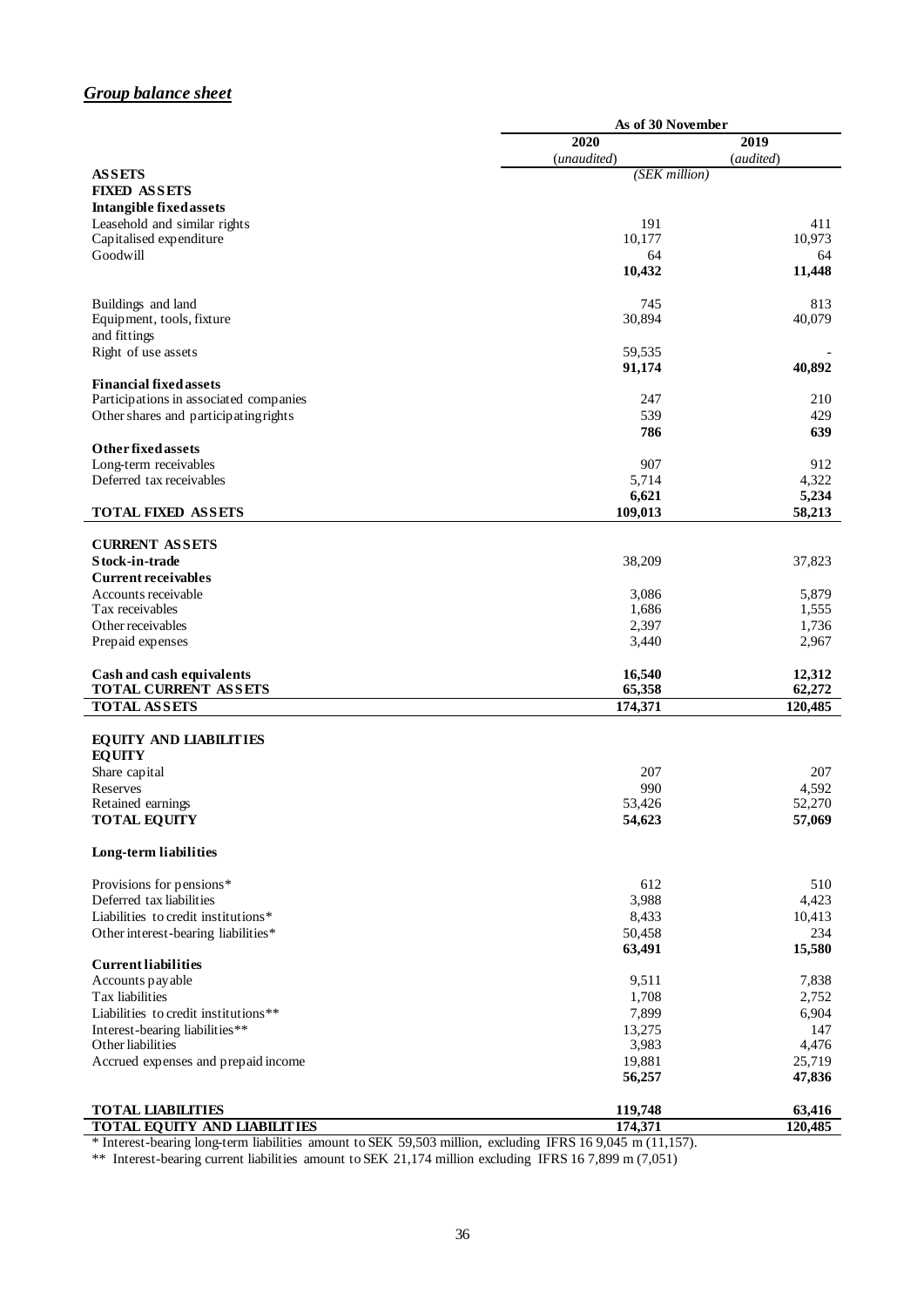### *Five year summary*

|                                                             |             |             | For the 12 months ended 30 November |           |           |           |
|-------------------------------------------------------------|-------------|-------------|-------------------------------------|-----------|-----------|-----------|
| <b>Financial Year</b>                                       | 2020        | $2020*$     | 2019*                               | 2018*     | $2017*$   | $2016*$   |
|                                                             | (unaudited) | (unaudited) | (audited)                           | (audited) | (audited) | (audited) |
| Net Sales, SEK millions                                     | 187,031     | 187.031     | 232,755                             | 210,400   | 200,004   | 192,267   |
| Change in net sales from previous<br>year in SEK, %         | $-20$       | $-20$       | $+11$                               | $+5$      | $+4$      | $+6$      |
| Change in net sales previous year<br>in local currencies, % | $-18$       | $-18$       | $+6$                                | $+3$      | $+3$      | $+7$      |
| Operating profit, SEK m                                     | 3,099       | 1,788       | 17,346                              | 15,493    | 20,569    | 23,823    |
| Operating margin, %                                         | 1.7         | 1.0         | 7.5                                 | 7.4       | 10.3      | 12.4      |
| Depreciation for the year, SEK m                            | 25,953      | 12,084      | 11,051                              | 9.671     | 8,488     | 7,605     |
| Profit after financial items, SEK m                         | 2,052       | 1.691       | 17,391                              | 15,639    | 20,809    | 24,039    |
| Profit after tax, SEK m                                     | 1,243       | 965         | 13,443                              | 12,652    | 16,184    | 18,636    |
| Cash and cash equivalents and                               | 16,540      | 16,540      | 12,312                              | 11,590    | 9.718     | 9,446     |
| short-term investments, SEK m                               |             |             |                                     |           |           |           |
| Stock-in-trade, SEK m                                       | 38,209      | 38,209      | 37,823                              | 37,721    | 33,712    | 31,732    |
| Equity, SEK m                                               | 54,623      | 54,401      | 57,069                              | 58,546    | 59,713    | 61,236    |
| Number of shares, thousands**                               | 1,655,072   | 1,655,072   | 1,655,072                           | 1,655,072 | 1,655,072 | 1,655,072 |
| Earnings per share, SEK**                                   | 0.75        | 0.58        | 8.12                                | 7.64      | 9.78      | 11.26     |
| Equity per share, SEK**                                     | 33.00       | 32.87       | 34.48                               | 35.37     | 36.08     | 37.00     |
| Operating cash flow per share,                              | 15.65       | 7.08        | 17.51                               | 12.86     | 13.04     | 14.36     |
| $SEK**$                                                     |             |             |                                     |           |           |           |
| Dividend per share, SEK                                     | ***         | ***         |                                     | 9.75      | 9.75      | 9.75      |
| Return on equity, %                                         | 2.2         | 1.7         | 23.3                                | 21.4      | 26.8      | 31.2      |
| Return on capital employed, %                               | 3.2         | 2.8         | 23.0                                | 21.2      | 31.0      | 39.2      |
| Share of risk-bearing capital, %                            | 33.6        | 50.9        | 51.0                                | 53.6      | 61.0      | 67.1      |
| Equity/assets ratio, %                                      | 31.3        | 47.5        | 47.4                                | 49.3      | 56.0      | 62.1      |
| Total number of stores                                      | 5,018       | 5,018       | 5,076                               | 4,968     | 4,739     | 4,351     |
| Average number of employees                                 | 110,325     | 110,325     | 126,376                             | 123,283   | 120,191   | 114,586   |

\* Excluding IFRS 16.

\*\* Before and after dilution.

\*\*\* To be decided on at a later date.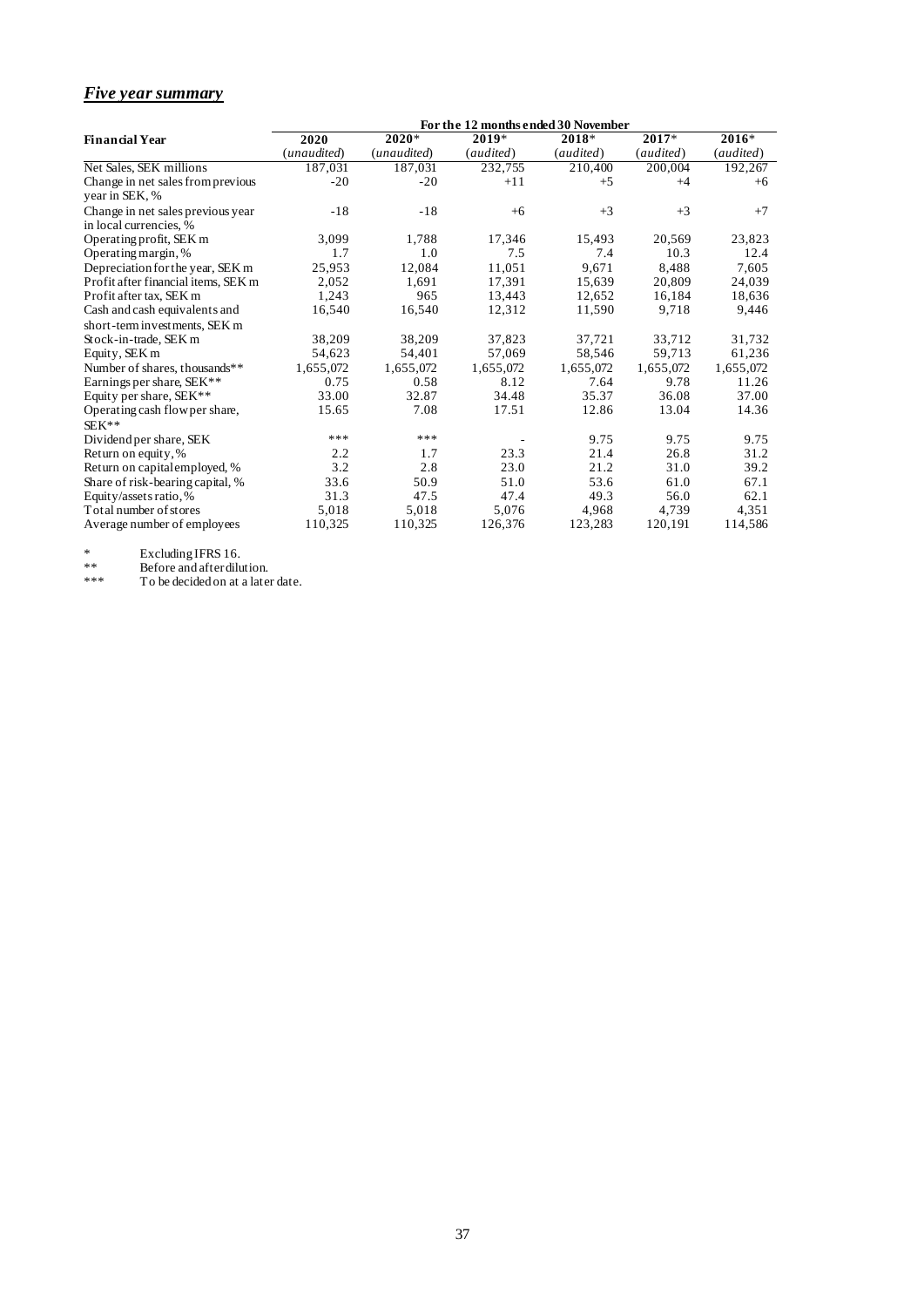## *Non-IFRS key ratios*

|                                                         | For the 12 months ended |                    |                                         |                        |                    |
|---------------------------------------------------------|-------------------------|--------------------|-----------------------------------------|------------------------|--------------------|
|                                                         | <b>30 November</b>      |                    |                                         |                        |                    |
|                                                         | 2020                    | 2019               | 2018<br>(SEK million, except as stated) | 2017                   | 2016               |
| <b>Net Debt</b>                                         |                         |                    |                                         |                        |                    |
| Pension liability                                       | 612                     | 510                | 445                                     | 445                    | 527                |
| Interest-bearing liabilities finance leases             | 63,733                  | 380                | 458                                     | 475                    | 272                |
| Liabilities to credit institutions                      | 16,332                  | 17,317             | 19,323                                  | 9,745                  | 2,068              |
| Cash and cash equivalents                               | $-16,540$               | $-12,312$          | $-11,590$                               | $-9,718$               | $-9,446$           |
| <b>Net Debt</b>                                         | 64,137                  | 5,895              | 8,636                                   | 947                    | $-6,579$           |
|                                                         |                         |                    |                                         |                        |                    |
|                                                         |                         |                    |                                         |                        |                    |
| Net debt excluding IFRS 16                              |                         |                    |                                         |                        |                    |
| Pension liability                                       | 612                     | 510                | 445                                     | 445                    | 527                |
| Interest-bearing liabilities finance leases             | 63,733                  | 380                | 458                                     | 475                    | 272                |
| IFRS 16 effect                                          | $-63,733$               | $\Omega$           | $\Omega$                                | $\Omega$               | $\theta$           |
| Interest-bearing liabilities finance leases             |                         |                    |                                         |                        |                    |
| excl. IFRS 16                                           | $\mathbf{0}$            | 380                | 458                                     | 475                    | 272                |
| Liabilities to credit institutions                      | 16,332                  | 17,317             | 19,323                                  | 9,745                  | 2,068              |
| Cash and cash equivalents<br>Net debt excluding IFRS 16 | $-16,540$<br>404        | $-12,312$          | $-11,590$                               | $-9,718$<br>947        | $-9,446$           |
|                                                         |                         | 5,895              | 8,636                                   |                        | $-6,579$           |
|                                                         |                         |                    |                                         |                        |                    |
| <b>EBITDA</b>                                           |                         |                    |                                         |                        |                    |
| Operating profit                                        | 3,099                   | 17,346             | 15,493                                  | 20.569                 | 23,823             |
| Depreciations and amortisation                          | 25,953                  | 11,051             | 9,671                                   | 8,488                  | 7,605              |
| <b>EBITDA</b>                                           | 29,052                  | 28,397             | 25,164                                  | 29,057                 | 31,428             |
|                                                         |                         |                    |                                         |                        |                    |
|                                                         |                         |                    |                                         |                        |                    |
| <b>EBITDA</b> excluding IFRS 16                         |                         |                    |                                         |                        |                    |
| Operating profit                                        | 3,099                   | 17,346<br>$\Omega$ | 15,493                                  | 20,569                 | 23,823             |
| IFRS 16 effect<br>Operating profit excl. IFRS 16        | $-1,311$<br>1,788       | 17,346             | $\overline{0}$<br>15,493                | $\mathbf{0}$<br>20,569 | $\theta$<br>23,823 |
| Depreciations and amortisation                          | 25,953                  | 11,051             | 9,671                                   | 8,488                  | 7,605              |
| IFRS 16 effect                                          | $-13,869$               | $\Omega$           | $\theta$                                | $\Omega$               | $\Omega$           |
| Depreciations and amortisation excl. IFRS 16            | 12,084                  | 11,051             | 9,671                                   | 8,488                  | 7,605              |
| <b>EBITDA</b> excluding IFRS 16                         | 13,872                  | 28,397             | 25,164                                  | 29,057                 | 31,428             |
|                                                         |                         |                    |                                         |                        |                    |
|                                                         |                         |                    |                                         |                        |                    |
| <b>EBITDA</b> margin                                    |                         |                    |                                         |                        |                    |
| <b>EBITDA</b>                                           | 29,052                  | 28,397             | $\overline{25,164}$                     | 29,057                 | 31,428             |
| Net sales                                               | 187,031                 | 232,755            | 210,400                                 | 200,004                | 192,267            |
| <b>EBITDA</b> margin                                    | 15.5%                   | 12.2%              | $12.0\%$                                | 14.5%                  | $16.3\%$           |
|                                                         |                         |                    |                                         |                        |                    |
| <b>EBITDA</b> margin excluding IFRS 16                  |                         |                    |                                         |                        |                    |
| EBITDA excluding IFRS 16                                | 13,872                  | 28,397             | 25,164                                  | 29,057                 | 31,428             |
| Net sales                                               | 187,031                 | 232,755            | 210,400                                 | 200,004                | 192,267            |
| <b>EBITDA</b> margin excluding IFRS 16                  | 7.4%                    | 12.2%              | 12.0%                                   | 14.5%                  | 16.3%              |
|                                                         |                         |                    |                                         |                        |                    |
|                                                         |                         |                    |                                         |                        |                    |
| Net debt / EBITDA                                       |                         |                    |                                         |                        |                    |
| Net debt                                                | 64,227                  | 5,895              | 8,636                                   | 947                    | $-6,579$           |
| <b>EBITDA</b>                                           | 29,052                  | 28,397             | 25,164                                  | 29,057                 | 31,428             |
| Net debt / EBITDA                                       | 2.2                     | 0.2                | 0.3                                     | 0.0                    | $-0.2$             |
|                                                         |                         |                    |                                         |                        |                    |
| Net debt / EBITDA excluding IFRS 16                     |                         |                    |                                         |                        |                    |
| Net debt excluding IFRS 16                              | 404                     | 5,895              | 8,636                                   | 947                    | $-6,579$           |
| EBITDA excluding IFRS 16                                | 13,872                  | 28,397             | 25,164                                  | 29,057                 | 31,428             |
| Net debt / EBITDA excluding IFRS 16                     | 0.0                     | 0.2                | 0.3                                     | 0.0                    | $-0.2$             |
|                                                         |                         |                    |                                         |                        |                    |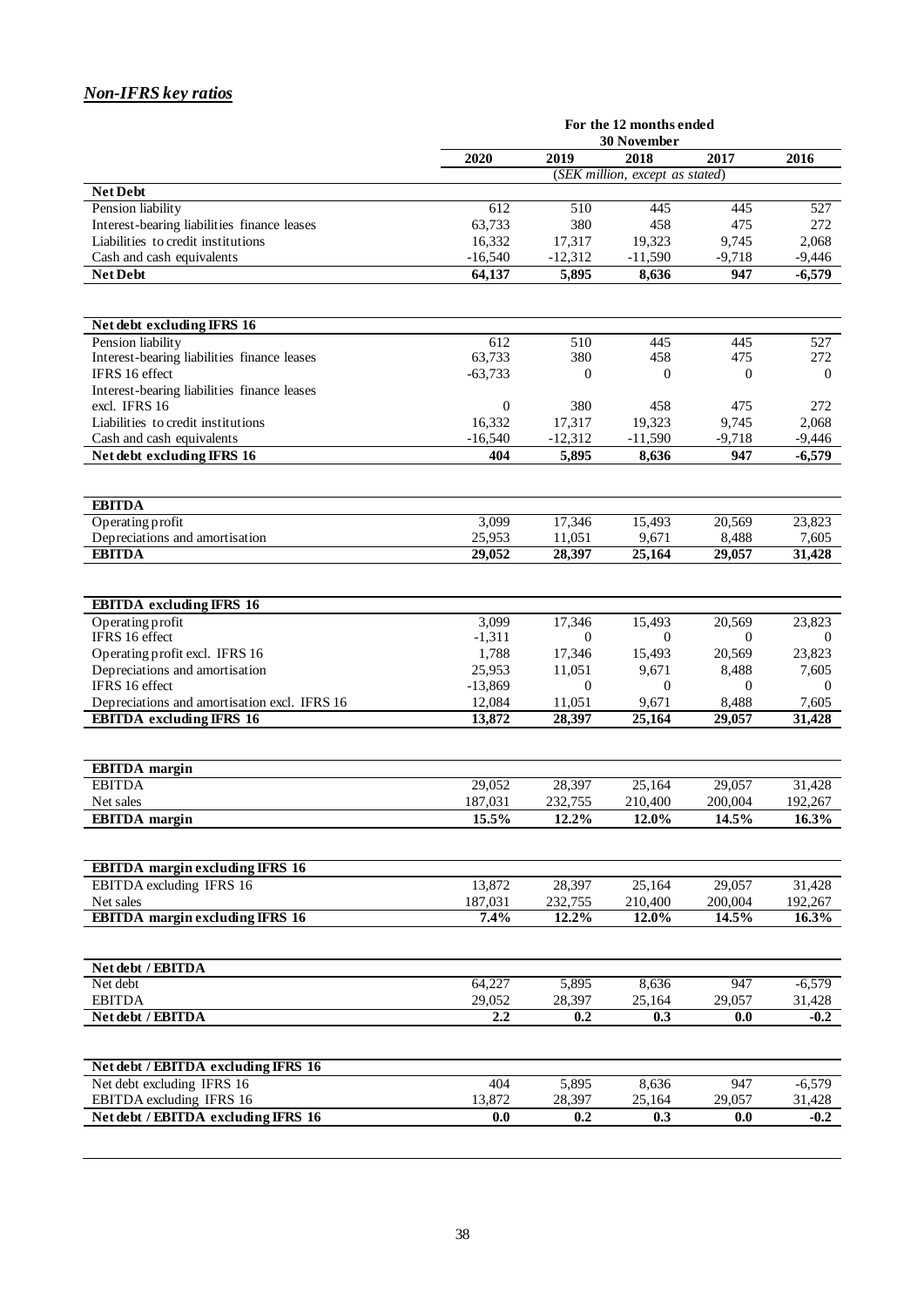|                                                                                                        | For the 12 months ended |                          |                                 |                         |                            |
|--------------------------------------------------------------------------------------------------------|-------------------------|--------------------------|---------------------------------|-------------------------|----------------------------|
|                                                                                                        | 2020                    | 2019                     | <b>30 November</b><br>2018      | 2017                    | 2016                       |
|                                                                                                        |                         |                          | (SEK million, except as stated) |                         |                            |
| Interest coverage                                                                                      |                         |                          |                                 |                         |                            |
| <b>EBITDA</b>                                                                                          | 29,052                  | 28,397                   | 25,164                          | 29,057                  | 31,428                     |
| Interest paid                                                                                          | 349                     | 308                      | 107                             | 40                      | 8                          |
| Interest coverage                                                                                      | 83                      | 92                       | 235                             | 726                     | 3,929                      |
|                                                                                                        |                         |                          |                                 |                         |                            |
| Interest coverage excluding IFRS 16                                                                    |                         |                          |                                 |                         |                            |
| EBITDA excluding IFRS 16                                                                               | 13,872                  | 28,397                   | 25,164                          | 29,057                  | 31,428                     |
| Interest paid                                                                                          | 349                     | 308                      | 107                             | 40                      | 8                          |
| <b>Interest coverage excluding IFRS 16</b>                                                             | 40                      | 92                       | 235                             | 726                     | 3,929                      |
|                                                                                                        |                         |                          |                                 |                         |                            |
| <b>Free Cash Flow</b>                                                                                  |                         |                          |                                 |                         |                            |
| Cash Flow from operating activities                                                                    | 25,900                  | 28,986                   | 21,287                          | 21,587                  | 23,775                     |
| Cash Flow from investing activities<br><b>Free Cash Flow</b>                                           | $-5,244$                | $-10,528$                | $-13,152$                       | $-12,496$               | $-13,498$                  |
|                                                                                                        | 20,656                  | 18,458                   | 8,135                           | 9.091                   | 10,277                     |
|                                                                                                        |                         |                          |                                 |                         |                            |
| Free Cash Flow excluding IFRS 16                                                                       |                         |                          |                                 |                         |                            |
| Cash Flow from operating activities                                                                    | 25,900                  | 28,986                   | 21,287                          | 21,587                  | 23,775                     |
| IFRS 16 effect                                                                                         | $-14,174$<br>11,726     | $\mathbf{0}$<br>28,986   | $\mathbf{0}$<br>21,287          | $\mathbf{0}$            | $\boldsymbol{0}$<br>23,775 |
| Cash Flow from investing activities excl. IFRS 16<br>Cash Flow from investing activities               | $-5,244$                | $-10,528$                | $-13,152$                       | 21,587<br>$-12,496$     | $-13,498$                  |
| Free Cash Flow excluding IFRS 16                                                                       | 6,482                   | 18,458                   | 8,135                           | 9,091                   | 10,277                     |
|                                                                                                        |                         |                          |                                 |                         |                            |
|                                                                                                        |                         |                          |                                 |                         |                            |
| Return on equity<br>Profit for the year                                                                | 1,243                   | 13,443                   | 12,652                          | 16,184                  | 18,636                     |
| Average shareholders' equity                                                                           | 55,846                  | 57,808                   | 59,130                          | 60,475                  | 59,643                     |
| <b>Return on equity</b>                                                                                | 2.2%                    | 23.3%                    | 21.4%                           | 26.8%                   | 31.2%                      |
|                                                                                                        |                         |                          |                                 |                         |                            |
| Return on equity excluding IFRS 16                                                                     |                         |                          |                                 |                         |                            |
| Profit for the year                                                                                    | 1,243                   | 13,443                   | 12,652                          | 16,184                  | 18,636                     |
| IFRS 16 effect                                                                                         | $-278$                  | $\mathbf{0}$             | $\mathbf{0}$                    | $\mathbf{0}$            | $\overline{0}$             |
| Profit for the year excl. IFRS 16                                                                      | 965                     | 13.443                   | 12,652                          | 16,184                  | 18,636                     |
| Average shareholders' equity                                                                           | 55,846                  | 57,808                   | 59,130                          | 60,475                  | 59,643                     |
| IFRS 16 effect<br>Average shareholders' equity excl. IFRS 16                                           | $-111$<br>55,735        | $\overline{0}$<br>57,808 | $\mathbf{0}$<br>59,130          | $\mathbf{0}$<br>60,475  | $\theta$<br>59,643         |
| Return on equity excluding IFRS 16                                                                     | 1.7%                    | 23.3%                    | 21.4%                           | 26.8%                   | 31.2%                      |
|                                                                                                        |                         |                          |                                 |                         |                            |
|                                                                                                        |                         |                          |                                 |                         |                            |
| Return on capital employed<br>Profit after financial items                                             | 2,052                   | 17,391                   | 15,639                          | 20,809                  | 24,039                     |
| Interest expense                                                                                       | 1,299                   | 331                      | 146                             | 41                      | 8                          |
| Average shareholders' equity                                                                           | 55,846                  | 57,808                   | 59,130                          | 60,475                  | 59,643                     |
| Average interest-bearing liabilities                                                                   | 49,442                  | 19,217                   | 15,446                          | 6,766                   | 1,658                      |
| Return on capital employed                                                                             | 3.2%                    | 23.0%                    | 21.2%                           | 31.0%                   | 39.2%                      |
|                                                                                                        |                         |                          |                                 |                         |                            |
| Return on capital employed excluding IFRS 16                                                           |                         |                          |                                 |                         |                            |
| Profit after financial items                                                                           | 2,052                   | 17,391                   | 15,639                          | 20,809                  | 24,039                     |
| IFRS 16 effect                                                                                         | $-361$                  | $\theta$                 | $\theta$                        | $\overline{0}$          | $\theta$                   |
| Profit after financial items excluding IFRS 16                                                         | 1,691                   | 17,391                   | 15,639                          | 20,809                  | 24,039                     |
| Interest expense<br>IFRS 16 effect                                                                     | 1,299<br>$-950$         | 331<br>$\mathbf{0}$      | 146<br>$\mathbf{0}$             | 41<br>$\boldsymbol{0}$  | 8<br>$\boldsymbol{0}$      |
| Interest expense excluding IFRS 16                                                                     | 349                     | 331                      | 146                             | 41                      | 8                          |
| Average shareholders' equity                                                                           | 55,846                  | 57,808                   | 59,130                          | 60,475                  | 59,643                     |
| IFRS 16 effect                                                                                         | $-111$                  | $\theta$                 | $\theta$                        | $\mathbf{0}$            | $\mathbf{0}$               |
| Average shareholders' equity excluding IFRS 16                                                         | 55,735                  | 57,808                   | 59,130                          | 60,475                  | 59,643                     |
| Average interest-bearing liabilities                                                                   | 49,442                  | 19,217                   | 15,446                          | 6,766                   | 1,658                      |
| IFRS 16 effect                                                                                         | $-31,867$<br>17,576     | 0<br>19,217              | $\mathbf{0}$<br>15,446          | $\overline{0}$<br>6,766 | $\theta$<br>1,658          |
| Average interest-bearing liabilities excluding IFRS 16<br>Return on capital employed excluding IFRS 16 | 2.8%                    | 23.0%                    | 21.2%                           | 31.0%                   | 39.2%                      |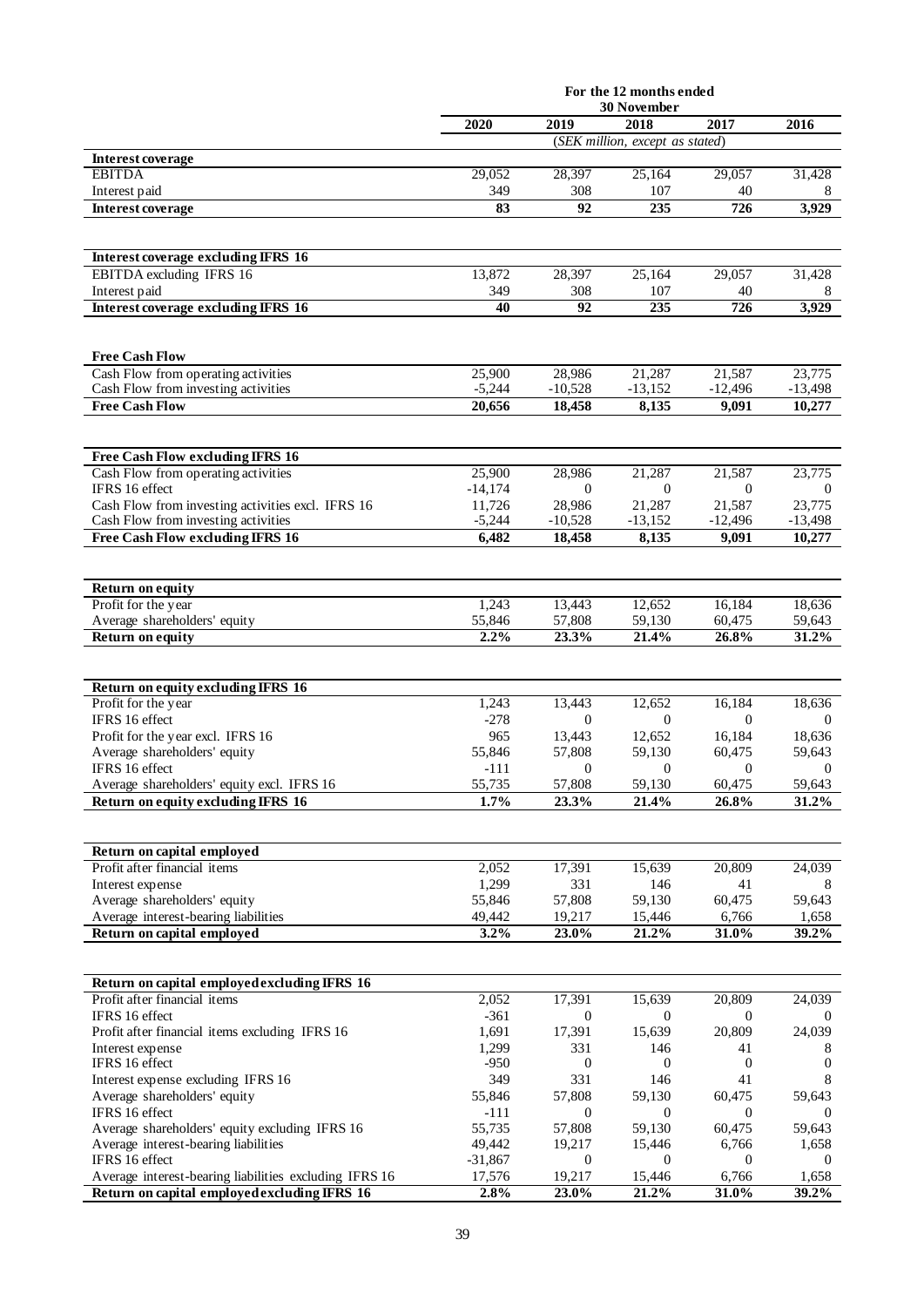|                                                                                    | For the 12 months ended |                           |                                 |                             |                          |
|------------------------------------------------------------------------------------|-------------------------|---------------------------|---------------------------------|-----------------------------|--------------------------|
|                                                                                    | 2020                    | 2019                      | 30 November<br>2018             | 2017                        | 2016                     |
|                                                                                    |                         |                           | (SEK million, except as stated) |                             |                          |
| Share of risk-bearing capital                                                      |                         |                           |                                 |                             |                          |
| Shareholders' equity                                                               | 54,623                  | 57,069                    | 58,546                          | 59,713                      | 61,236                   |
| Deferred tax liability                                                             | 3,988                   | 4,423                     | 5,088                           | 5,331                       | 4,898                    |
| Balance sheet total                                                                | 174,371                 | 120,485                   | 118,790                         | 106,562                     | 98,579                   |
| Share of risk-bearing capital                                                      | 33.6%                   | 51.0%                     | 53.6%                           | 61.0%                       | 67.1%                    |
| Share of risk-bearing capital excluding IFRS 16                                    |                         |                           |                                 |                             |                          |
| Shareholders' equity                                                               | 54,623                  | 57,069                    | 58,546                          | 59,713                      | 61,236                   |
| IFRS 16 effect                                                                     | $-222$                  | $\theta$                  | $\theta$                        | $\overline{0}$              | $\theta$                 |
| Shareholders' equity excl. IFRS 16                                                 | 54,401                  | 57,069                    | 58,546                          | 59,713                      | 61,236                   |
| Deferred tax liability                                                             | 3,988                   | 4,423                     | 5,088                           | 5,331                       | 4,898                    |
| IFRS 16 effect                                                                     | $-83$                   | $\Omega$                  | $\mathbf{0}$                    | $\mathbf{0}$                | $\theta$                 |
| Deferred tax liability excl. IFRS 16                                               | 3,905                   | 4,423                     | 5,088                           | 5,331                       | 4,898                    |
| Balance sheet total<br>IFRS 16 effect                                              | 174,371                 | 120,485                   | 118,790                         | 106,562                     | 98,579                   |
| Balance sheet total excl. IFRS 16                                                  | $-59,799$<br>114,572    | $\overline{0}$<br>120,485 | $\theta$<br>118,790             | $\mathbf{0}$<br>106,562     | $\overline{0}$<br>98,579 |
| Share of risk-bearing capital excluding IFRS 16                                    | 50.9%                   | 51.0%                     | 53.6%                           | 61.0%                       | 67.1%                    |
|                                                                                    |                         |                           |                                 |                             |                          |
|                                                                                    |                         |                           |                                 |                             |                          |
| <b>Cash Conversion</b>                                                             |                         |                           |                                 |                             |                          |
| Cash flow from operating activities                                                | 25,900                  | 28,986                    | 21,287                          | 21,587                      | 23,775                   |
| <b>EBITDA</b>                                                                      | 29,052                  | 28,397<br>102.1%          | 25,164                          | 29,057<br>74.3%             | 31,428                   |
| <b>Cash Conversion</b>                                                             | 89.2%                   |                           | 84.6%                           |                             | 75.6%                    |
|                                                                                    |                         |                           |                                 |                             |                          |
| <b>Cash Conversion excluding IFRS 16</b>                                           |                         |                           |                                 |                             |                          |
| Cash flow from operating activities                                                | 25,900                  | 28,986                    | 21,287                          | 21,587                      | 23,775                   |
| IFRS 16 effect                                                                     | $-14,174$               | $\overline{0}$            | $\overline{0}$                  | $\mathbf{0}$                | $\overline{0}$           |
| Cash flow from operating activities excl. IFRS 16                                  | 11,726                  | 28,986                    | 21,287                          | 21,587                      | 23,775                   |
| EBITDA excl. IFRS 16<br><b>Cash Conversion excluding IFRS 16</b>                   | 13,872<br>84.5%         | 28,397<br>102.1%          | 25,164<br>84.6%                 | 29,057<br>74.3%             | 31,428<br>75.6%          |
|                                                                                    |                         |                           |                                 |                             |                          |
|                                                                                    |                         |                           |                                 |                             |                          |
| <b>Operating Working Capital</b>                                                   |                         |                           |                                 |                             |                          |
| <b>Accounts Receivable</b>                                                         | 3,086                   | 5,879                     | 6,329                           | 5,297                       | 4,881                    |
| Stock-In-Trade                                                                     | 38,209                  | 37,823                    | 37,721                          | 33,712                      | 31,732                   |
| Accounts Payable                                                                   | $-9,511$                | $-7,838$                  | $-6,800$                        | $-7.215$                    | $-7.262$                 |
| <b>Operating Working Capital</b>                                                   | 31,784                  | 35,864                    | 37,250                          | 31,794                      | 29,351                   |
|                                                                                    |                         |                           |                                 |                             |                          |
| <b>Total Working Capital</b>                                                       |                         |                           |                                 |                             |                          |
| <b>Operating Working Capital</b>                                                   | 31,784                  | 35,864                    | 37,250                          | 31,794                      | 29,351                   |
| Tax receivables                                                                    | 1.686                   | 1,555                     | 1,448                           | 2,375                       | $\theta$                 |
| Other receivables                                                                  | 2,397                   | 1,736                     | 1,607                           | 1,874                       | 2,533                    |
| Prepaid expenses<br>Tax liabilities                                                | 3,440<br>$-1,708$       | 2,967<br>$-2,752$         | 2,881<br>$-1,163$               | 2,770<br>$-918$             | 2,071<br>$-434$          |
| Other liabilities                                                                  | $-3,983$                | $-4,476$                  | $-3,800$                        | $-3,672$                    | $-5,036$                 |
| Accrued expenses and prepaid income                                                | $-19,881$               | $-25,719$                 | $-23,167$                       | $-19,048$                   | $-16,846$                |
| <b>Total Working Capital</b>                                                       | 13,735                  | 9,175                     | 15,056                          | 15,175                      | 11 639                   |
|                                                                                    |                         |                           |                                 |                             |                          |
|                                                                                    |                         |                           |                                 |                             |                          |
| <b>Total Working Capital excluding IFRS 16</b><br><b>Operating Working Capital</b> | 31,784                  | 35,864                    | 37,250                          | 31,794                      | 29,351                   |
| Tax receivables                                                                    | 1,686                   | 1,555                     | 1,448                           | 2,375                       | $\overline{0}$           |
| Other receivables                                                                  | 2,397                   | 1,736                     | 1,607                           | 1,874                       | 2,533                    |
| Prepaid expenses                                                                   | 3,440                   | 2,967                     | 2,881                           | 2,770                       | 2,071                    |
| IFRS 16 effect                                                                     | $-385$                  | $\overline{0}$            | $\theta$                        | $\mathbf{0}$                | $\theta$                 |
| Prepaid expenses excl IFRS 16                                                      | 3,055                   | 2,967                     | 2,881                           | 2,770                       | 2,071                    |
| Tax liabilities                                                                    | $-1,708$                | $-2,752$                  | $-1,163$                        | $-918$                      | $-434$                   |
| Other liabilities                                                                  | $-3,983$                | $-4,476$                  | $-3,800$                        | $-3,672$                    | $-5,036$                 |
| Accrued expenses and prepaid income<br>IFRS 16 effect                              | $-19,881$<br>$-4,239$   | $-25,719$<br>$\theta$     | $-23,167$<br>$\mathbf{0}$       | $-19,048$<br>$\overline{0}$ | $-16,846$<br>$\theta$    |
| Accrued expenses and prepaid income excl IFRS 16                                   | $-24,120$               | $-25,719$                 | $-23,167$                       | $-19,048$                   | $-16,846$                |
| <b>Total Working Capital excluding IFRS 16</b>                                     | 9,111                   | 9,175                     | 15,056                          | 15,175                      | 11,639                   |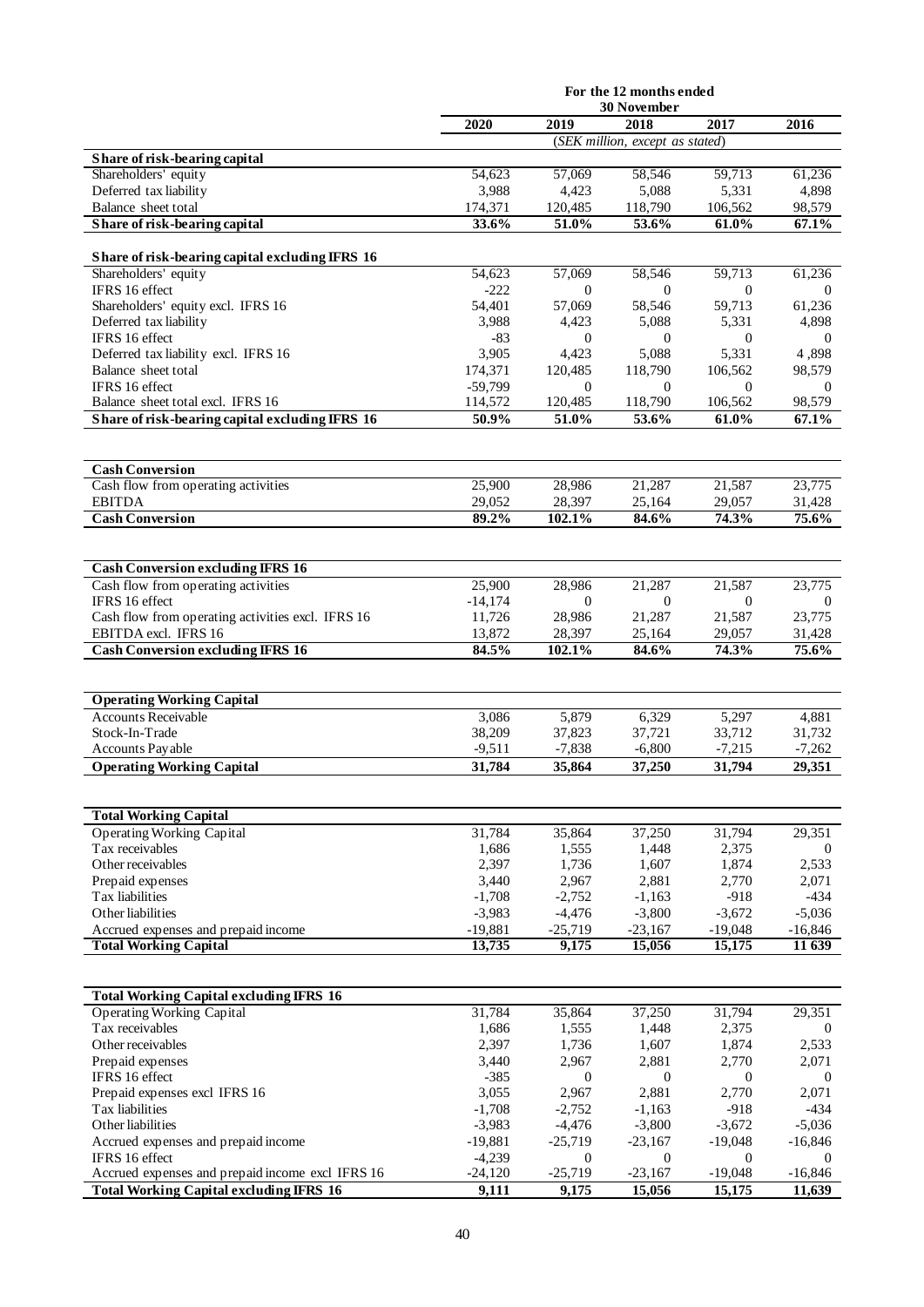|                                                          | As at<br><b>30 November</b><br>2020 |
|----------------------------------------------------------|-------------------------------------|
|                                                          | (SEK million)                       |
| Interest-bearing long-term liabilities excluding IFRS 16 |                                     |
| Interest-bearing long-term liabilities                   | 59,503                              |
| <b>IFRS</b> 16 effect                                    | $-50,458$                           |
| Interest-bearing long-term liabilities excluding IFRS 16 | 9,045                               |
|                                                          |                                     |
| Interest-bearing current liabilities excluding IFRS 16   |                                     |
| Interest-bearing current liabilities                     | 21,174                              |
| IFRS 16 effect                                           | $-13.275$                           |
| Interest-bearing currrent liabilities excluding IFRS 16  | 7.899                               |

*Please see "Alternative Performance Measures – Description of Alternative Performance Measures" below for a further description of certain of the financial measures set out in the table above.*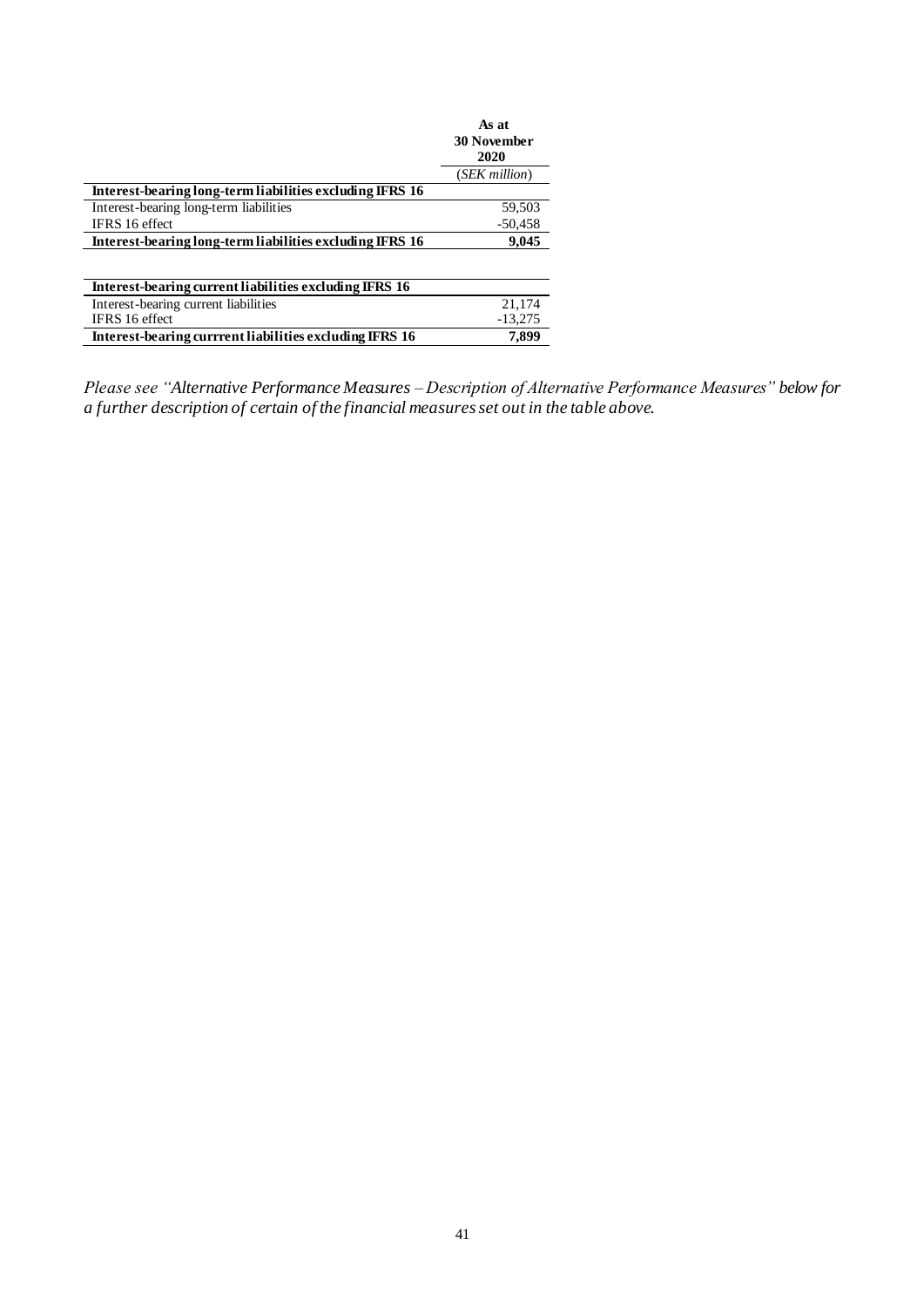## **ALTERNATIVE PERFORMANCE MEASURES**

The section "*Alternative Performance Measures*" on page 97 of the Offering Circular is deleted in its entirety and replaced by the following:

# *Definitions*

| Net Debt                                                       | Interest-bearing liabilities including pension liabilities less cash and cash equivalents as<br>well as short-term investments.<br>Reason for use: To show the net value of interest-bearing assets and interest-bearing<br>liabilities.                                                              |
|----------------------------------------------------------------|-------------------------------------------------------------------------------------------------------------------------------------------------------------------------------------------------------------------------------------------------------------------------------------------------------|
| <b>Net Debt</b><br><b>Excluding</b><br><b>IFRS16</b>           | Interest-bearing liabilities including pension liabilities less cash and cash equivalents as<br>well as short-term investments, calculated excluding IFRS 16 effects.<br>Reason for use: To show the net value of interest-bearing assets and interest-bearing<br>liabilities.                        |
| <b>EBITDA</b>                                                  | EBITDA (Earnings Before Interest Depreciation and Amortisation). Operating profit,<br>before interest, taxes, depreciation and impairments.<br>Reason for use: A measure that complements operating profit, since it shows the cash<br>surplus from operations.                                       |
| <b>EBITDA</b><br><b>Excluding</b><br><b>IFRS16</b>             | EBITDA (Earnings Before Interest Depreciation and Amortisation). Operating profit,<br>before interest, taxes, depreciation and impairments, calculated excluding IFRS 16 effects.<br>Reason for use: A measure that complements operating profit, since it shows the cash<br>surplus from operations. |
| <b>EBITDA</b><br>margin                                        | EBITDA divided by net sales.<br>Reason for use: This measure shows how the EBITDA measure performs in relation to net<br>sales.                                                                                                                                                                       |
| <b>EBITDA</b><br>margin<br><b>Excluding</b><br><b>IFRS16</b>   | EBITDA divided by net sales, calculated excluding IFRS 16 effects.<br>Reason for use: This measure shows how the EBITDA measure performs in relation to net<br>sales.                                                                                                                                 |
| Net Debt/<br><b>EBITDA</b>                                     | Net debt divided by EBITDA.<br>Reason for use: This measure displays how the Group's indebtedness relates to the<br>EBITDA measure. Net debt / EBITDA is always presented with EBITDA calculated on a<br>rolling four quarter basis.                                                                  |
| <b>Net</b><br>Debt/EBITDA<br><b>Excluding</b><br><b>IFRS16</b> | Net debt divided by EBITDA, calculated excluding IFRS 16 effects.<br>Reason for use: This measure displays how the Group's indebtedness relates to the<br>EBITDA measure. Net debt / EBITDA is always presented with EBITDA calculated on a<br>rolling four quarter basis.                            |
| <b>Interest</b><br>Coverage                                    | EBITDA divided by interest paid for the Group.<br>Reason for use: This measure is indicative of the Group's financial health as it shows how<br>well it can carry its interest expense.                                                                                                               |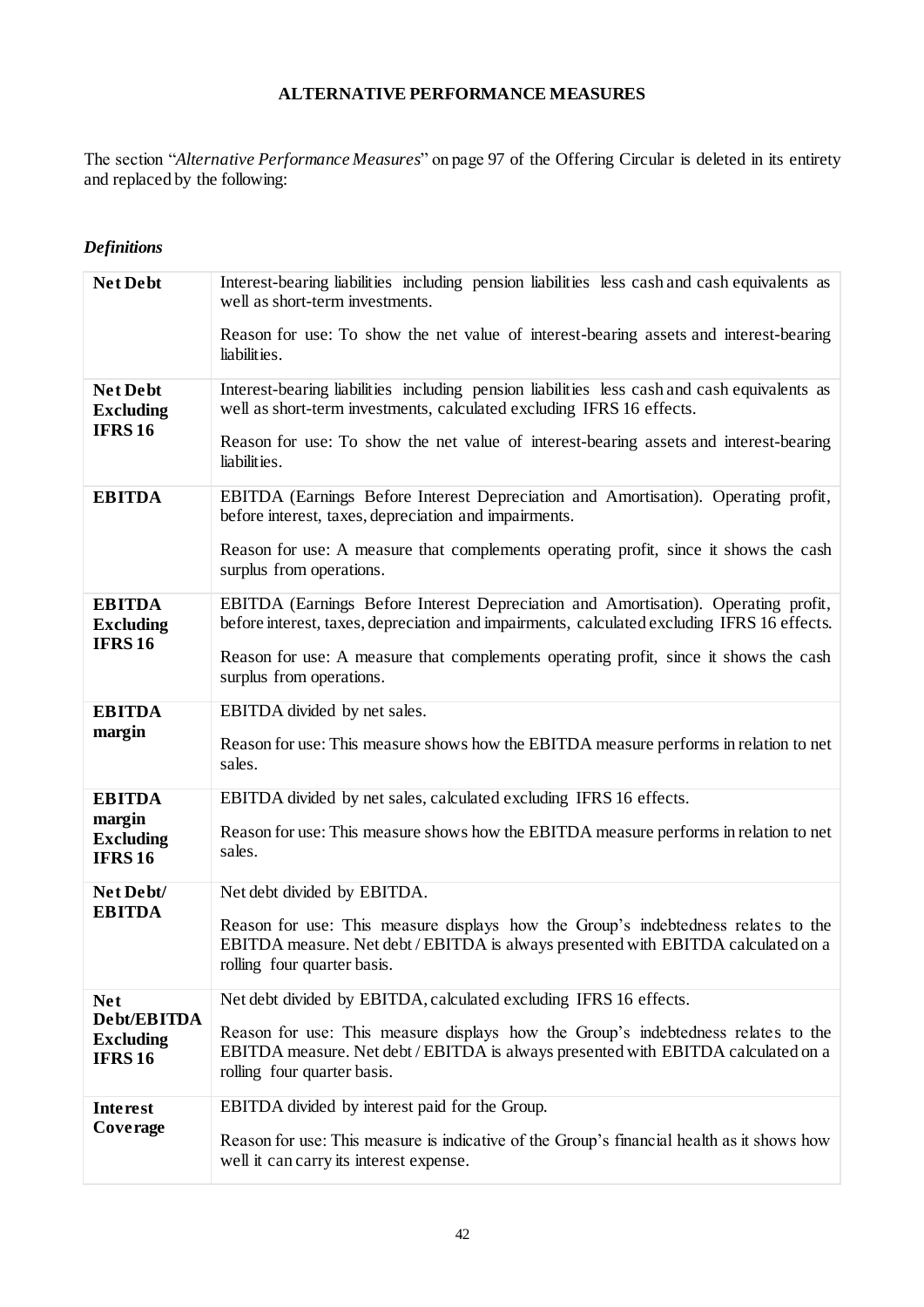| <b>Interest</b>                                        | EBITDA divided by interest paid for the Group, calculated excluding IFRS 16 effects.                                                                                                                            |
|--------------------------------------------------------|-----------------------------------------------------------------------------------------------------------------------------------------------------------------------------------------------------------------|
| Coverage<br><b>Excluding</b><br><b>IFRS16</b>          | Reason for use: This measure is indicative of the Group's financial health as it shows<br>how well it can carry its interest expense.                                                                           |
| <b>Free Cash</b>                                       | Cash flow from operating activities minus investments.                                                                                                                                                          |
| <b>Flow</b>                                            | Reason for use: This measure indicates relevant cash flow that the Group generates after<br>strategical investments but before financing activities including potential dividend.                               |
| <b>Free Cash</b><br>Flow                               | Cash flow from operating activities minus investments, calculated excluding IFRS 16<br>effects.                                                                                                                 |
| <b>Excluding</b><br><b>IFRS16</b>                      | Reason for use: This measure indicates relevant cash flow that the Group generates after<br>strategical investments but before financing activities including potential dividend.                               |
| <b>Return on</b>                                       | Profit for the year in relation to average equity.                                                                                                                                                              |
| <b>Equity</b>                                          | Reason for use: Return on equity is used as a measure of how investments are used to<br>generate increased revenue.                                                                                             |
| <b>Return on</b>                                       | Profit for the year in relation to average equity, calculated excluding IFRS 16 effects.                                                                                                                        |
| <b>Equity</b><br><b>Excluding</b><br><b>IFRS16</b>     | Reason for use: Return on equity is used as a measure of how investments are used to<br>generate increased revenue.                                                                                             |
| <b>Return on</b><br>capital                            | Profit after financial items plus interest expense in relation to average equity plus average<br>interest-bearing liabilities.                                                                                  |
| employed                                               | Reason for use: A measure of profitability after taking into consideration the amount of<br>capital employed. A higher return on capital employed indicates that the capital is being<br>used more effectively. |
| <b>Return on</b><br>capital                            | Profit after financial items plus interest expense in relation to average equity plus average<br>interest-bearing liabilities, calculated excluding IFRS 16 effects.                                            |
| employed<br><b>Excluding</b><br><b>IFRS16</b>          | Reason for use: A measure of profitability after taking into consideration the amount of<br>capital employed. A higher return on capital employed indicates that the capital is being<br>used more effectively. |
| Share of risk-                                         | Equity plus deferred tax liability in relation to the balance sheet total.                                                                                                                                      |
| bearing capital                                        | Reason for use: Shows financial potential and independence to develop the business.                                                                                                                             |
| Share of risk-<br>be aring capital<br><b>Excluding</b> | Equity plus deferred tax liability in relation to the balance sheet total, calculated excluding<br>IFRS 16 effects.                                                                                             |
| <b>IFRS16</b>                                          | Reason for use: Shows financial potential and independence to develop the business.                                                                                                                             |
| Cash<br><b>Conversion</b>                              | Cash flow from operating activities in relation to EBITDA.                                                                                                                                                      |
|                                                        | Reason for use: A measure of how much operating cash flow a company generates in<br>relation to its accounting profit.                                                                                          |
| Cash<br>Conversion<br><b>Excluding</b>                 | Cash flow from operating activities in relation to EBITDA, calculated excluding IFRS 16<br>effects.                                                                                                             |
| <b>IFRS16</b>                                          | Reason for use: A measure of how much operating cash flow a company generates in<br>relation to its accounting profit.                                                                                          |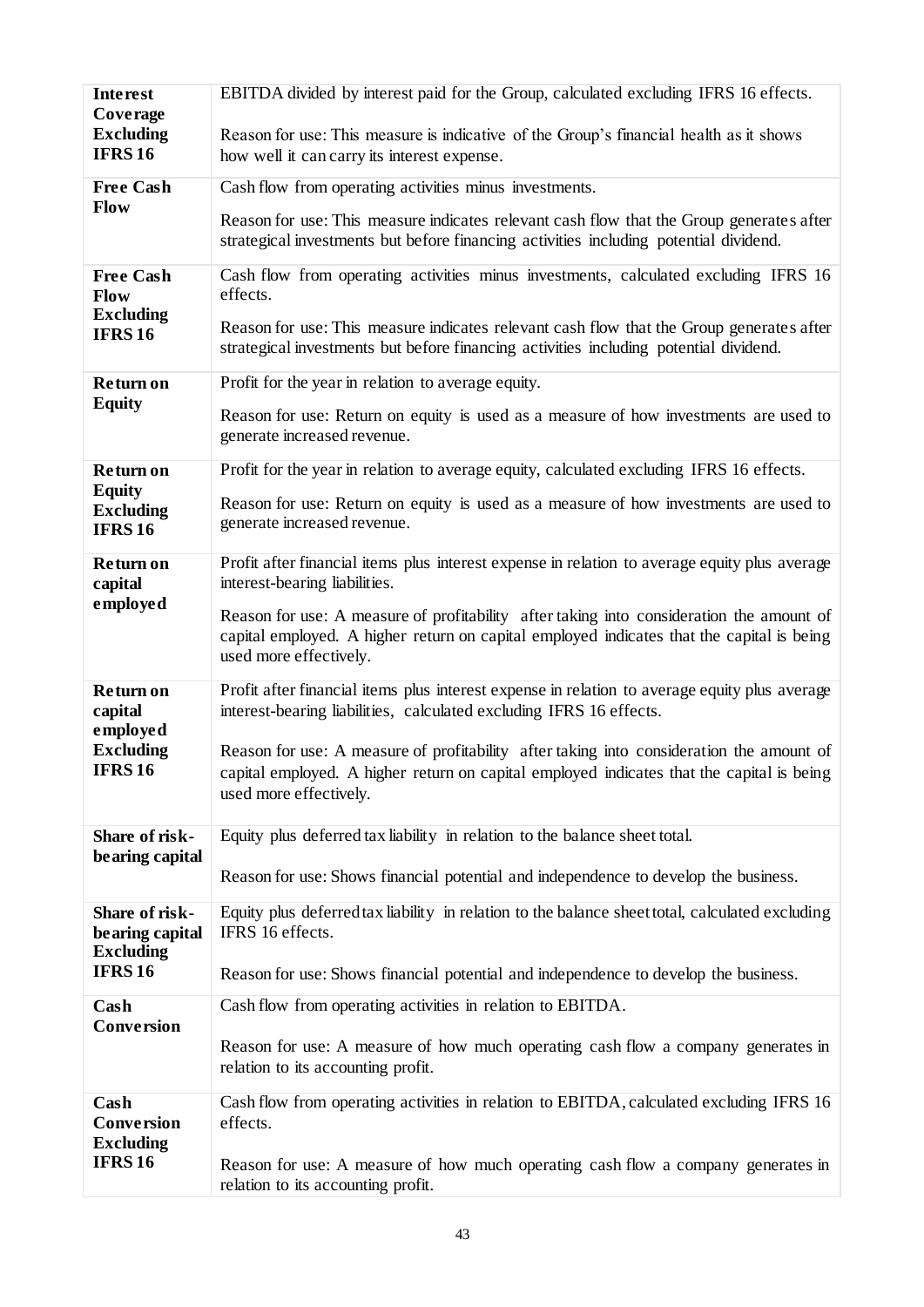| Operating                       | Accounts Receivable plus Stock-In-Trade minus Accounts Payable.                                                                                                                                                                                                                                                                           |
|---------------------------------|-------------------------------------------------------------------------------------------------------------------------------------------------------------------------------------------------------------------------------------------------------------------------------------------------------------------------------------------|
| working                         | Reason for use: Assess a company's liquidity and operational efficiency as it looks at                                                                                                                                                                                                                                                    |
| Capital                         | current trade related current assets and liabilities required to operate the business.                                                                                                                                                                                                                                                    |
| <b>Total Working</b><br>Capital | Operating Working Capital plus Tax receivables, Other receivables and Prepaid expenses<br>minus Tax liabilities, Other liabilities and Accrued expenses and prepaid income.<br>Reason for use: Assess a company's liquidity and operational efficiency as it looks at<br>current assets and liabilities required to operate the business. |
| <b>Total Working</b>            | Operating Working Capital plus Tax receivables, Other receivables and Prepaid expenses                                                                                                                                                                                                                                                    |
| Capital                         | minus Tax liabilities, Other liabilities and Accrued expenses and prepaid income,                                                                                                                                                                                                                                                         |
| <b>Excluding</b>                | calculated excluding IFRS 16 effects.                                                                                                                                                                                                                                                                                                     |
| <b>IFRS 16</b>                  | Reason for use: Assess a company's liquidity and operational efficiency as it looks at                                                                                                                                                                                                                                                    |
|                                 | current assets and liabilities required to operate the business.                                                                                                                                                                                                                                                                          |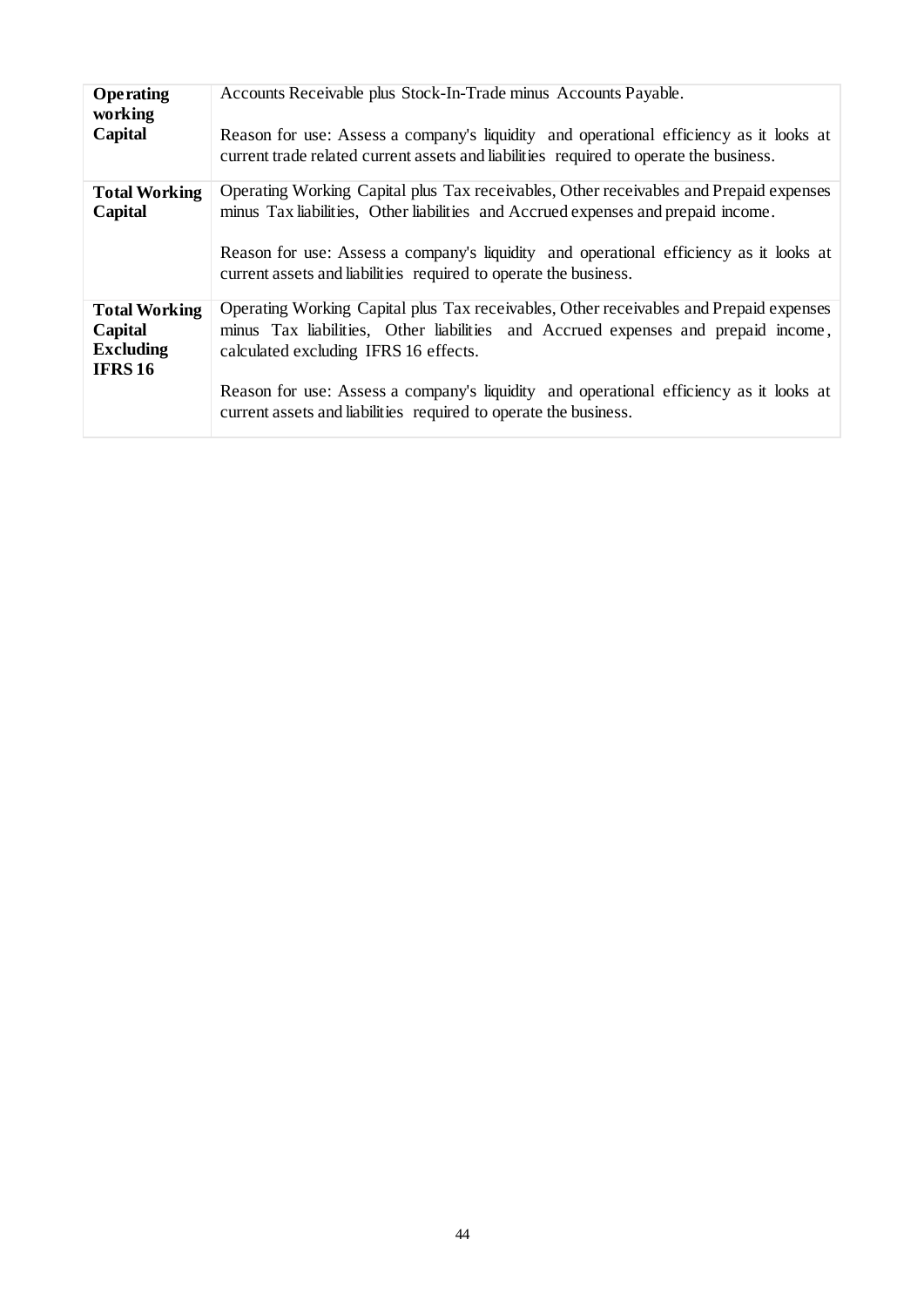### **SUBSCRIPTION AND SALE**

The sections headed "*Subscription and Sale – Prohibition of sales to EEA and UK Retail Investors*" and "– *United Kingdom*" starting on pages 101 and 102, respectively, of the Offering Circular are deleted in their entirety and replaced as follows, respectively:

#### *Prohibition of sales to EEA Retail Investors*

Unless the Final Terms in respect of any Notes specifies "Prohibition of Sales to EEA Retail Investors" as "Not Applicable", each Dealer has represented and agreed, and each further Dealer appointed under the Programme will be required to represent and agree, that it has not offered, sold or otherwise made available and will not offer, sell or otherwise make available any Notes which are the subject of the offering contemplated by this Offering Circular as completed by the Final Terms in relation thereto to any retail investor in the EEA. For the purposes of this provision:

- (a) the expression **retail investor** means a person who is one (or more) of the following:
	- (i) a retail client as defined in point (11) of Article 4(1) of MiFID II; or
	- (ii) a customer within the meaning of the Insurance Distribution Directive, where that customer would not qualify as a professional client as defined in point (10) of Article 4(1) of MiFID II; or
	- (iii) not a qualified investor as defined in the Prospectus Regulation; and
- (b) the expression an **offer** includes the communication in any form and by any means of sufficient information on the terms of the offer and the Notes to be offered so as to enable an investor to decide to purchase or subscribe for the Notes.

If the Final Terms in respect of any Notes specifies "Prohibition of Sales to EEA Retail Investors" as "Not Applicable", in relation to each Member State of the EEA (each a **Relevant State**), each Dealer has represented and agreed, and each further Dealer appointed under the Programme will be required to represent and agree, that it has not made and will not make an offer of Notes which are the subject of the offering contemplated by this Offering Circular as completed by the Final Terms in relation thereto to the public in that Relevant State except that it may make an offer of such Notes to the public in that Relevant State:

- (A) at any time to any legal entity which is a qualified investor as defined in the Prospectus Regulation;
- (B) at any time to fewer than 150 natural or legal persons (other than qualified investors as defined in the Prospectus Regulation) subject to obtaining the prior consent of the relevant Dealer or Dealers nominated by the relevant Issuer for any such offer; or
- (C) at any time in any other circumstances falling within Article 1(4) of the Prospectus Regulation,

provided that no such offer of Notes referred to in (A) to (C) above shall require the relevant Issuer or any Dealer to publish a prospectus pursuant to Article 3 of the Prospectus Regulation or supplement a prospectus pursuant to Article 23 of the Prospectus Regulation.

For the purposes of this provision:

- the expression **an offer of Notes to the public** in relation to any Notes in any Relevant State means the communication in any form and by any means of sufficient information on the terms of the offer and the Notes to be offered so as to enable an investor to decide to purchase or subscribe for the Notes; and
- the expression Prospectus Regulation means Regulation (EU) 2017/1129.

### *United Kingdom*

#### *Prohibition of sales to UK Retail Investors*

Unless the Final Terms in respect of any Notes specifies "Prohibition of Sales to UK Retail Investors" as "Not Applicable", each Dealer has represented and agreed, and each further Dealer appointed under the Programme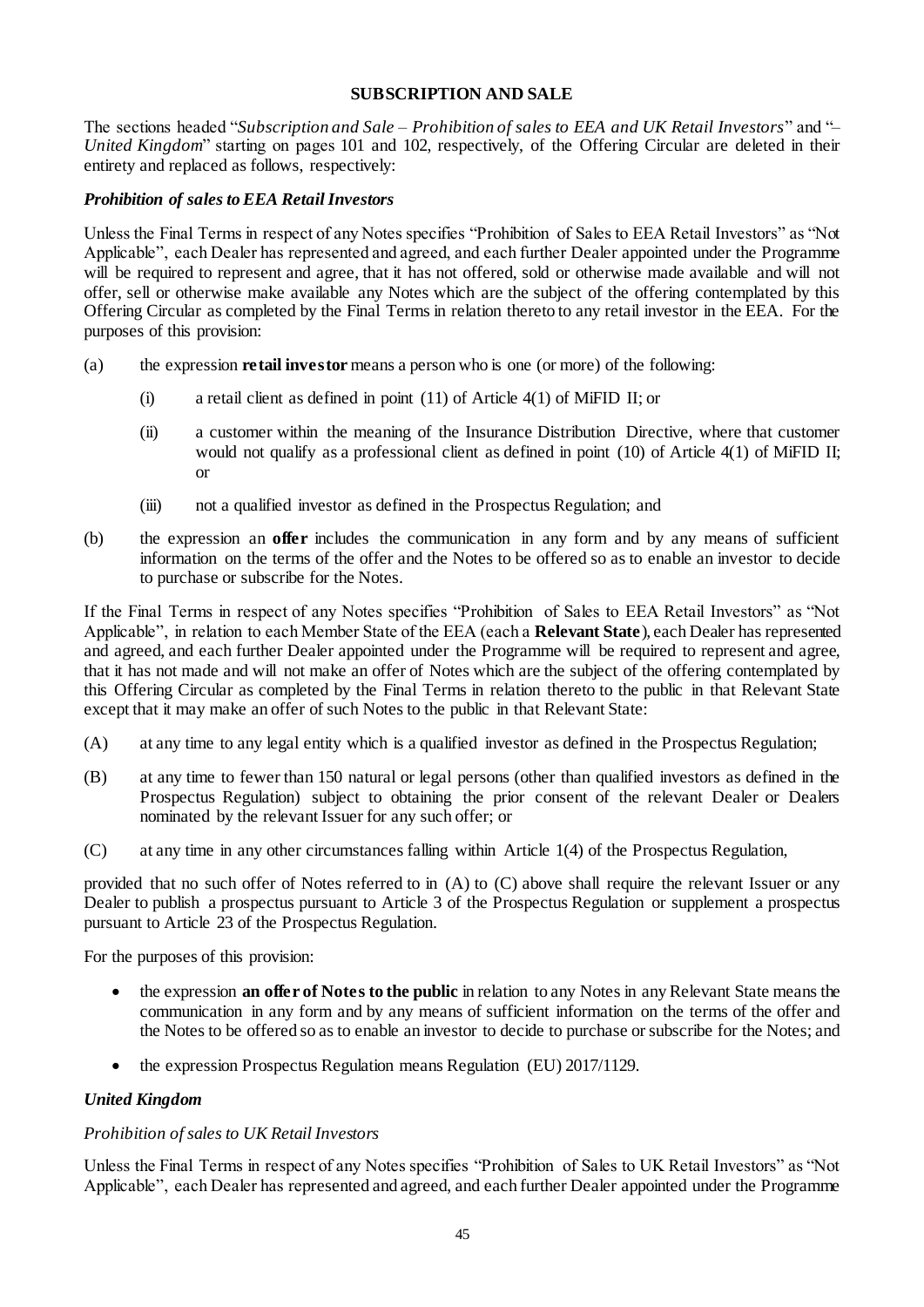will be required to represent and agree, that it has not offered, sold or otherwise made available and will not offer, sell or otherwise make available any Notes which are the subject of the offering contemplated by this Offering Circular as completed by the Final Terms in relation thereto to any retail investor in the United Kingdom. For the purposes of this provision:

- (a) the expression **retail investor** means a person who is one (or more) of the following:
	- (i) a retail client, as defined in point (8) of Article 2 of Regulation (EU) No 2017/565 as it forms part of domestic law by virtue of the EUWA; or
	- (ii) a customer within the meaning of the provisions of the FSMA and any rules or regulations made under the FSMA to implement Directive (EU) 2016/97, where that customer would not qualify as a professional client, as defined in point (8) of Article 2(1) of Regulation (EU) No 600/2014 as it forms part of domestic law by virtue of the EUWA; or
	- (iii) not a qualified investor as defined in Article 2 of the UK Prospectus Regulation; and
- (b) the expression an **offer** includes the communication in any form and by any means of sufficient information on the terms of the offer and the Notes to be offered so as to enable an investor to decide to purchase or subscribe for the Notes.

If the Final Terms in respect of any Notes specifies "Prohibition of Sales to UK Retail Investors" as "Not Applicable", each Dealer has represented and agreed, and each further Dealer appointed under the Programme will be required to represent and agree, that it has not made and will not make an offer of Notes which are the subject of the offering contemplated by this Offering Circular as completed by the Final Terms in relation thereto to the public in the United Kingdom except that it may make an offer of such Notes to the public in the United Kingdom:

- (A) at any time to any legal entity which is a qualified investor as defined in the UK Prospectus Regulation;
- (B) at any time to fewer than 150 natural or legal persons (other than qualified investors as defined in the UK Prospectus Regulation) subject to obtaining the prior consent of the relevant Dealer or Dealers nominated by the Issuer for any such offer; or
- (C) at any time in any other circumstances falling within section 86 of the FSMA,

provided that no such offer of Notes referred to in (A) to (C) above shall require the relevant Issuer or any Dealer to publish a prospectus pursuant to section 85 of the FSMA or supplement a prospectus pursuant to Article 23 of the UK Prospectus Regulation.

For the purposes of this provision:

- the expression **an offer of Notes to the public** in relation to any Notes means the communication in any form and by any means of sufficient information on the terms of the offer and the Notes to be offered so as to enable an investor to decide to purchase or subscribe for the Notes; and
- the expression **UK Prospectus Regulation** means Regulation (EU) 2017/1129 as it forms part of domestic law by virtue of the EUWA.

### *Other regulatory restrictions*

Each Dealer has represented and agreed, and each further Dealer appointed under the Programme will be required to represent and agree, that:

(a) in relation to any Notes which have a maturity of less than one year, (i) it is a person whose ordinary activities involve it in acquiring, holding, managing or disposing of investments (as principal or agent) for the purposes of its business and (ii) it has not offered or sold and will not offer or sell any Notes other than to persons whose ordinary activities involve them in acquiring, holding, managing or disposing of investments (as principal or as agent) for the purposes of their businesses or who it is reasonable to expect will acquire, hold, manage or dispose of investments (as principal or agent) for the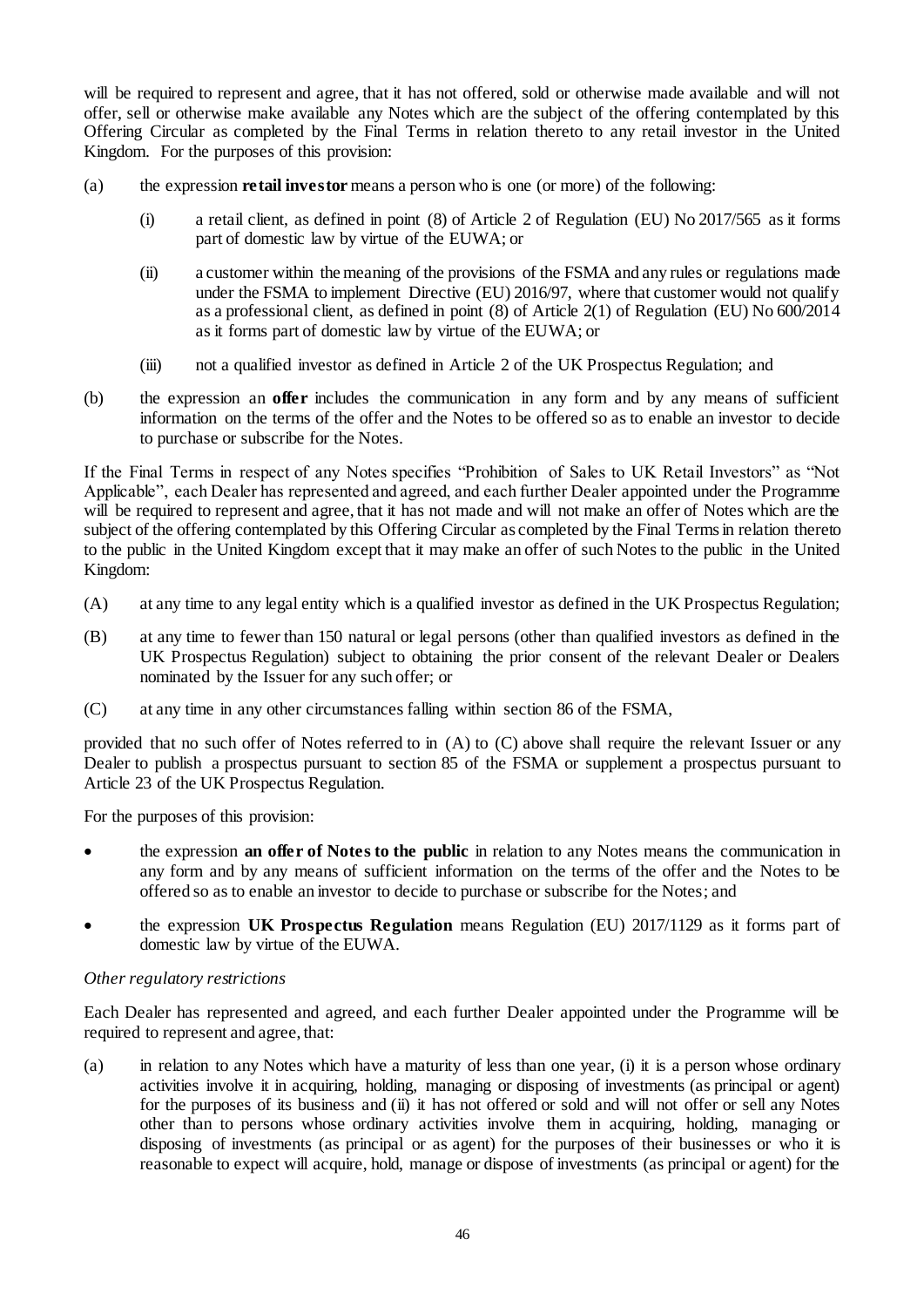purposes of their businesses where the issue of the Notes would otherwise constitute a contravention of Section 19 of the FSMA by the relevant Issuer;

- (b) it has only communicated or caused to be communicated and will only communicate or cause to be communicated an invitation or inducement to engage in investment activity (within the meaning of Section 21 of the FSMA) received by it in connection with the issue or sale of any Notes in circumstances in which Section 21(1) of the FSMA does not apply to the relevant Issuer or the Guarantor; and
- (c) it has complied and will comply with all applicable provisions of the FSMA with respect to anything done by it in relation to any Notes in, from or otherwise involving the United Kingdom.